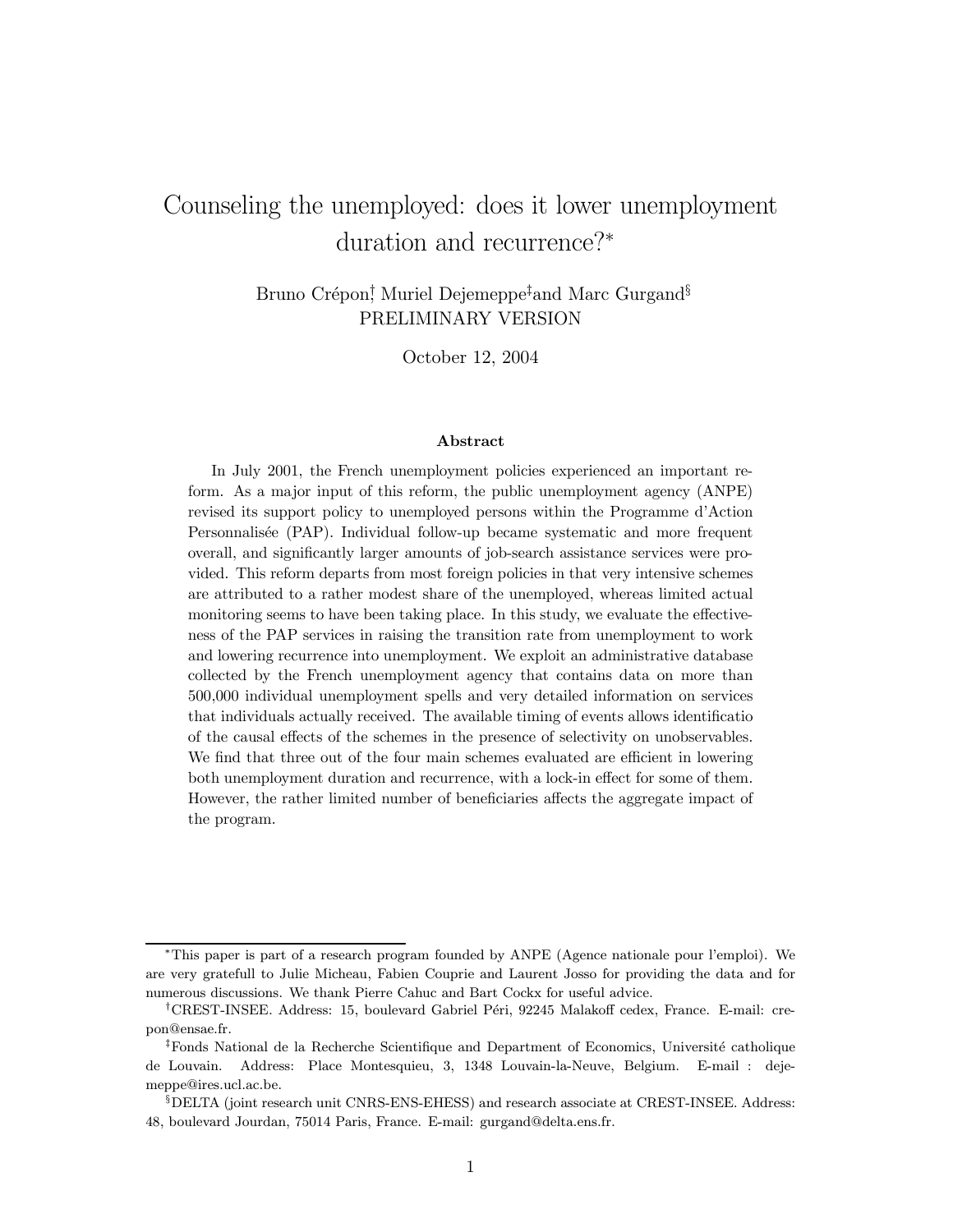# 1 Introduction

Among active labor market policies that are believed to have some impact on labor market transitions, increasing attention has been devoted to job-search assistance combined with monitoring of the unemployed. Several schemes have been implemented in OECD countries during the 1990's, sometimes in conjunction with generous benefit systems, as in Denmark, or with sharper sanctions, as in the Netherlands or U.K. Evaluation of this class of policies has led to mixed conclusions, implying that efficiency is subject to actual implementation and may be sensitive to macroeconomic conditions (Martin and Grubb, 2001, van den Berg and van der Klaauw, 2003). Also, effects are potentially heterogenous with respect to sub-populations, implying that efficient targeting may have some impact on overall performances.

In July 2001, the French unemployment insurance system followed that line of action: a major reform, the Plan d'Aide au Retour à l'Emploi (PARE), introduced two main changes. On the one hand, the degressivity of unemployment benefits was suppressed. On the other hand, the public unemployment agency ("Agence nationale pour l'emploi", ANPE) revised its support policy towards unemployed person within the Plan d'Accompagnement Personnalis´e (PAP). Although some individual assistance was present before that date, mostly in favour of the long-term unemployed, individual follow-up became general and more frequent overall, and significantly larger amounts of job-search assistance services were provided. This reform departs from most foreign policies in that very intensive schemes are attributed to a rather modest share of the unemployed (less than 20%), whereas limited actual monitoring seems to have been taking place.

In a previous work, we have evaluated the effect of the PARE on the aggregate exit rate out of unemployment controlling for business cycle changes (see Crépon *et al.*, 2002). Our estimates do not show any clear pattern. This finding can be driven by the two potentially conflicting components of the PARE reform: the suppression of degressivity may delay the transitions to employment, while the individual follow-up in the PAP scheme should stimulate the job finding rate. The incentive effect of degressivity in the French system has been well documented by Dormont et al. (2001). In contrast, the effect of job-search assistance has not been evaluated in its recent form. In this study, we concentrate on this second effect and evaluate the effectiveness of the PAP services in raising the transition rate from unemployment to work in France and lowering recurrence into unemployment. In the present setup, this can be evaluated independently from the own effect of monitoring and sanctions.

In some countries, controlled experiments are available (see van den Berg and van der Klaauw, 2003, for the Netherlands, Dolton and O'Neill, 1996, 2002, for U.K., Meyer, 1995, for a review of U.S. experiments). In the present context, neither such an experiment nor a quasi-experimental design is available, because the reform applies uniformly to all unemployed. Still, semi-parametric identification of causal parameters in the presence of selectivity on unobservables it possible relying solely on the timing of events (Abbring and van den Berg, 2003). This strategy has been successfully implemented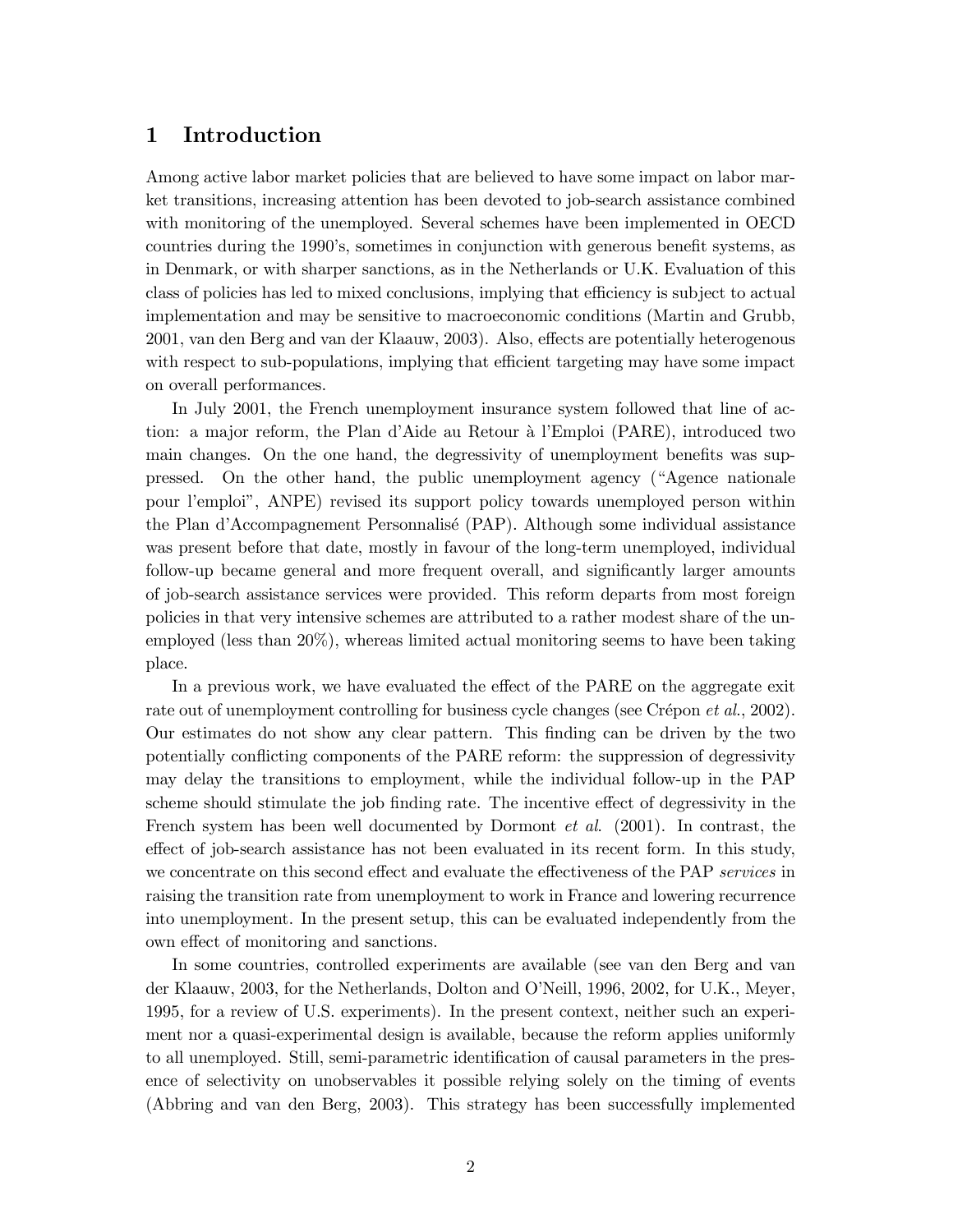in a set of recent papers (Abbring et al., 2000, Lalive et al., 2002, van den Berg et al., 1999, van den Berg et al., 2004 - see also Bonnal et al., 1997, for an early model in that vein). In this paper, we exploit an exceptional administrative database collected by the French unemployment agency that contains data on more than 500,000 individual unemployment spells and very detailed information on services that individuals actually received, since implementation of the PARE until June 2003. These programs can last from 20 hours to 3 months and can either provide assessment of skills or assistance in job-search activities. The size of the data allows flexible estimation of the effects of four sets of schemes, including time dependance of the effects and heterogenous effects.

The plan of the paper is as follows. The next section details the 2001 reform of the French unemployment insurance and monitoring system. Section 3 presents a theoretical analysis of counseling. Section 4 describes the data. Section 5 presents the estimation method and estimation results are discussed in Section 6 and Section 7. The concluding part summarises our findings.

# 2 The unemployment policy reform in France in 2001

The reform introduced in France in July 2001 is influenced by foreign experiences (Freyssinet, 2002) but it has a strong specificity. The original project was to introduce a contractual relationship whereby the degressivity of the unemployment benefit was suppressed in exchange for stronger monitoring based on frequent interviews, along with extended provision of job-search assistance schemes. In practice, however, the contractual and monitoring side is limited. For one thing, the contractual relationship, although emphazised and formalized, is based on already existing legal requirements. For another, monitoring is delegated to the public unemployment agency (ANPE) that is distinct from the institution that manages unemployment benefits (UNEDIC): as a result, it is unclear that sanctions are more severely implemented.

The reform thus consists mainly of two elements: a more generous benefit system (for entitled unemployed) and significantly stronger counseling of the unemployed (whether insured or not), labelled the "PAP" program ("Programme d'action personnalisée"). Regarding search assistance, there are two main changes. First, it was not unusual that an unemployed person would never meet the public unemployment agency caseworkers. A meeting (typically 30 minutes long) is now compulsory for all newly registered unemployed and recurs at least every 6 months. This is a low frequency, but still in line with international averages (Martin and Grubb, 2001). It can come more often, however, depending on the person's profile and the 6 months timing is not strictly followed, in particular for the unemployed who belonged in the stock as of July 2001.

The second change lies in the significant extension of services that existed before the reform, at the cost of increased budget. Some are provided directly by ANPE, others are sub-contracted. Before the reform, these measures were open only to the long-term unemployed (more than a year). Training and employment subsidies are also in the range of measures proposed to the individuals but they are not considered in this paper.

During the first compulsory meeting, the unemployed person and the caseworker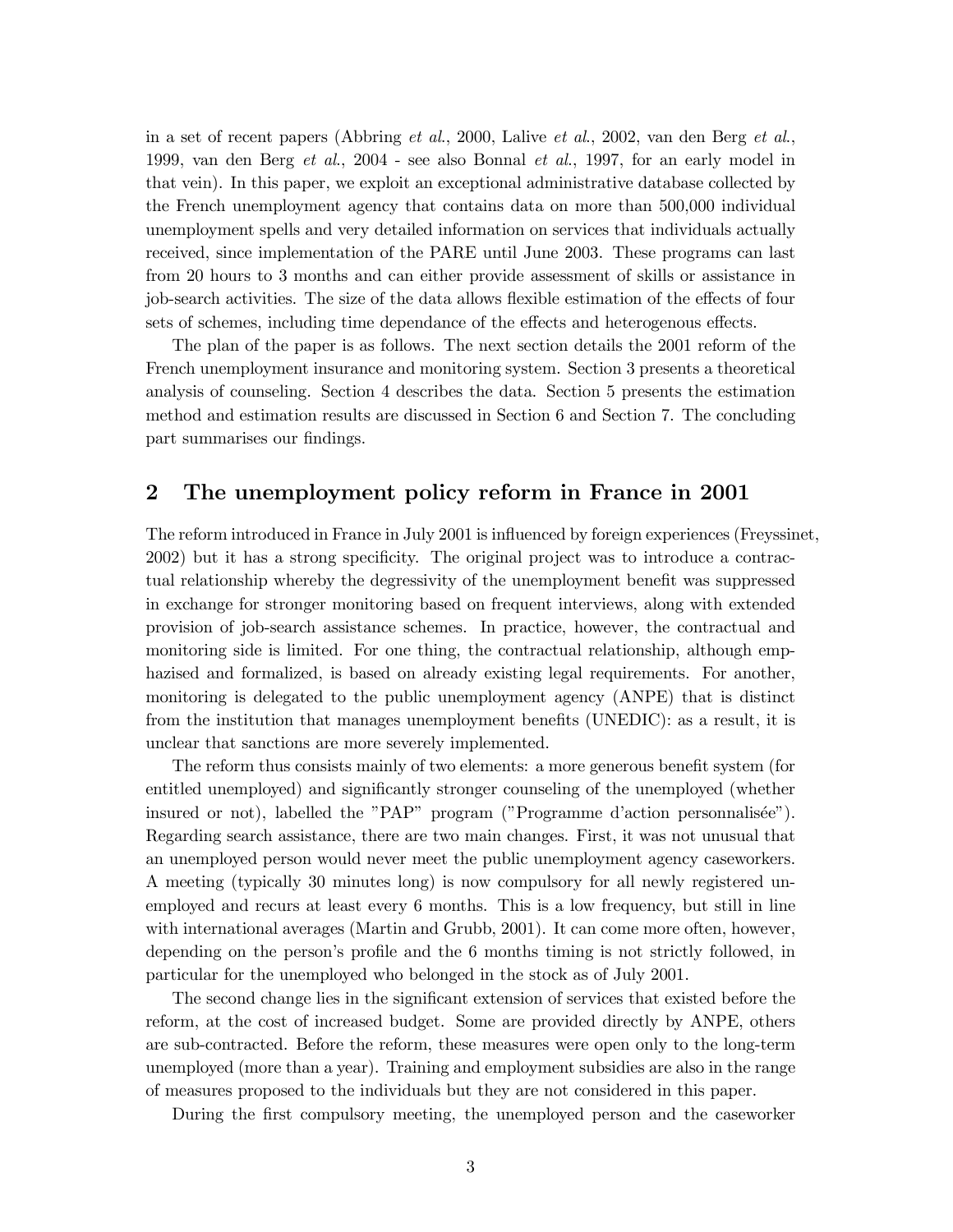come together to an agreement about the degree of assistance that the person should receive. This agreement is based on the person's evaluation of his/her degree of autonomy in job search, the caseworker's evaluation of his/her capabilities of finding rapidly a job and the availability of slots in particular schemes. The interview ends with the signing of the PAP contract which determines the degree of assistance and the types of services the person will receive. The PAP contract also specifies the types of jobs corresponding to the skills of the individual in the occupation and region where he is searching for jobs as well as the types of jobs on which he is ready to reorientate his search. In the first interview, most of the unemployed workers are regarded as self-sufficient in their job search. The individuals who are considered not to have the skills to find work without assistance can follow, as soon as the first meeting, more intense job search assistance schemes. People are thus assigned an administrative category that determines the degree of monitoring and services he/she should receive. However, there is substantial variation in the treatments actually received within categories, so that proper evaluation of this policy should be based on observed services rather than theoretical categories. One important aspect is that the data on these treatments are systematically collected since the reform. We are interested in 4 types of schemes that group a larger number of services<sup>1</sup>: two are skill assessments and two are search assistance. The basic "Skill assessment" ("Evaluation") lasts up to 80 hours and can take place in the workplace. The provider helps the individual assess his professional skills for a precise job. Another skill assessment ("Bilan de compétence approfondi"), that we label "Project assessment", is aimed at individuals who experience difficulties to find a job corresponding to their skills. A personal adviser helps the individual to identify his skills and match them with a new employment project compatible with the state of the labor market. It lasts up to 20 hours during maximum 42 days. "Job-search support" ("Objectif emploi") is aimed at individuals having a well-defined employment project and lasts 3 months with the aim of finding rapidly a new job. Each individual is assigned a personal advisor who helps him define the course of action, teaches on job-search methods, provides logistic support, proposes job offers or interviews, contacts directly employers and so on. The bulk of the effort from ANPE is on this scheme. Finally, "Project support" ("Objectif projet") is aimed to individuals who wish or have to change profession, but need help to define a new employment project. The objective of this scheme is similar to "Project assessment" but it lasts 3 months and is more long-term oriented.

As can be seen from Table 1, only 17% of the unemployment spells in our data are associated with participation to at least one of these four programs over the whole period 2001-2004. A large majority of spells (80%) receive only one treatment. Among this group, Job-search support is by far the most frequent measure (44%). Figure 1 describes the empirical hazards into the schemes: peaks are related to compulsory interviews at 0, 6 and 12 months, but the entry rate remains positive at all dates and does not decline strongly in the long-run. The importance of Job-search support relative to other schemes is also visible in this figure.

### INSERT FIGURE 1 APPROXIMATELY HERE

<sup>&</sup>lt;sup>1</sup>These groups have been defined with the help of the ANPE statistics and research Department.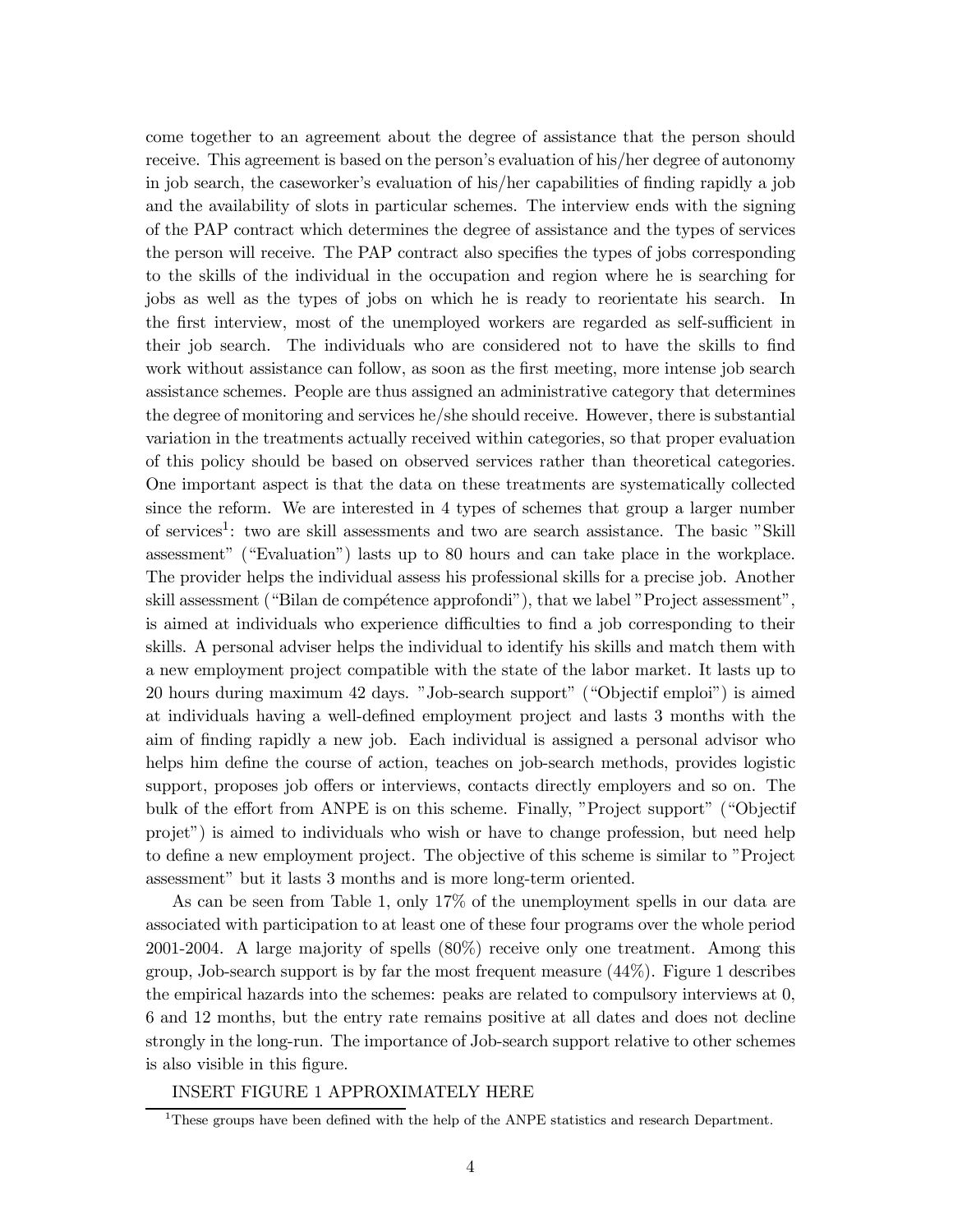Although it benefits a limited number of persons, the cost of this programs is significant because of high unit costs. The unit cost of Job-search support and Project support is between 300 and 700 euros. In 2003, ANPE has spent about 440 million euros on these schemes. The unit cost of Project assessment is about 900 euros and that of Skill assessment is about 200 euros. The total cost of those assessment schemes was 180 millions euros in 2003. The schemes that are evaluated in this paper thus amount to approximately 0.04% of GDP which is about 20% of the total cost of public employment services. It can also be compared to the cost of the whole active labor market policy which is 1.25% of GDP (OECD, 2004).

INSERT TABLE 1 APPROXIMATELY HERE

# 3 Theoretical analysis of counseling

The theoretical effect of counseling (or other active labour market program such as training) has often been analysed within a job search model (see, e.g., van den Berg and van der Klaauw, 2003). This type of model is useful to investigate the effect of counseling on the exit rate from unemployment to employment. However, it fails to incorporate the effect of counseling on the characteristics of the job found after exit from unemployment. This question is important since our data allows us to measure the effect of the various PAP programs on the employment duration. This is the reason why we use a stochastic job matching model with endogenous job destruction `a la Mortensen and Pissarides (1994) and Pissarides (2000). In such a model, the productivity of the job is made of two random component: a fixed component which is drawn after the match between the worker and the employer, and a varying component whose value changes with some probability. The central hypothesis of the model is that counseling increases the arrival rate of job offers. This assumption is quite standard (see, e.g., van den Berg and van der Klaauw 2003<sup>2</sup> ) and seems appropriate for the analysis of counseling measures offered in the PAP scheme. Even if the intensity of search support depends on the type of program, the caseworker who is in charge of the program teaches on job search methods, proposes job offers or interviews with employers, contacts directly employers and proposes the application of the individual, etc. The theoretical development proceeds in two steps. In the first step, we assume exogeneous job destruction and we show that the effect of counseling on the exit rate from unemployment to employment. In a second step, we allow for endogenous job destruction and investigate whether participation to a counseling program contributes to a greater job stability. In both settings, we do not close the model and we leave the arrival rate of job offers exogeneous.

 $2$ Van den Berg and van der Klaauw (2003) make a distinction between job offers arriving through the formal channel (advertisements and public employment office) and the informal channel (employed worker, friend, relatives). They assume that counselling increases the arrival rate of job offers through the formal channel only.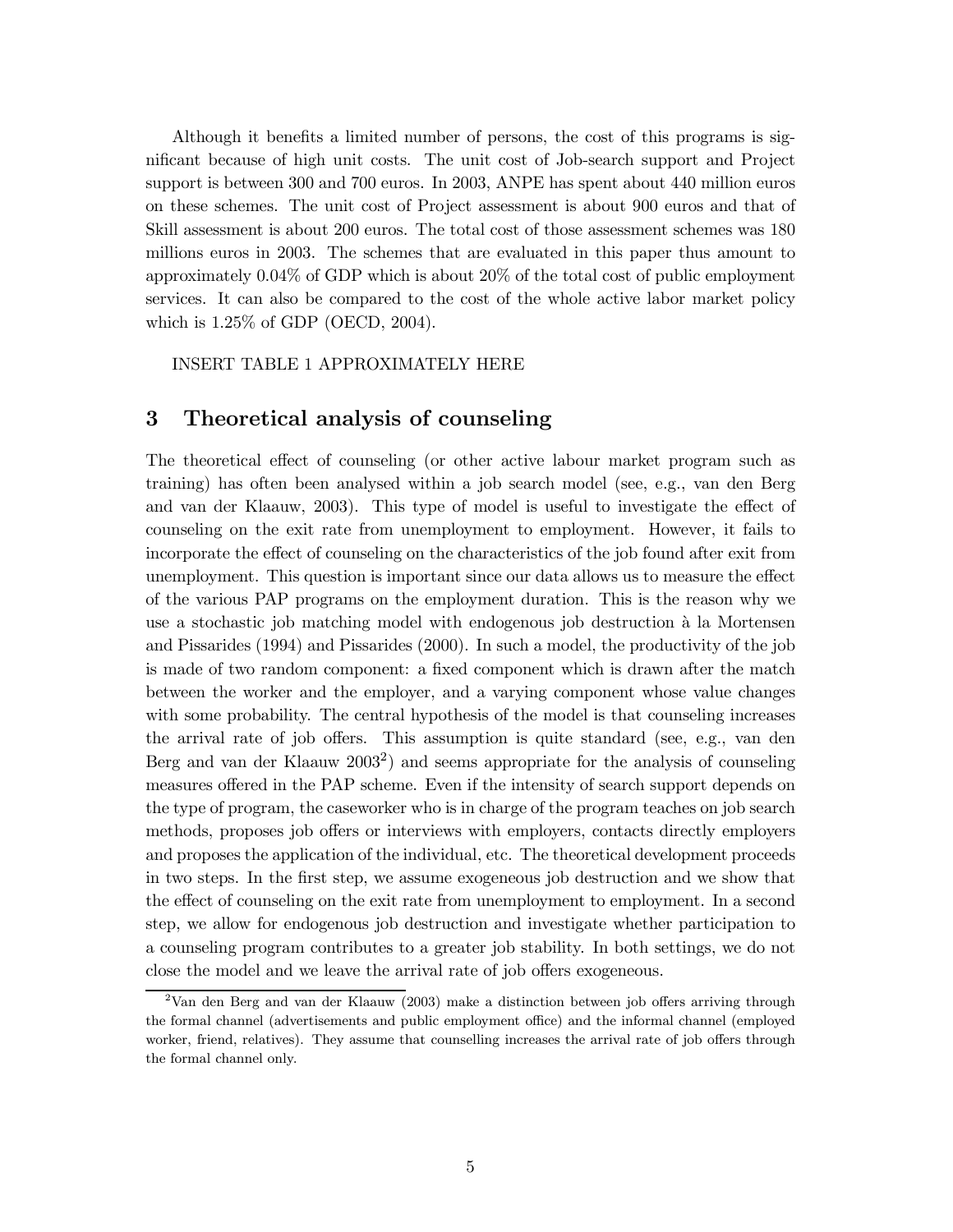## 3.1 Exogeneous job destruction

The essential hypothesis of the model is that counseling increases the arrival rate of job offers. Let us also assume, for simplicity, that the effect of counseling on the arrival rate is constant during the spell of unemployment (lasting beyond the participation period). Let  $\lambda_{0,e}$  and  $\lambda_{1,e}$  be the exogeneous arrival rates of job offers for the non-participants and participants to a counseling program with  $\lambda_{1,e} > \lambda_{0,e}$ . The unemployed worker enters into the participation state at the Poisson rate  $\lambda_{0,1}$ . We assume, again for simplicity, that the unemployment benefits b are state-independent.

The productivity of each job, denoted by  $y$ , is a random variable, drawn after the match between the unemployed worker and the employer in a cumulative distribution function (c.d.f.)  $F_y(y)$  common to all jobs. As usual we introduce the function  $Q_y(y) = \int_0^{\infty}$  $\overline{y}$  $(v - y) dF_y(v)$ . All matches in which productivity y is below some reservation threshold, an endogenous variable  $y_{ci}$  which depends on the origin state  $i = 0, 1$  of the worker (unemployment with participation or non-participation), do not result in the creation of a job. If the productivity  $y$  exceeds the reservation threshold, worker and employer then negotiate a wage  $w_i(y)$  which also depends on the treatment status of the worker. Jobs are destroyed at the constant exogeneous rate  $q$ . If  $\Pi_v$  denotes the value of a vacant job, the expected profit from a filled job with productivity  $y$ , denoted by  $\Pi_i(y)$ , depends on the origin state of the worker and satisfies:

$$
r\Pi_{i}(y) = y - w_{i}(y) + q(\Pi_{v} - \Pi_{i}(y)), \quad i = 0, 1
$$
 (1)

The expected utility of an employee, denoted by  $V_i(y)$ , depends also on his state of origin and satisfies:

$$
rV_i(y) = w_i(y) + q(V_{u0} - V_i(y)), \quad i = 0, 1
$$
\n(2)

where  $V_{u0}$  is the value of an unemployed person not participating to counseling. So we assume that the worker cannot directly enter a counseling scheme when he is fired.

The expected utilities of a unemployed worker not participating to a counseling scheme and a participant then satisfy:

$$
rV_{u0} = b + \lambda_{0,1} (V_{u1} - V_{u0}) + \lambda_{0,e} \int_{-\infty}^{\infty} Max \left[V_0(y) - V_{u0}, 0\right] dF_y(y) \tag{3}
$$

$$
rV_{u1} = b + \lambda_{1,e} \int_{-\infty}^{\infty} Max \left[ V_1(y) - V_{u1}, 0 \right] dF_y(y)
$$
 (4)

The match surplus depends on the origin state of the worker and satisfies:

 $S_i(y) = V_i(y) - V_{ui} + \Pi_i(y) - \Pi_v, \quad i = 0, 1$  (5)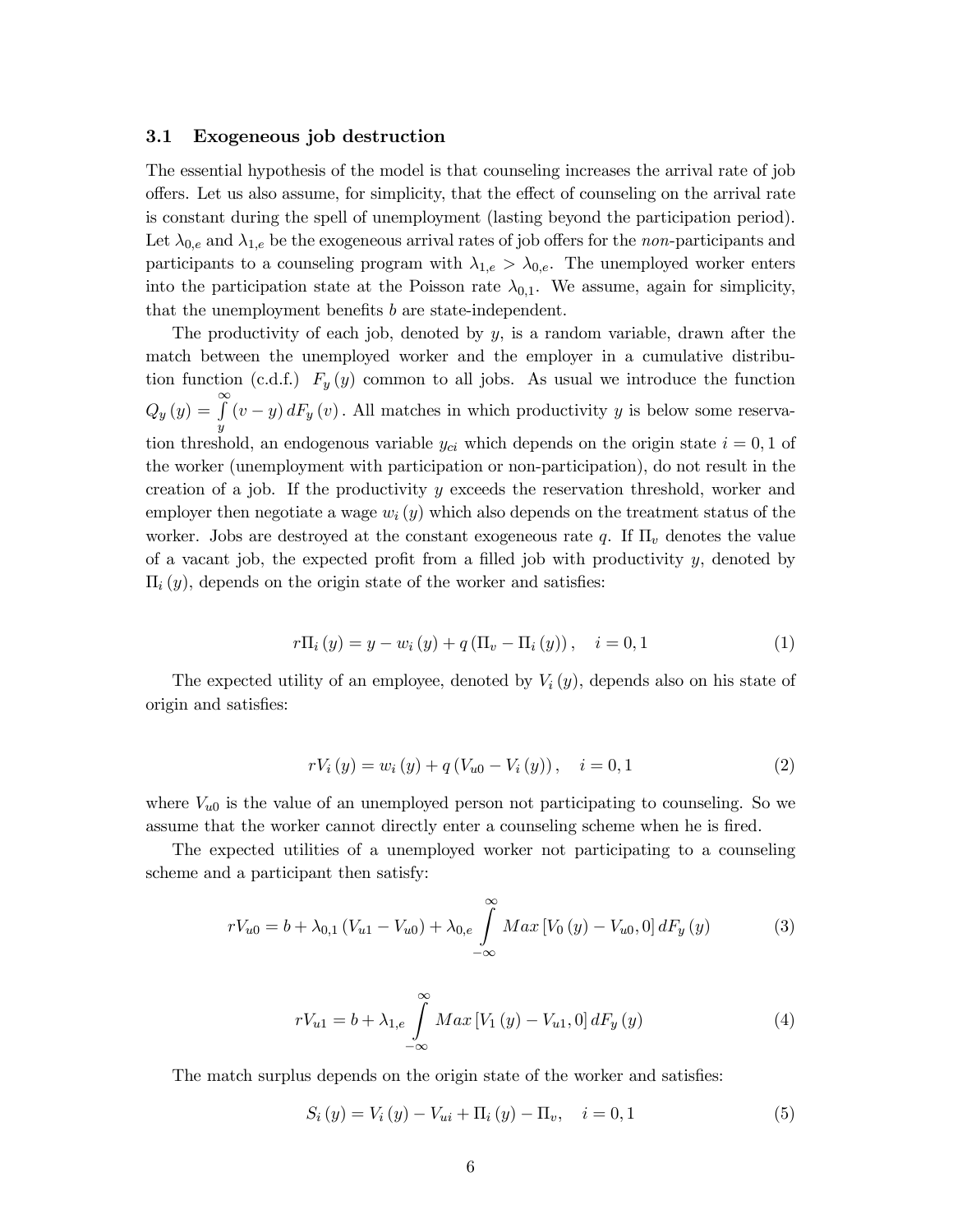**Proposition 1** : A job offer is accepted by previously treated (resp. not previously treated) workers if its productivity exceeds a threshold value  $y_{c1}$  (resp.  $y_{c0}$ ). The reservation productivities satisfy:

$$
y_{c1} > y_{c0}
$$
 and  $w(y_{c1}) > w(y_{c0})$ 

According to Proposition 1, participating to a counseling scheme induces workers to be more selective concerning productivity and wage of the job. Moreover if  $\lambda_{0,1}$  and  $\lambda_{1,e}/\lambda_{0,e}-1$  are small and of same order, the difference  $y_{c1}-y_{c0}$  only depend on  $\lambda_{1,e}/\lambda_{0,e}-1$ 1.

Proof : see appendix 2

**Proposition 2** : The untreated unemployed workers have a lower exit rate from unemployment to employment in an environment with counseling than in an environment without counseling:

$$
\lambda_{0,e}\overline{F}_y(y^*) > \lambda_{0,e}\overline{F}_y(y_{c0})
$$
\n(6)

where  $y^*$  is the reservation productivity in an environment without counseling, Moreover if  $\lambda_{0,1}$  and  $\lambda_{1,e}/\lambda_{0,e} - 1$  are small and of same order, the difference  $y^* - y_{c0}$  is of second order.

Proof : see appendix 1

**Proposition 3**: If the distribution of productivity satisfies  $\overline{F}_v^2$  $y(y) - Q_y(y) f_y(y) > 0,$ then the treated unemployed workers have a higher exit rate from unemployment to employment than the untreated unemployed workers:

$$
\lambda_{1,e}\overline{F}_y\left(y_{c1}\right) > \lambda_{0,e}\overline{F}_y\left(y_{c0}\right) \tag{7}
$$

So, even if counseling makes workers more selective in their choice of jobs, this negative effect is not sufficient to reverse the positive effect of a higher arrival rate of job offers.

## Proof : see appendix 3

Counseling leads to more productive and higher paid jobs. In spite of a higher selectivity in jobs (i.e. higher reservation wage), counseling also increases the exit rate from unemployment to employment of participants as compared to non-participants. Since it also induces non-participants to be more selective in their choice of jobs, the existence of counseling decreases the exit rate of non-participant as compared to an environment without counseling (provided that the transition rate to counseling programs,  $\lambda_{0,1}$ , is high enough and provided that counseling programs raise sufficiently the arrival rate of job offers). Counseling therefore contributes to increase the average productivity of jobs. To see whether counseling contributes to a greater job stability, we need to introduce endogeneous job destruction.

## 3.2 Endogeneous job destruction

Data on wages would be helpful to assess wether empirically there is an increase in the reservation productivity and wages. Another way to examine whether there is an increase in the reservation productivity is to examine whether jobs last longer. This is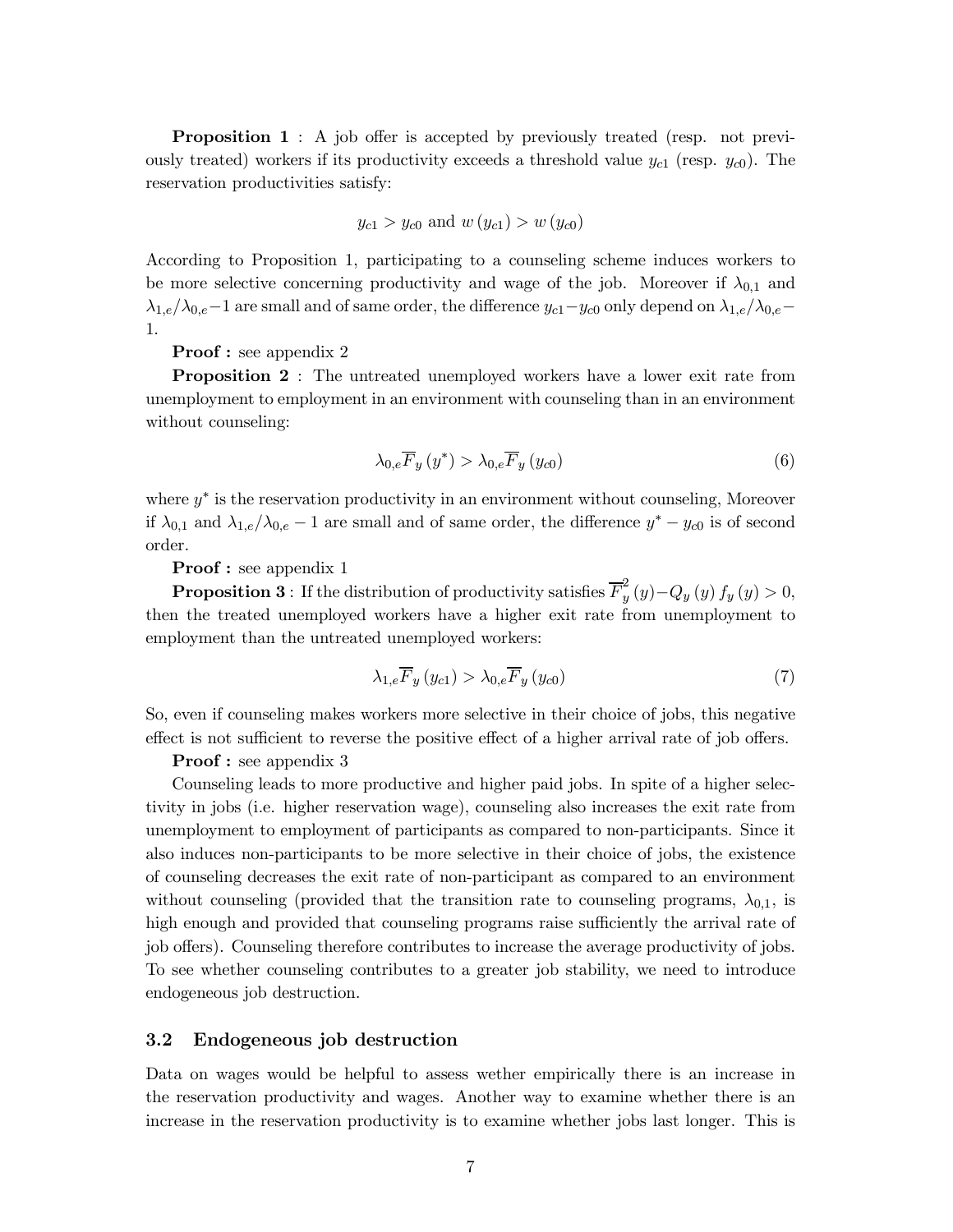a natural idea that a more productive job will last longer. However in the context of the previous model job destructions are exogenous. We generalize the model to account for endogeneous job destruction and examine if the previous results generalize. The productivity of each job, denoted by  $y+\varepsilon$ , is now made of two random components. The random variable  $y$  is a constant characteristics of the job with the same property than above. The random variable  $\varepsilon$  is a varying characteristics of the job. It takes values in the support  $]-\infty, \varepsilon_u]$ , is distributed according to the c.d.f.  $F_{\varepsilon}(\varepsilon)$  and takes a new value at the Poisson rate  $\lambda$ . We assume that all new matches start with  $\varepsilon = \varepsilon_u$  but is eventually destroyed when a new value of  $\varepsilon$  arrives below some reservation threshold, an endogeneous variable  $\varepsilon_d(y)$  which depends on the fixed productivity of the job. The destruction rate of a job y is therefore given by the rate  $q(y)$  defined as:

$$
q(y) = \lambda P \left( \varepsilon < \varepsilon_d \left( y \right) \right) = \lambda F_\varepsilon \left( \varepsilon_d \left( y \right) \right) \tag{8}
$$

After worker and employer match, they discover the productivity y of the job and then negotiate a wage which is renegotiated when a new value of  $\varepsilon$  arrives. The negotiated wage  $w(y + \varepsilon)$  depends on the total productivity of the job.

The value of a continuing job with productivity  $y + \varepsilon$  for the firm is denoted by  $\Pi(y+\varepsilon)$  and  $V(y+\varepsilon)$  for the worker. Since y is fixed and workers have the same fallback position whatever their types, the values of a continuing job do no more depend on the origin state of the worker. They satisfy:

$$
r\Pi(y+\varepsilon) = y + \varepsilon - w(y+\varepsilon) + \lambda (\Pi_{\lambda}(y) - \Pi(y+\varepsilon))
$$
\n(9)

where  $\Pi_{\lambda}(y) = \int Max(\Pi(y+\varepsilon),0)dG_{\varepsilon}(\varepsilon)$  is the expected value of the job for the firm with respect to the distribution of productivity shocks, and

$$
rV(y+\varepsilon) = w(y+\varepsilon) + \lambda (V_{\lambda}(y) - V(y+\varepsilon))
$$
\n(10)

where  $V_{\lambda}(y) = \int Max(V(y+\varepsilon),0)dG_{\varepsilon}(\varepsilon)$  is the expected value of the job for the worker with respect to the distribution of productivity shocks

For a newly created job, the expected profit from the job depends on the origin state of the worker, as does the expected utility for the worker. The value of a newly created job with productivity  $y$  (+ $\varepsilon_u$ ) for a worker of type i is denoted by  $V_i(y)$ , the corresponding value for the firm is denoted by  $\Pi_i(y)$ . They satisfy:

$$
r\Pi_i(y) = y + \varepsilon_u - w_i(y + \varepsilon_u) + \lambda (\Pi_\lambda(y) - \Pi_i(y)), \quad i = 0, 1 \tag{11}
$$

$$
rV_{i}(y) = w_{i}(y + \varepsilon_{u}) + \lambda (V_{\lambda}(y) - V_{i}(y)), \quad i = 0, 1
$$
 (12)

The expected utilities of an unemployed worker not participating to a counseling scheme and a participant are the same than in the previous setting, equation (3) for  $V_{u0}$ and equation (4) for  $V_{u1}$ .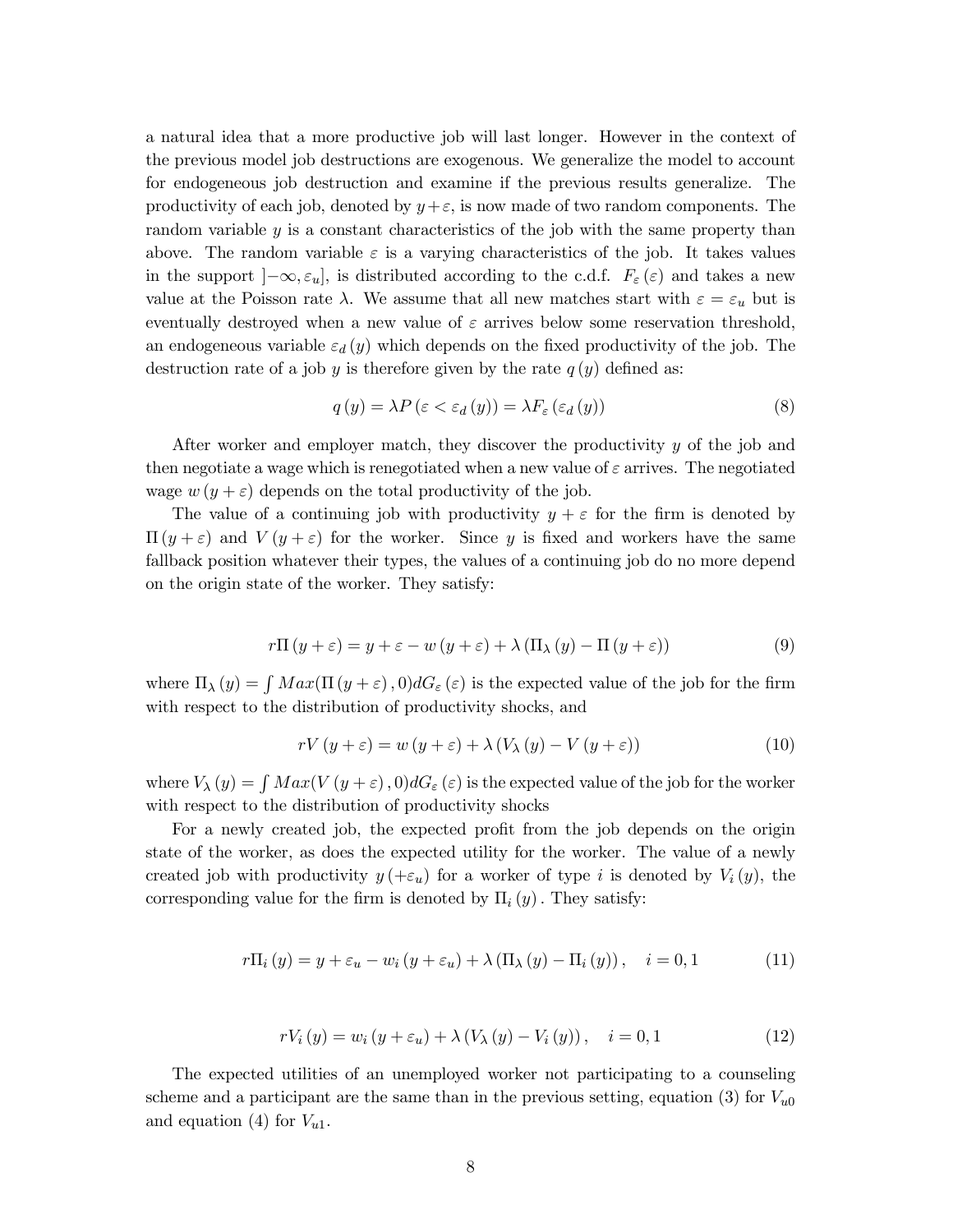The match surplus of a newly created job depends on the origin state of the worker and satisfies:

$$
S_i(y) = (V_i(y) - V_{ui}) + \Pi_i(y) - \Pi_v, \quad i = 0, 1
$$
\n(13)

The match surplus of a continuing job satisfies:

$$
S(y+\varepsilon) = (V(y+\varepsilon) - V_{u0}) + \Pi (y+\varepsilon) - \Pi_v
$$
\n(14)

Proposition 4: Results of proposition 1 and 2 carries over in the setting of endogenous job destruction.

Proof : see appendix 4

**Proposition 5:** The distribution of job destruction rates  $q$  of treated unemployed workers with c.d.f  $G_1(q)$  dominates the distribution for non treated workers with c.d.f  $G_0(q)$ . duration of the first job after exit from unemployment is higher for treated unemployed workers than for untreated unemployed workers:

$$
G_1(q) > G_0(q)
$$
  

$$
q(y_{c1}) = \lambda P(\varepsilon < \varepsilon_d (y_{c1})) < q(y_{c0}) = \lambda P(\varepsilon < \varepsilon_d (y_{c0}))
$$
 (15)

**Proof:** the proof consists in showing that  $\varepsilon_d(y)$  is a decreasing function of y which is shown in appendix 4. Consider  $y(q)$ , the productivity level for which the destruction rate is q.  $y(q)$  is defined by  $q = \lambda F_{\varepsilon}(\varepsilon_d(y(q)))$ . As long as  $\varepsilon_d(y)$  is a decreasing function  $q(y)$  will also be a decreasing function. Thus  $G_1(q) = P_y(y > y(q))$  [treated] =  $\overline{F}_y(y)/\overline{F}_y(y_{c1})$  and  $G_0(q) = P_y(y > y(q) | nontreated) = \overline{F}_y(y)/\overline{F}_y(y_{c0})$ . Therefore  $G_1(q) > G_0(q)$  result from  $\overline{F}_y(y_{c0}) > \overline{F}_y(y_{c1})$ , that is  $y_{c0} < y_{c1}$ 

Proposition 6: Results of proposition 3 carries over in the setting of endogenous job destruction under the condition that  $\Phi^2 > \phi H$ , where  $\Phi$  is the cdf of  $\varepsilon_d(y)$ ,  $\phi$  its density and  $H(\varepsilon) = \int (\varepsilon - v) d\Phi(v)$ .

**Proof** : see appendix 5

# 4 Data and descriptive analysis

The empirical analysis is based on longitudinal data extracted from ANPE records. We use a  $1/12$  nationally representative sample of all unemployed persons<sup>3</sup> and we sample all inflow spells between July 2001 and September 2003. Data ends in June 2004 and unemployment spells are arbitrarily truncated at 900 days because information becomes very poor after that duration. The data contain a large number of individual characteristics and unemployment history can be traced because individual data is available

<sup>&</sup>lt;sup>3</sup>The sample consists of all individuals born on March of an even year or October of an odd year. This sample, named "Fichier historique statistique" is updated routinely by ANPE.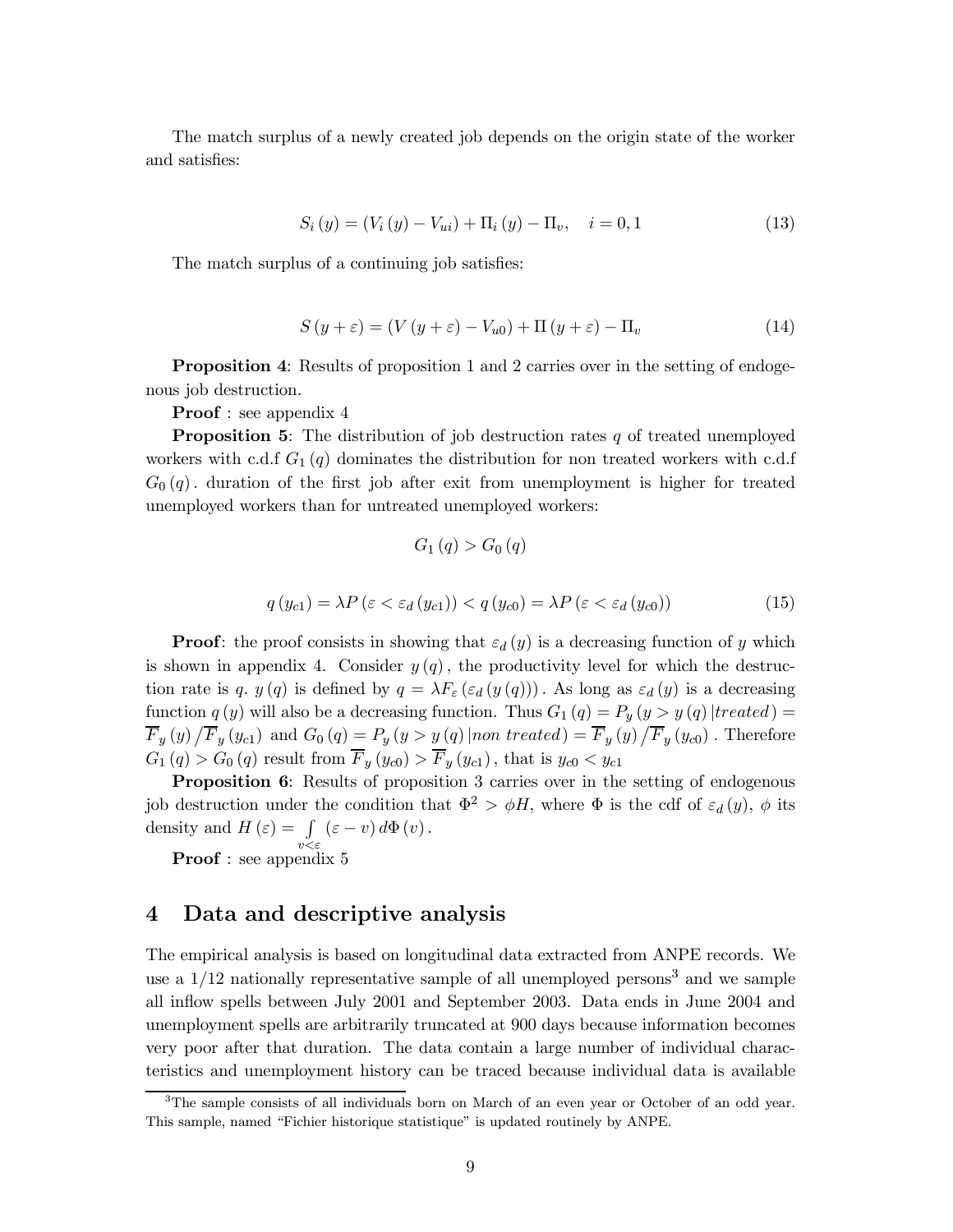back to 1993. Entry into and exit from unemployment are recorded on a daily basis, so that we model duration in continuous time. In this data, unemployment differs from the ILO notion in the sense that people are recorded as job seekers as long as they report so to ANPE on a monthly filled form, even if they have held occasional or short term jobs, which they have to declare. Some unemployed are classified as "not immediately available" because they suffer from health problems or cannot immediately drop their current occupation to take a job: the corresponding spells are not kept in the sample as well as that of the handicapped. We also truncate spells when the unemployed reaches 55.

Transitions may occur towards other destinations than employment but they will be treated as censoring, which implies that other destinations depend upon a disjoint subset of parameters. Although undesirable in some instances, this hypothesis maintains a tractable number of parameters to be estimated. In addition, some unemployed do not send their monthly form at some point so that they are known to exit but the destination is unobserved. As it would be incorrect to treat them as censored, we have dropped these observations: overall we are left with two third of the initial spells. As reported in Table 1, the whole sample (that is not entirely used in estimation) contains 516, 821 spells. The large amount of censoring (63%) is mainly due to the fact that exits to other destinations than employment (inactivity, training) are treated as censored.

The ANPE also provided data on the various schemes that the unemployed workers benefitted. They have been matched with the data on unemployment spells. Table 2 indicates that the assignment to the various measures is certainly not random. Column 1 gives some statistics on the characteristics of individuals who receive no treatment while columns 2 to 5 contain the same information for individuals who have participated to a given policy. Female, married with children and older individuals more often receive a treatment. This also holds for the beneficiaries of unemployment insurance. For beneficiaries of the minimum income (RMI), the effect is mixed.

When a transition from unemployment to employment takes place, we define an "employment duration" that is the time until the individual is back to reported unemployment. Because sampling is based on individuals and not spells, we are certain to observe the individual again in that case. Strictly speaking, the person may not have been in employment all the time, so that it is proper to consider that we measure more exactly recurrence. With respect to the objectives of ANPE, this is an important dimension.

#### INSERT FIGURE 2 APPROXIMATELY HERE

Figure 2 displays the empirical hazard rates of the exits to employment and unemployment. As usual, the unemployment-employment (U-E) transition exhibits a deceasing pattern with a small increase at one year that may be due to specific employment policies, including the ones considered here. The same pattern is found for the employmentunemployment (E-U) transition, with peaks at 6 and 12 months that may be related to standard contract durations.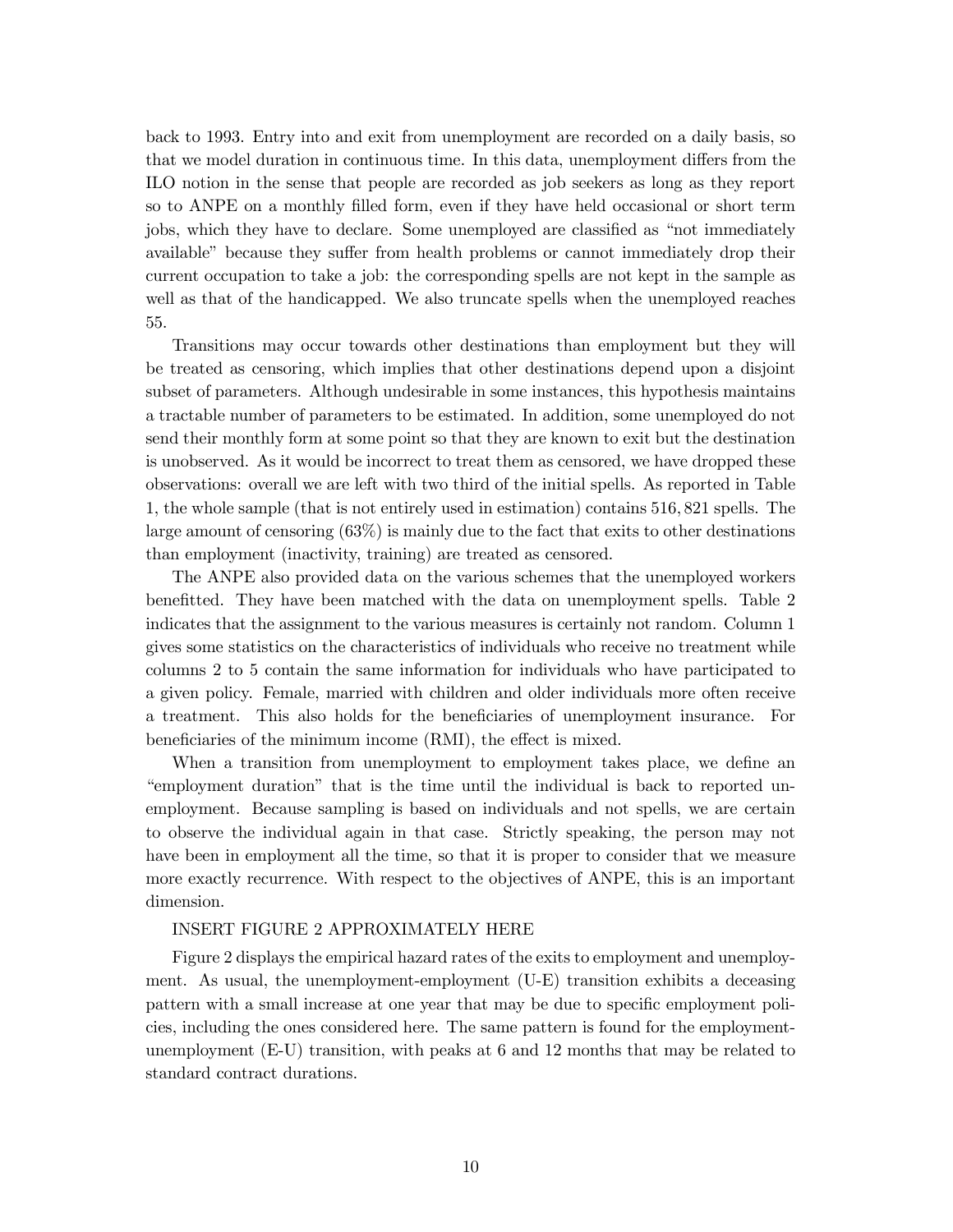# 5 Measuring the effect of counseling in a duration model framework

The causality analysis developed by Abbring and van den Berg (2002, 2003) is suitable for the estimation of a causal effect of the different programs offered in the PAP scheme. The methodology consists in modelling jointly the assignment process to programs and the exit to work. These processes are assumed to be correlated through a factor of unobserved heterogeneity and a direct effect of the programs on the exit rates to employment. Abbring and van den Berg show that the elapsed duration before treatment contains useful information to disentangle the causal effect of treatment from the effect induced by selection on unobservables. The intuition is that the competing hazard model until entry in a treatment or exit to employment - whichever occurs first - identifies the joint distribution of the unobservables. The remaining duration identifies the causal effect of the treatment. The exact timing of events is important because the causal effect is revealed by the change in the unemployment hazard rate that may occur once treatment is received.

Identification requires that the durations before treatment be well measured and vary sufficiently. It implies that we should observe individuals at different dates of entry into treatment. As shown in Figure 1, this condition is fulfilled in our data. Furthermore, for a causal effect to be identified from the data, unemployed individuals must not anticipate the date at which they will enter into a particular program. Otherwise, the program would have some effect before actual participation. However, such anticipation seem unlikely within the PAP scheme. The prescription of programs is made during the regular meetings at ANPE. The decision to send an unemployed worker to a program depends greatly on the agent in charge of the case and on the number of slots available, so that the individual never knows with certainty before the meeting if he will be offered to participate in a program. Besides, the time between the prescription of a program and its effective start is very short, preventing anticipation behaviour. Variability in the dates of entry into treatment and the absence of anticipation effect are sufficient to identify the causal effect of treatment when individuals experience multiple spells. In the absence of multiple spells, an additional identification condition is needed: observed and unobserved individual characteristics must affect proportionally the exit rate from unemployment to work. As shown in Table 1, we observe multiple spells for some individuals. However, this feature of the data is not exploited at this stage of the research. We assume a multivariate mixed proportional hazard model in which unemployment spells are independent for the same individual.

# 5.1 Benchmark model

The empirical model distinguishes the four types of treatment presented above. We index them with  $P \in \{0, 1, 2, 3, 4\}$ , where 0 stands for no treatment. There are thus six possible states: unemployment before any treatment, employment, which is an absorbing state for the moment, and unemployment with any of the four possible treatments being or having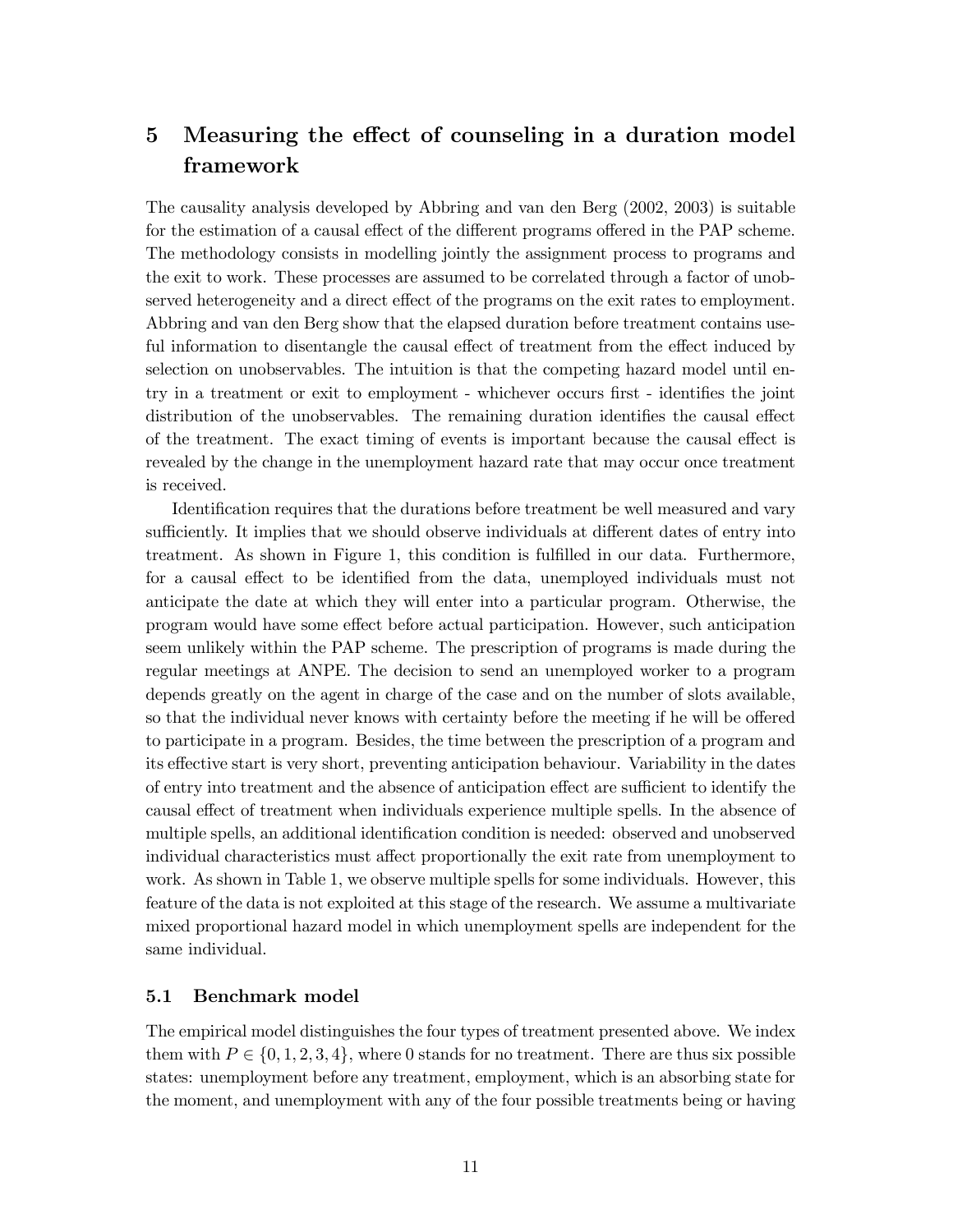been undertaken. Individuals enter unemployment  $(U)$  and exit to one of the other states (unless their spell is censored). Because (in this version of the paper) we restrict the sample to spells with at most one treatment, people in one of the treatment states may then only exit to  $E$  (before censoring). We model the set of durations following recent papers by Abbring and van den Berg (2002, 2003) and Lalive, van Ours and Zweimüller (2000). We model the assignment to treatment as a competing risk model. The effect of treatment is defined as a change in the exit rate from unemployment to employment. This effect may depend on the characteristics of individuals and may vary with the elapsed duration since entry into treatment.

We consider three durations:  $t_U$ , the total duration unemployed,  $t_P$  the duration until treatment,  $t_R$  the residual duration since entry into treatment. These durations are linked through the following relationship:  $t_U = t_P + t_R$ . For individuals without treatment,  $t_R = 0$ , so  $t_U = t_P$ .

We model the hazard rate from unemployment to employment, conditional on the set of observable characteristics  $x$ , the duration  $t_P$  until treatment, the received treatment P, and a set of unobservable characteristics  $v = (v_U, v_1, v_2, v_3, v_4)$  that affect the duration in employment and the assignment to treatment, as:

$$
h_U(t|t_P, P, x, v_U) = \theta_U(t)\psi_U(x)v_U \prod_{k=1}^4 \left[\delta_k(t - t_P)\varphi_k(x)\right]^{1(P = k)}
$$
(16)

The functions  $\theta_U(.)$  and  $\psi_U(.)$  represent respectively the baseline hazard and the effect of observable characteristics on the conditional hazard. The term within square brackets captures the treatment effect which may shift the hazard rate differently according to individual characteristics  $(\varphi_k(.))$  and time since treatment  $(\delta_k(.))$ . The simplest case is when  $\delta_k(t - t_P)\varphi_k(x) = \exp(c_k)$ .

The corresponding survival function is

$$
S_U(t|t_P, P, x, v_U) = \exp\left(-\int_0^t h_U(s|t_P, P, x, v_U)ds\right)
$$

For durations  $t_U \leq t_P$  this is simply:

$$
S_U(t|t \le t_P, P = 0, x, v_U) = \exp\left(-\psi_U(x)v_U \int_0^t \theta_U(s)ds\right)
$$
 (17)

but when  $t_U > t_P$  and treatment k has been received this is:

$$
S_U(t|t_P, P = k, x, v_U) = \exp\left(-\psi_U(x)v_U\left(\int_0^{t_P} \theta_U(s)ds + \varphi_k(x)\int_{t_P}^t \theta_U(s)\delta_k(s - t_P)ds\right)\right)
$$

If the assignment to treatment is considered exogenous, then this density is enough to estimate the model and evaluate the causal effects of the treatments. This would be the case if the unobserved terms  $v_1, v_2, v_3, v_4$  were uncorrelated with  $v_U$ . However, when this is not true we have to model jointly the durations  $t_U$  and  $t_P$  as well as P. To do so, assignment to treatment is modeled in a competing risk framework. The hazard rates for unemployment duration until treatment  $k$  is received are: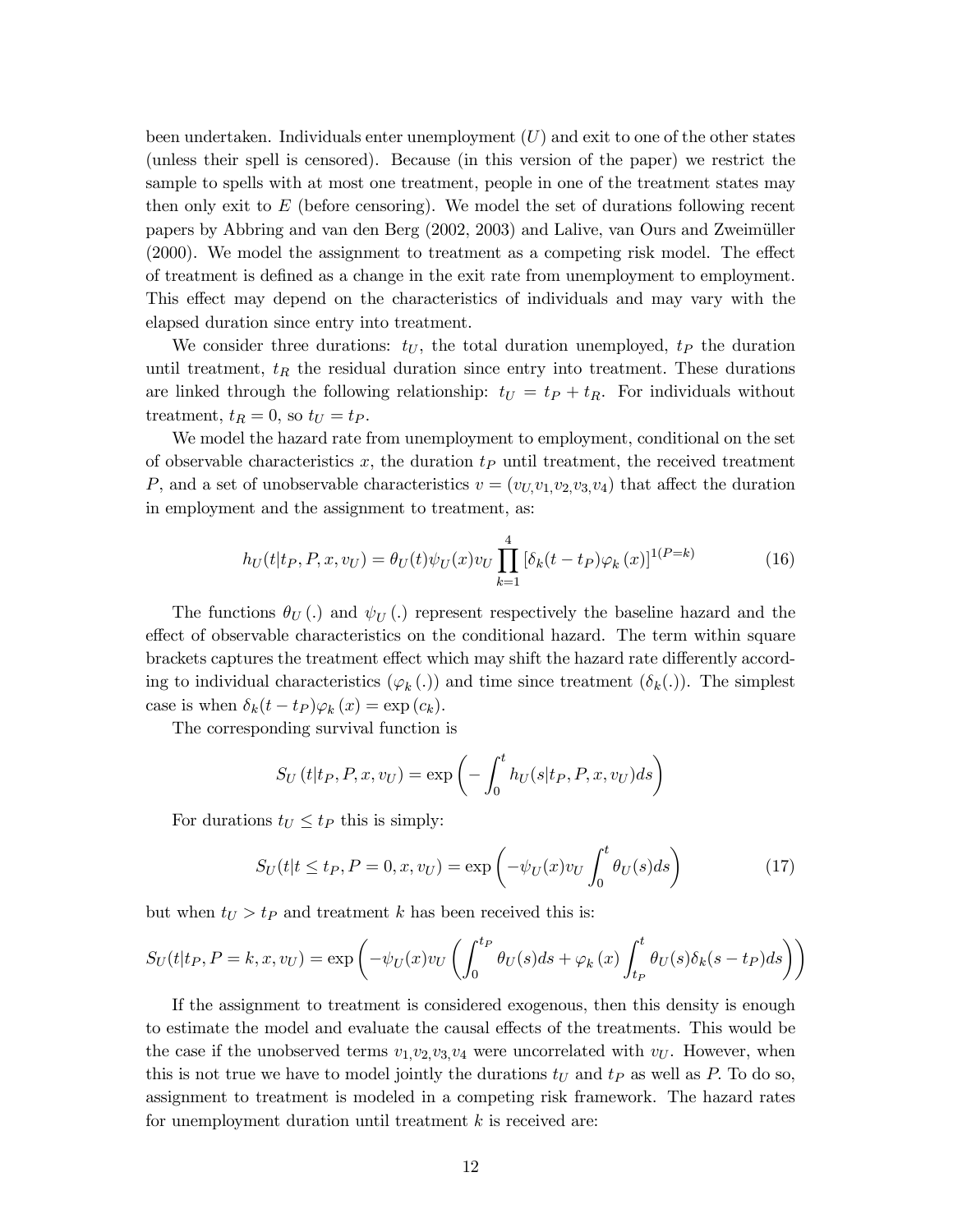$$
h_k(t|x, v_k) = \theta_k(t)\psi_k(x)v_k, \quad k \in \{1, 2, 3, 4\}
$$
\n(18)

The joint distribution of the duration to treatment and the received treatment is:

$$
f(t, P|x, v) = \left[\prod_{k=1}^{4} h_k(t|x, v_k)^{1(P=k)}\right] \prod_{k=1}^{4} S_k(t|x, v_k)
$$
(19)

where  $S_k(t|x,v_k) = \exp\left(-\int_0^t h_k(s|x,v_k)ds\right)$ . Notice finally that the probability that no treatment has been received up to a duration  $t$  is the product of the survival functions as they are (conditionally) independent:

$$
P(t_P > t | x, v) = \prod_{k=1}^{4} S_k(t | x, v_k)
$$
\n(20)

Let denote  $c(U) = 1$  when the spell is not censored and  $c(U) = 0$  when it is censored. The full density of endogenous observations  $L(t_U, t_P, P|x, v)$  can be computed from the conditional and marginal densities  $f(t_U | t_P, P, x, v)$  and  $f(t_P, P | x, v)$ , enabling us to compute the various contributions to the likelihood, accounting for censored durations:

$$
L(t_U, t_P, P|x, v) = \left[ h_U(t_U | t_P, P, x, v_U) \prod_{k=1}^4 h_k(t_P | x, v_k)^{1(P=k)} \right]^{c(U)} \times
$$
  

$$
S_U(t_U | t_P, P, x, v_U) \prod_{k=1}^4 S_k(t_P | x, v_k)
$$
(21)

The interest in specifying jointly the distribution of the unemployment duration and the duration until treatment is that they are endogenous in the sense that the assignment to treatment may depend on unobserved characteristics that are correlated with the unobserved terms entering the unemployment duration. To compute the joint distribution of endogenous variables conditional on the observables we have to integrate out of the unobserved terms. The likelihood is therefore:

$$
L\left(t_U, t_P, P|x\right) = \int L\left(t_U, t_P, P|x, v\right) dG\left(v\right) \tag{22}
$$

where  $G(v)$  is the mixture distribution.

### 5.2 Including employment duration

In our data individuals enter, exit and sometime reenter unemployment. We consider as an employment spell a spell that begins with an exit from unemployment to employment. The duration of the spell is known when the individual reenters unemployment, otherwise the spell is treated as censored.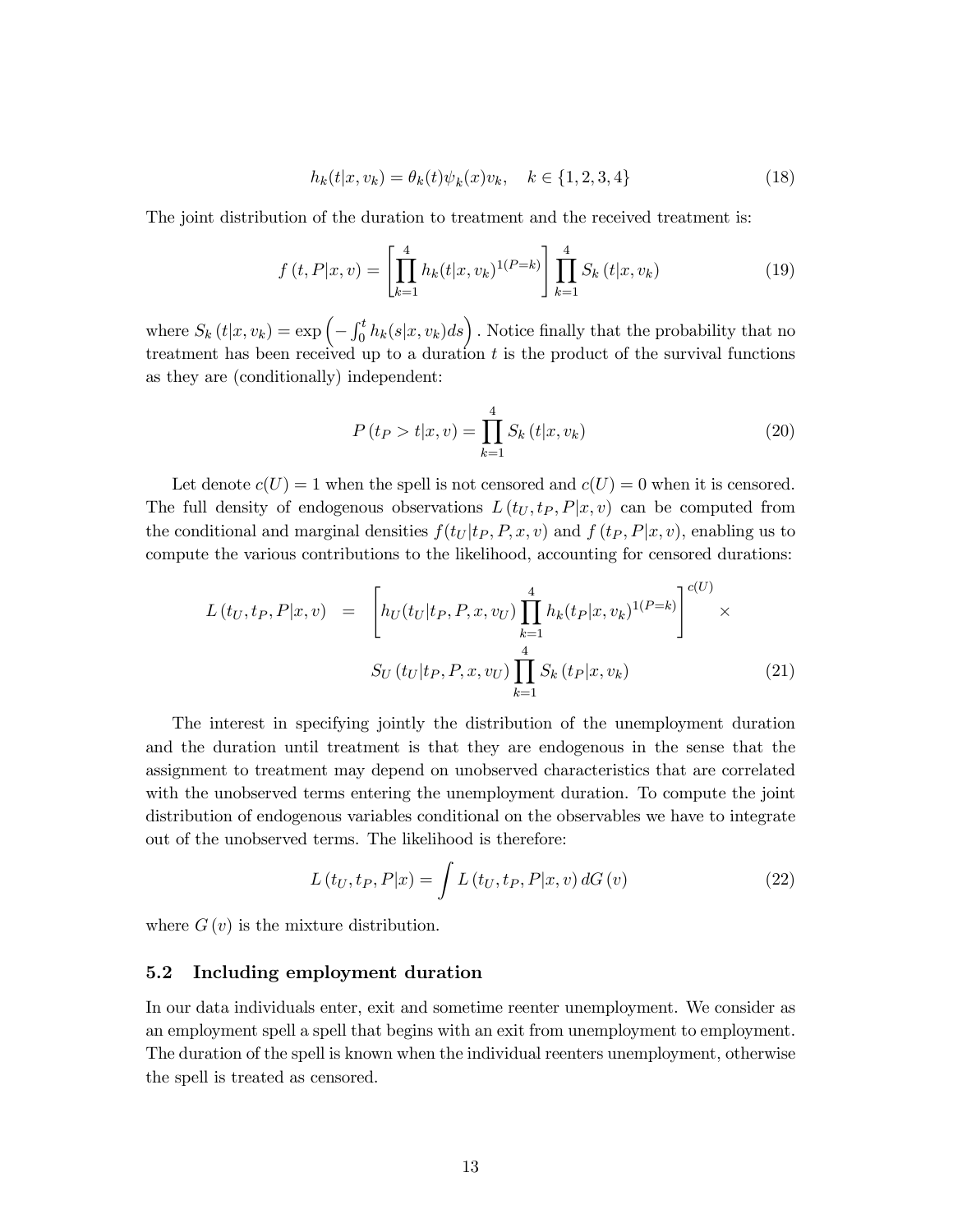For individuals that exit from unemployment to employment, the likelihood involves an additional term which is the likelihood of the employment spell. It is treated as a duration model with hazard rate:

$$
h_E(t|P, x, v_E) = \theta_E(t)\psi_E(x)v_E \prod_{k=1}^4 [\gamma_k(x)]^{1(P=k)}
$$
\n(23)

The effect of treatment k on employment duration is the function  $\gamma_k(x)$ , that may depend on covariates  $x$ . The additional term in the likelihood is therefore:

$$
L_E(t_E, |P, x, v_E) = h_E(t|P, x, v_E)^{c(E)} \exp\left(-\int_0^t h_E(s|P, x, v_E)ds\right)
$$
 (24)

where  $c(E) = 1$  when the spell is not censored and  $c(E) = 0$  otherwise. The total likelihood is:

$$
L(t_U, t_P, t_E, P|x, v) = L_E(t_E, |P, x, v_E)^{c(U)} L(t_U, t_P, P|x, v)
$$

which is also integrated over the distribution of unobserved terms, enlarged to  $v =$  $(v_U, v_E, v_1, v_2, v_3, v_4)$ . We conjecture that, in this part of the model, the joint distribution of unobserved heterogeneity and causal parameters are also identified (see Appendix 6).

### 5.3 Specification issues

#### 5.3.1 Distribution of unobserved heterogeneity

We need to allow for correlations between durations that are not accounted for by observable characteristics. Therefore, when choosing the specification of the joint distribution of unobserved terms, we are interested in obtaining a covariance matrix as flexible as possible. However a completely flexible covariance matrix would not be feasible, as the number of parameters gets rapidly very large. We choose to model the distribution of the unobserved terms as a two-factor loading model: we assume that there are two unobserved factors  $V_1$  and  $V_2$  that enter every duration. The specification of the unobserved terms is thus:

$$
v_k = \exp(\alpha_k^1 V 1 + \alpha_k^2 V 2) \tag{25}
$$

Let  $\Gamma$  a  $6 \times 2$  matrix formed by the coefficients  $\alpha_k^1, \alpha_k^2$ . The log-unobserved terms are therefore  $w = \log(v) = \Gamma V$ , with  $V = (V_1, V_2)$ . The covariance matrix of w is:

$$
Var(w) = \Gamma Var(V) \Gamma'
$$
\n(26)

Identification then requires some normalization. Clearly for any invertible matrix  $A$ :  $Var(w) = \Gamma Var(V)\Gamma' = \Gamma A^{-1}AVar(V) A'A'^{-1}\Gamma'.$  Thus, if  $\Gamma$  and  $Var(V)$  are solutions, then  $\Gamma A^{-1}$  and  $Var(AV)$  are also solutions. This problem can be avoided by assuming that the two underlying factors are uncorrelated  $(Var(V) = I(2))$ . However, this is not enough, because the covariance matrix of the unobserved terms is now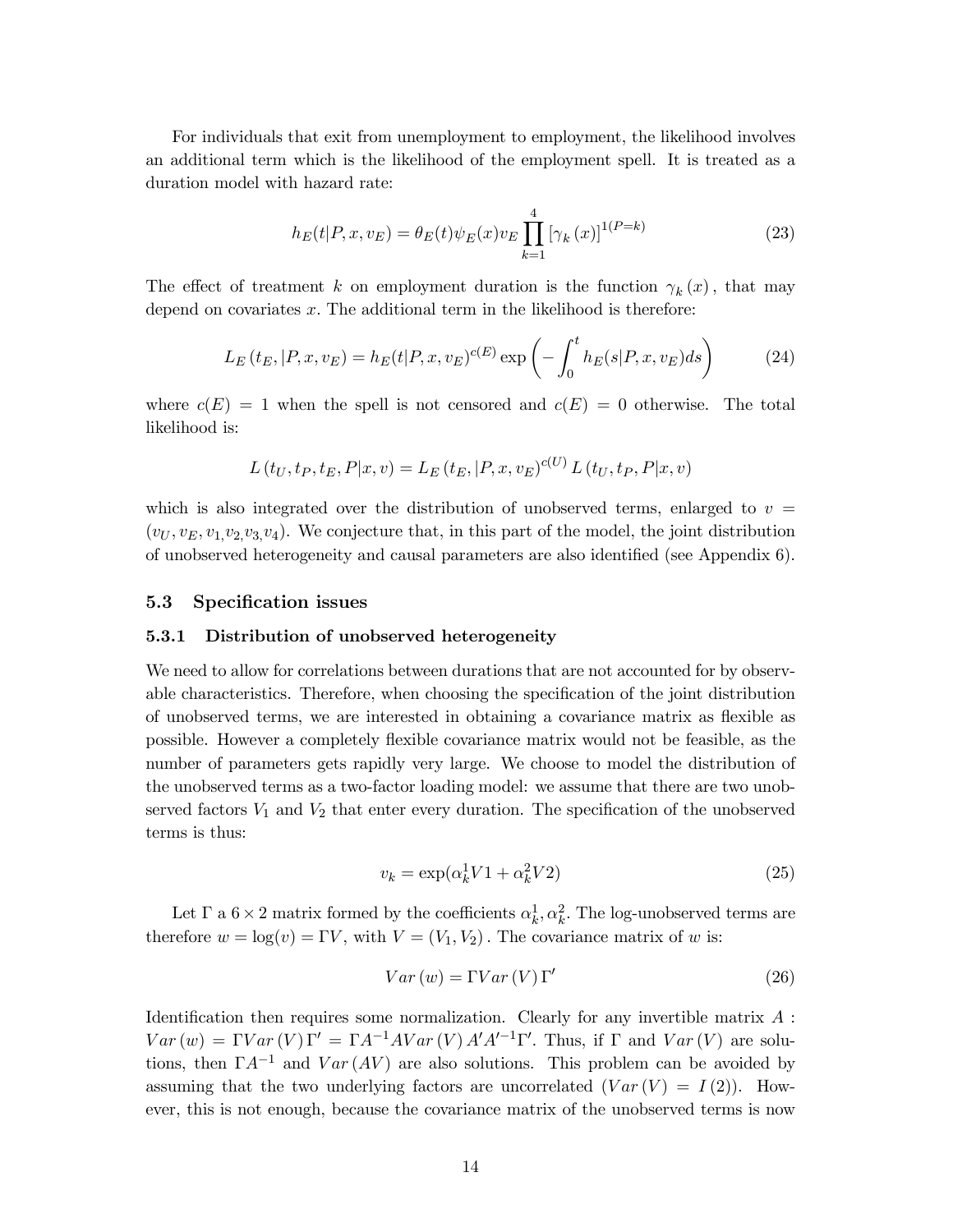$Var(w) = \Gamma \Gamma'$ , and for any  $2 \times 2$  orthogonal matrix<sup>4</sup> Q,  $\Gamma Q$  is a solution. We thus impose a restriction on Γ, namely  $\alpha_k^2 = 0$  for some k. Notice that some constraints are also needed on the mean of the unobserved terms as  $E(w) = \Gamma E(V)$ .

A frequent and natural choice is to model the unobserved factors as a discrete distribution with mass points, following Heckman and Singer (1984). Notice that strictly speaking it is not necessary to impose all the previous constraints in that case. However, choosing mass points is done in the aim of approximating any distribution function. We therefore impose normalization on the mean and the variance matrix of the two underlying factors. In addition to the above constraints, we impose two mass points for  $V_1$  and for  $V_2$ , the lower and upper values being set to  $-1$  and 1. We could want to impose other normalizations like zero mean and unit variance. However this would impose undesired important non linearities in the probabilities of the mass points. The case we examine is the simplest one in which there are only two mass points for each factors that take values  $-1$  and  $1<sup>5</sup>$ 

#### 5.3.2 Duration dependance

Flexibility of the baseline hazard is limited by the practical difficulties in estimating the unobserved heterogeneity distribution (Baker and Melino, 2000). We adopt a piecewise constant hazard for the duration dependence functions  $\theta_k(t)$ , of the form:

$$
\theta_k(t) = \sum_{l=1}^{l=L} \theta_{kl} 1 \left( t \in I_l \right) \tag{27}
$$

For unemployment duration, we allow for seven intervals, the first six of them being of equal length of 90 days, i.e. covering the first one and a half year of unemployment:  $I_1 =$  $[1,90]$ ,  $I_2 = [91, 180]$ ,  $I_3 = [181, 270]$ ,  $I_4 = [270, 360]$ ,  $I_5 = [361, 450]$ ,  $I_6 = [451, 540]$ ,  $I_7 = [541, 900]$ . For all other durations, we set five intervals, the first four of them of 90 days  $I_1 = [1, 90]$ ,  $I_2 = [91, 180]$ ,  $I_3 = [181, 270]$ ,  $I_4 = [270, 360]$ ,  $I_5 = [361, 900]$ .

#### 5.3.3 Practical implementation

Our dataset is very large, as it contains information on more than 500, 000 spells and we want to perform estimations including many covariates. Therefore it is not computationally possible to perform estimations over the whole sample. We could stratify the sample to make estimation on specific sub-populations, but we can also perform estimation on random subsamples. Yet, another problem is that more than 80% of the observations in the sample did not receive any treatment, thus only a small share of the sample contains information on the assignment to treatment and the effect of treatment. To overcome

<sup>&</sup>lt;sup>4</sup>An orthogonal matrix satisfies  $QQ' = I$ 

 $5$ We tried out alternative specifications: two-factor loading model with 3 points of support and threefactor loading model with 2 points of support. We also specified parametrically the distribution of unobserved heterogeneity by a normal distribution. In this case we impose  $E(v) = 0$ . However, these specifications yield much less precise parameter estimates than our chosen specification without improving the goodness-of-fit.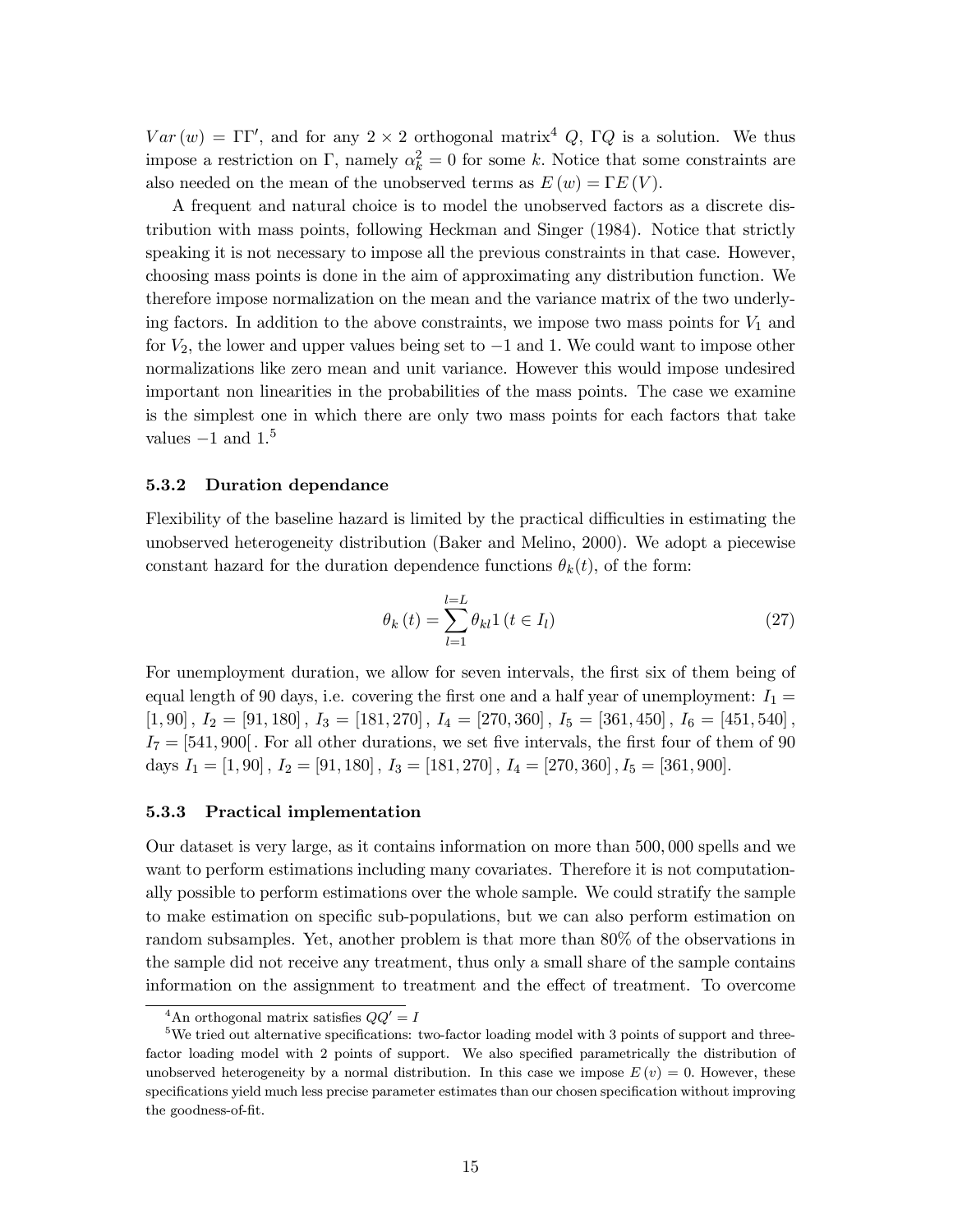this problem, we sampled endogeneously, over-representing the treated individuals. We sampled about 10% of the original sample, but we included half the individuals that received a treatment and very few individuals with a truncated unemployment duration, because the latter bring little information about the time processes. Based on the Manski-Lerman (1977) approach, we maximized a weighed likelihood, where the weights are the inverse of the sample rates in each of the six strata (every treatment, observed exit and censored spells). The estimator is consistent and asymptotically normal but, as the objective is no longer a likelihood, we must use the robust variance estimator based on both the Hessian and the outer product of the gradient. Details are given in Appendix 7.

Because local maxima are likely, we run optimization a number of times with randomly chosen starting values. The tolerance for the gradient was set to  $10^{-6}$  and we used Gauss maxlik procedure with the BFGS algorithm. Analytical gradients were used to speed-up optimization and to avoid imprecision in the Hessian computation. Out of, say, ten set of random starting values, most would converge to the same maximum, and a few would converge to another set of parameters with a lower likelihood. Having also checked the Hessian closely, we are thus confident that the reported estimates are at a global maximum.

# 6 Estimation results

Table 3 shows the estimated effects of the various counseling schemes in the model focusing on the transition rate from unemployment to work. This table reports the results in a model without unobserved heterogeneity (column 1) and the results allowing for correlated unobserved heterogeneity. In Table 4, we present the results of the various treatment effects in the full model, i.e. integrating both unemployment and employment durations. Again, the treatment effects are given in a model without and with unobserved heterogeneity. Finally, Table 5 contains the estimated effect of unemployment duration and individual characteristics on the transition rate from unemployment to work, from employment back to unemployment and to each of the counseling scheme.

## INSERT TABLES 3, 4 AND 5 APPROXIMATELY HERE

First we concentrate the discussion of the results on the model integrating the duration of unemployment only. When unobserved heterogeneity is not allowed for, skill assessment and job search support have a positive and significant impact on the exit rate to work (see column1, Table 3). The largest effect is found for the job search support program which increases the exit rate by  $48\%$  (=  $exp(0.39) - 1$ ) against 23% for skill assessment. On the other hand, project-orientated programs have no significant impact on the transition rate to work. Introducing correlated unobserved heterogeneity changes somewhat the evaluation results (see column 2, Table 3). The effect of the job search support program reinforces strongly. The transition rate is increased by nearly 100% for individuals attending this scheme. More importantly, the effect of skill assessment becomes not significant after controlling for selection on unobservables. Project-orientated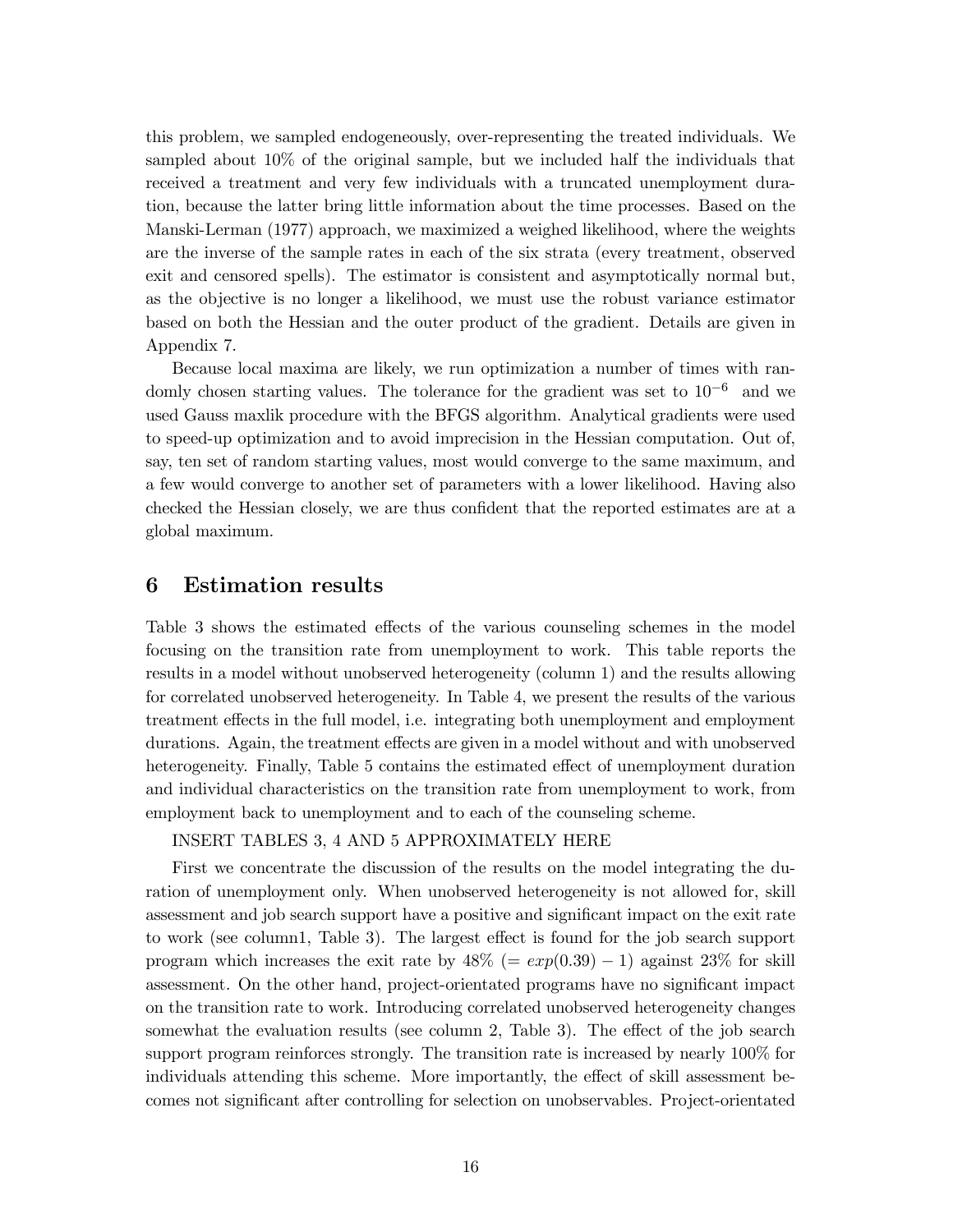programs have still no significant impact on the transition rate to work in the model with correlated unobserved heterogeneity.

The way the interest parameters has changed allowing for selection on unobservables is consistent with the estimated correlation between the unobserved characteristics in the employment and treatment processes (see column 2, Table 3). The correlation between the transition rate to employment and the transition rate to job search support is mildly negative (−0.15): unobserved characteristics decreasing the chance of finding a job also lead to higher chances of attending a job search support program. A neglect of this selection bias induces an under-estimation of the effect of this scheme in the model without unobserved heterogeneity (see column 1, Table 3). On the other hand, the correlation between the unobserved characteristics in the transitions to employment and skill assessment is strongly positive (0.41), indicating that individuals who are more likely to participate to this scheme are those with the most favourable (unobserved) characteristics. This can explain why the effect of this scheme becomes unsignificant when controlling for selection on unobservables. The (positive) correlations between transitions to employment and the project-orientated schemes are too weak to induce significant changes in the estimated effects of these programs. Note also that the correlations between the assignment rates to the various treatments is close to 1, indicating that the selection on unobservable attributes is quite similar in the different counseling programs. Finally, there is also selection on observables as shown in Table 5.

Introducing the employment duration in the model does not change the results regarding the treatment effects in the transition rate from unemployment to work (see Table 4). If we then look at the effects of counseling schemes on the exit rate from employment back to unemployment, we observe striking differences between the models allowing for selection on unobservables or not. In the model without unobserved heterogeneity, the effects of (skill and project) assessment schemes are not significantly different from 0. The effects of (job search and project) support schemes are significantly positive, indicating that participating to these programs raises the return rate to unemployment by about 15%. The conclusion is completely reversed when allowing for correlated unobserved heterogeneity. Apart from the skill assessment scheme which has still no significant effect on the return rate to unemployment, the treatment effects are all significantly negative in a similar magnitude. Participation to a counseling scheme helps to decrease the exit rate from work back to unemployment by 40% to 60% according to the scheme. This large change in the treatment effects between the two models results from a strong positive correlation (close to 1) between the transition rate from work to unemployment and the transition rates to the project assessment and the support-type schemes. Unobserved characteristics increasing the chance of leaving a job also lead to higher chances of attending these program.

These results are in accordance with the theoretical model of Section 3. Our findings point to a positive effect of the most intensive counseling scheme - job search support - both on the transition rate from unemployment to work and also on the subsequent employment duration. This provides evidence that if it is sufficiently intensive, counseling has an indirect effect on the reservation wage of the participant. Participating to a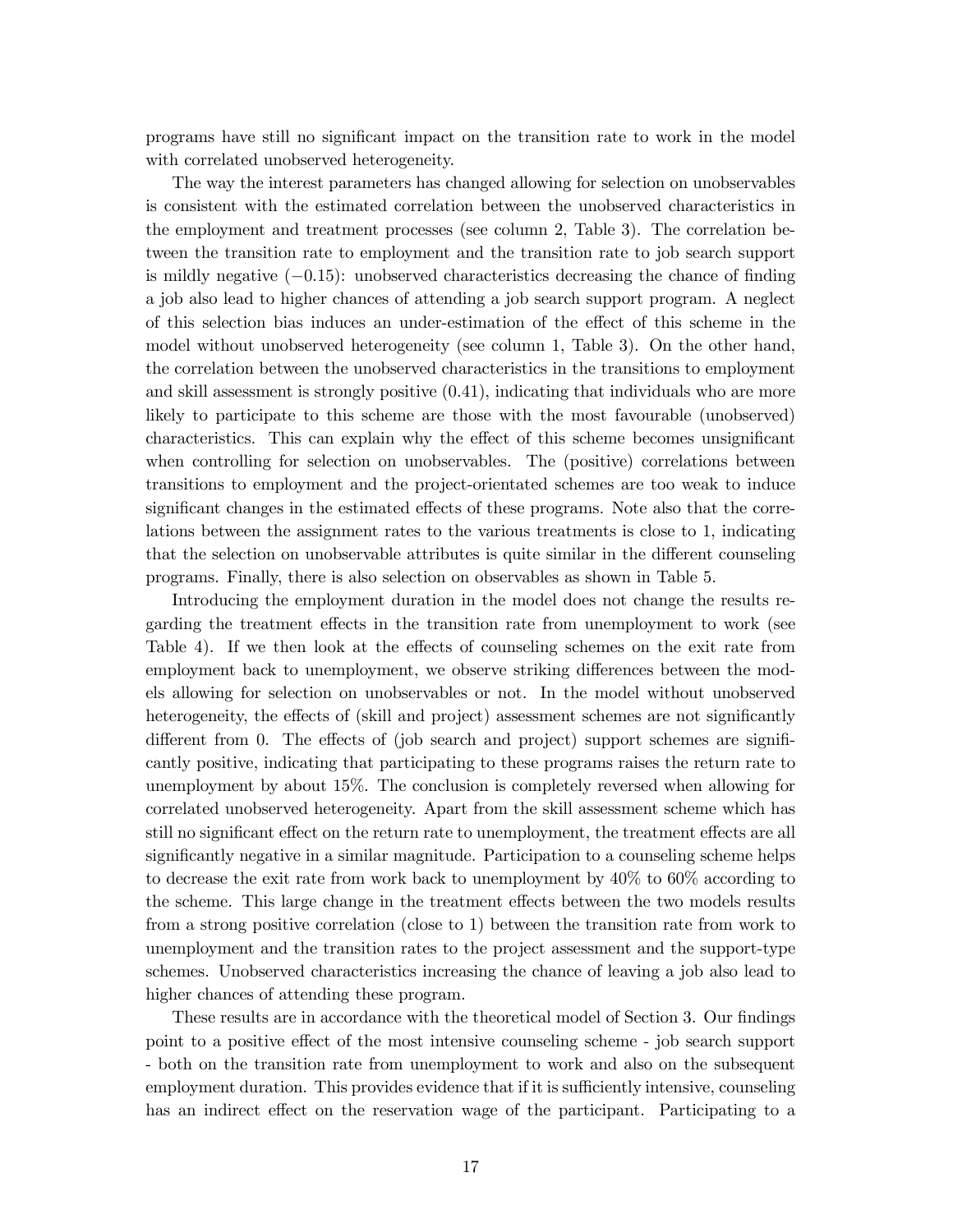counseling scheme induces workers to be more selective concerning the productivity (and so the wage) of the job. Entering a more productive job in turn decreases the destruction rate of the job. The absence of effects for the skill assessment program was expected given its very short duration scheme (1 day to 80 hours max). The positive effect of project-orientated schemes on the employment duration and their absence of effect on the unemployment duration is more troublesome. As we will see it below, there is however evidence that the effect of project-orientated schemes on the exit rate to work becomes positive three months after the start of the program.

We perform some sensitivity analysis with respect to the model specification of the treatment effects. First, we allow the effect of the schemes to vary over some selected characteristics in the unemployment and employment duration. The results of this specification are shown in Table 6. We report the treatment effects for various groups of unemployed workers defined according to the level of signifiance of the parameter estimates. In the unemployment duration, the effects differ significantly according to the age group ( $\lt$  or  $\gt$ =30 years old), the education level ( $\lt$  or  $\gt$ = secondary schooling) and the recent unemployment experience (short-term cumulative unemployment duration). Note that the effect of job search support. (but not the other programs) is also significantly lower (of about 0.2) for workers not receiving unemployment benefits.

## INSERT TABLE 6 APPROXIMATELY HERE

From Table 6, we can conclude that the effects of skill and project assessment schemes on the transition to work are not significantly different from 0 whatever the (observed) characteristics of the unemployed workers. For the support-type schemes, the effects are heterogeneous across groups of unemployed people. The effect of job search support on the exit rate to employment is significantly positive except for young unemployed workers with no schooling degree. For the other groups of workers, the effect is the highest for the prime-aged educated workers. Their uneducated counterparts benefit much less for the scheme. At the aggregate level, the unemployed workers do not benefit from the project support scheme. When looking at different types of workers, we notice that the exit rate to work of those with no schooling degree is even negatively affected by participating to the scheme. For uneducated unemployed persons, the fact of defining a new employment project is harmful to the chances of finding rapidly a new job. We cannot of course exclude that participating to this type of scheme increases the enrolment to training schemes and eventually, raises the exit rate to work. Finally, treatment effects vary according to the date of entry into unemployment. For all schemes, the treatment effects are lower for the unemployed workers entered at the end of the period (September 2003) that for those entered at the date of the reform (July 2001). However, the difference is significant only for the job-search support scheme. This finding can be driven by several factors. The rise in the number of participants since the launch of the PAP in July 2001 could reduce the beneficial effect of the schemes in a context of heterogeneous treatment effects. This could also reflect a maturation effect (see Blundell  $et al., 2004$ ): the case workers involved in the project are less enthusiastic two years after the launch of the program than initially. Finally, the effect of counseling schemes can be sensitive to the state of the labour market, decreasing in a recession. We would need additional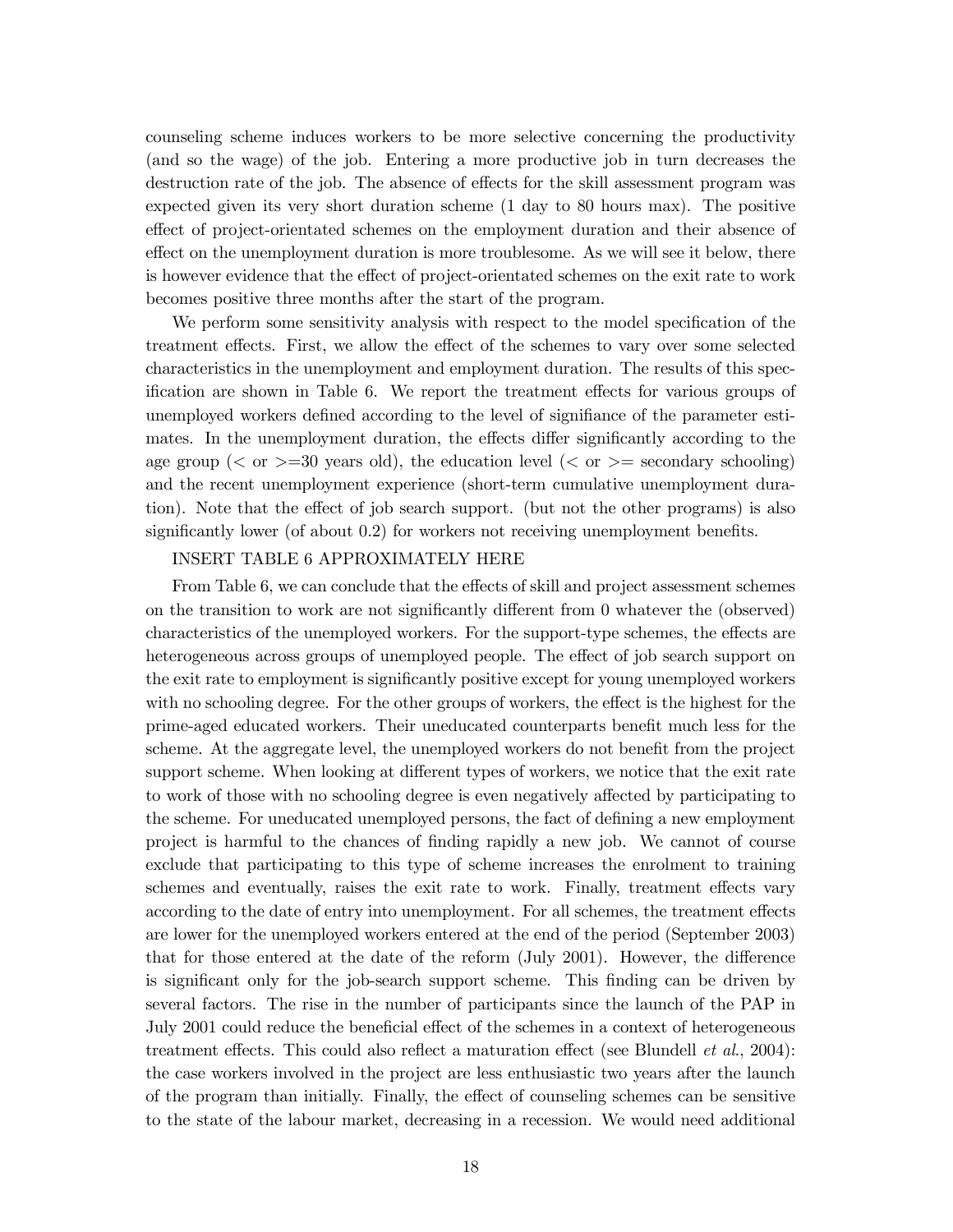explanatory variables to disentangle between these different effects.

Secondly, the effect of the various schemes is assumed to vary with elapsed duration since the start of the scheme. We allow the effect after the completion of the program to differ from the effect during the period of participation. The latter is assumed to span three months (the maximum duration of the schemes analysed). In Table 6, we report the estimated effects of the various PAP schemes allowing for time dependence in the effects. If the incremental effect  $\geq$  3 months' is positive and significant, this means that the effect after the completion of the program is higher than the effect during the period of participation. This is the case for all schemes except for skill assessment. The most striking result is for the project-orientated schemes (assistance and support). During the first three months of participation, participation to these programs does not raise the exit rate from unemployment. Thereafter, the exit rate jumps significantly by about 70% for project assessment and 30% for project support. This is consistent with some locking-in effect. Project-orientated programs aim to identify the skills of the unemployed person and match them with a new employment project compatible with the state of the labor market. This stage can therefore not result in a higher arrival rate of job offers. It is only on completing the scheme that the case worker in charge of the program may help the individual to foster the search of jobs corresponding with his/her new employment project. Note that the incremental increase after three months is not sufficient to compensate the negative effect estimated for some groups of unemployed persons (for instance the uneducated workers receiving a project support scheme). A differential time effect is also found significant for the job-search support scheme, although in a less extent. During the first three months of participation, the exit rate from unemployment to work increases by more than 90%. Thereafter, the exit rate has an additional jump of 15%.

We end this section by discussing the estimated effect of unemployment duration on the transition rate from unemployment to work, from employment back to unemployment and to each of the counseling scheme. Figure 3 describes the estimated duration dependence in the hazards into the schemes. As in the empirical hazards rate (see Figure 1), we observe peaks related to compulsory interviews at 0, 6 and 12 months. We also notice that the assignment rate to job-search support is higher for long-term unemployed people, while the assignment rate to the other schemes remains roughly constant over the duration of unemployment. Figure 4 displays the estimated duration dependence in the hazard rates of exits to employment and unemployment. The unemploymentemployment (U-E) transition exhibits a non-monotonic true duration dependence, constant over the first 9 months of unemployment then decreasing. There is a 30% decrease in the hazard after one year of unemployment. The employment-unemployment (E-U) transition exhibits a U-shape pattern, first increasing over the first 9 months of unemployment and then deceasing. After 12 months of employment, the hazard rate has dropped by 40%. The same pattern is found for the employment-unemployment (E-U) transition, with peaks at 6 and 12 months that may be related to standard contract durations.

INSERT FIGURES 3 AND 4 APPROXIMATELY HERE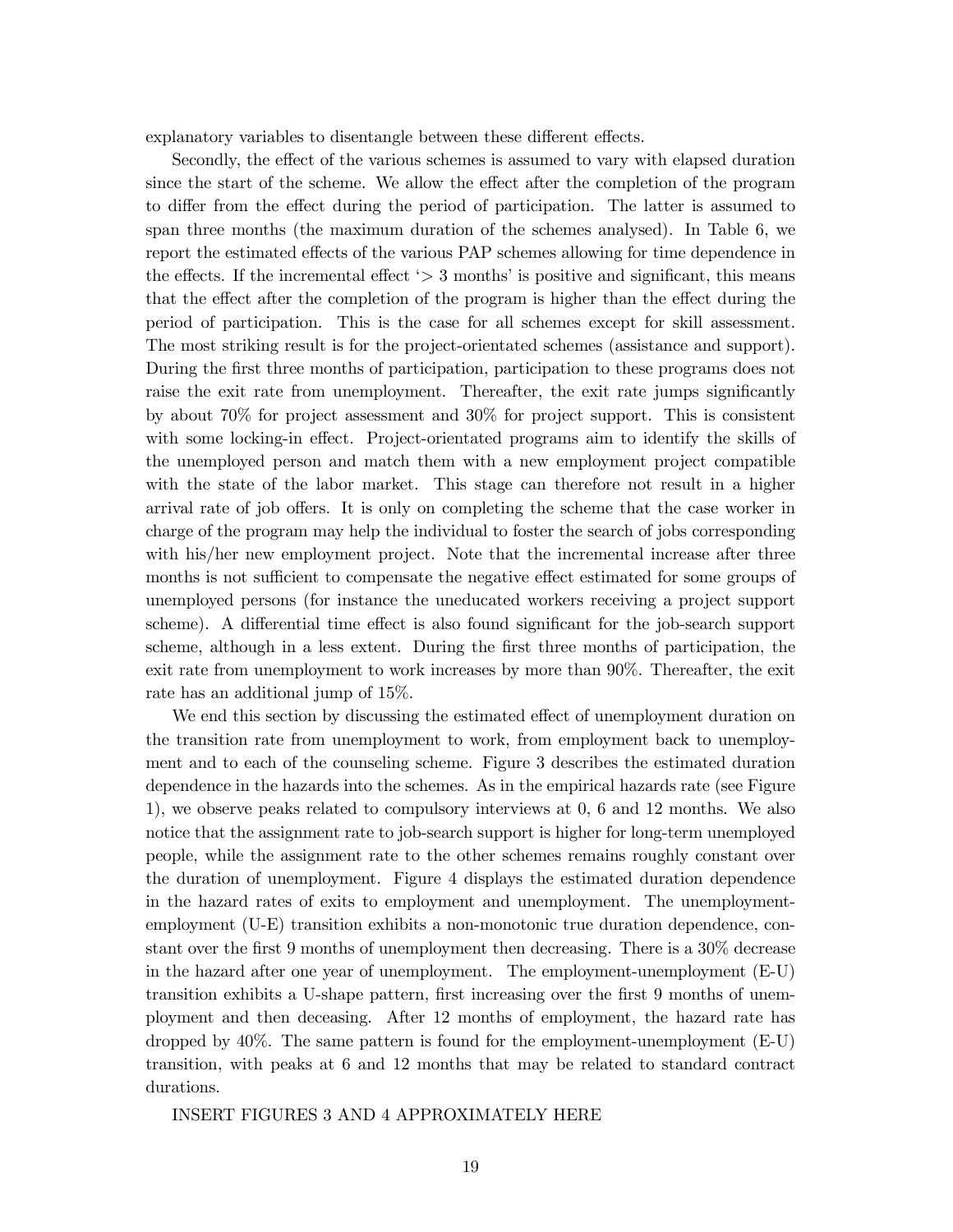# 7 Interpreting the results using the parameters of the evaluation literature

The parameters presented above are difficult to interpret directly because the effect on exit rates depends on the baseline value of the hazard function and, when heterogeneous effects are considered, on the distribution of covariates. We consider various measures of the effect of the scheme by way of simulations.

First we concentrate on exit rates from unemployment. We measure the effect of the policy as changes in the survival function at different points in time for the populations of individual that receive a given treatment. These measures are close to the measures used in the evaluation literature known as treatment effect on the treated. We consider a large set of time periods and measure the change in the exit rate at the end of each period due to participation in a scheme during that period. More precisely, let  $\beta_P$  be the coefficient vector of the treatment effects. We consider the probability of having found a job at a given date t implied by the assignment to treatment before t and compare this with the probability of having found a job for the same assignment to treatment when effects are set to zero (i.e.  $\beta_P = 0$ ). For treatment k, this is:

$$
c(k,t) = P\left(t_E < t | \beta_P = \hat{\beta}_P, t_k < t, P = k\right) - P\left(t_E < t | \beta_P = 0, t_k < t, P = k\right) \tag{28}
$$

We also want to measure the change in the aggregate exit rate of unemployment. Indeed, whereas the previous measure concentrates on the treated, we also would like to take into account the presence of non-treated individuals. This measures the effect of the treatment as well as the intensity of assignment to the treatment:

$$
c(t) = P\left(t_E < t | \beta_P = \hat{\beta}_P\right) - P\left(t_E < t | \beta_P = 0\right)
$$
\n
$$
= \sum_k \left[ P\left(t_E < t | \beta_P = \hat{\beta}_P, t_k < t, P = k\right) - P\left(t_E < t | \beta_P = 0, t_k < t, P = k\right) \right]
$$
\n
$$
\times P\left(t_k < t, P = k\right) + 0 \times P\left(t_k \ge t\right)
$$
\n
$$
= \sum_k c\left(k, t\right) P\left(t_k < t, P = k\right) \tag{29}
$$

Similar computations can be performed on the employment duration.

To measure all these parameters, rather then computing an exact expression which is complicated, we simulate the model. We first draw a random term in the distribution of unobserved heterogeneity for each individual in the sample. This allows us to compute the quantities  $\psi_U(x)v_U, \psi_E(x)v_E, \psi_k(x)v_k, k = 1, ..., 4$ . We then draw four independent values for the duration upon each treatment, i.e. draws in the distribution of  $t_1$  to  $t_4$  conditional on x and v. To this aim, we draw four independent values in a uniform distribution on [0, 1] :  $u_1$  to  $u_4$ . We then compute a corresponding duration, solving  $F_k(t) = u_k$ . As the survival function is  $S_k(x,t) = exp(-\psi_k(x)v_k \int_0^t \theta_k(s) ds)$ . This is simply the solution of  $\int_0^t \theta_k(s) ds = \ln(1 - u_k) / \psi_k(x) v_k$ , which is easy to solve given the piecewise constant expression of the duration dependence. The duration to potential treatment and treatment are defined by  $t_P = \min(t_1, t_2, t_3, t_4)$  and  $P = \arg \min(t_1, t_2, t_3, t_4)$ . Once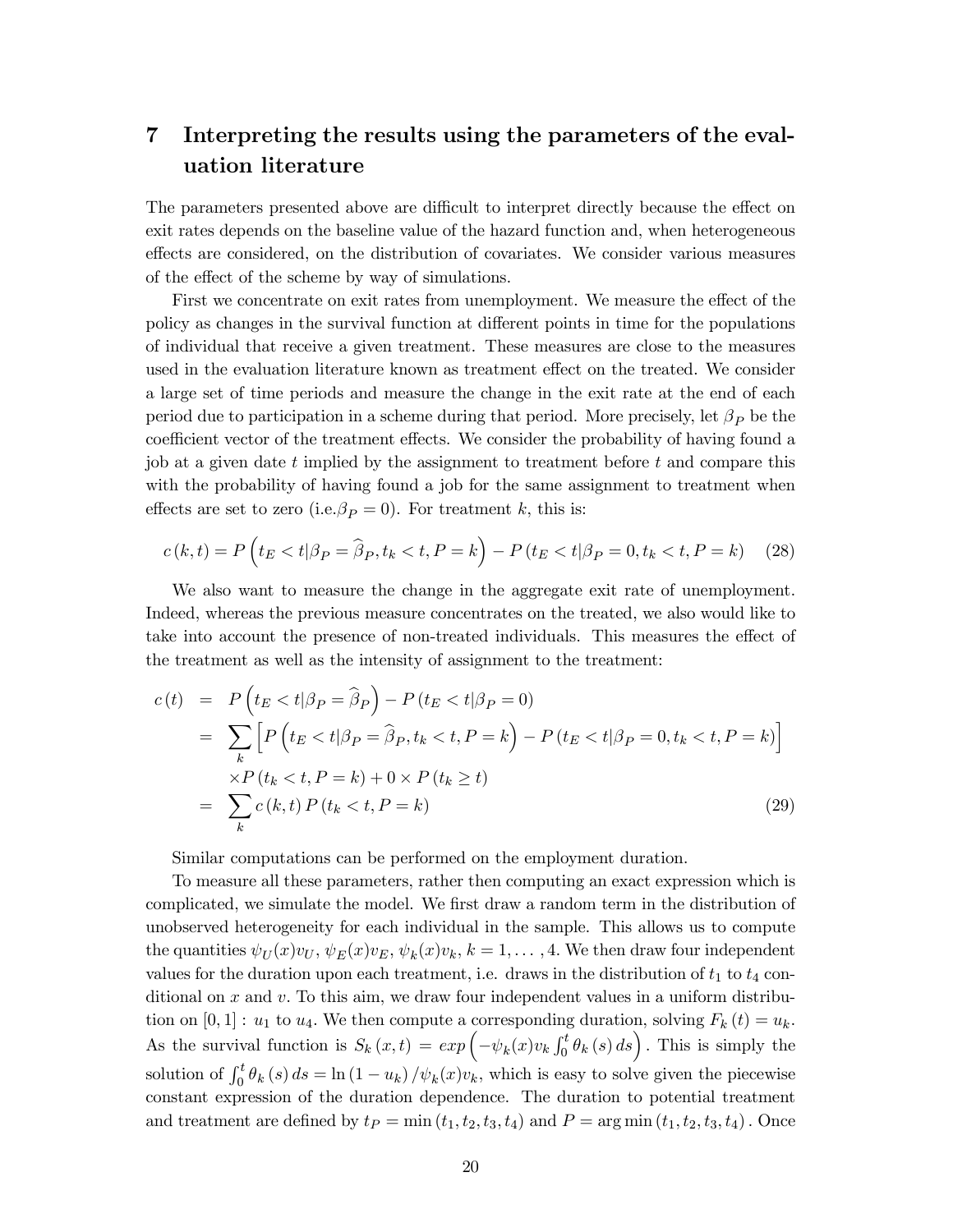this duration to potential treatment is drawn, we draw in the distribution of  $t_E$  conditional on  $x, v_E$  and  $t_P$ . This is performed along the same lines : we draw a random number in the uniform distribution and solve  $\int_0^t \theta_E(s, t_T) ds = \ln(1 - u_E) / \psi_E(x) v_E$ . The only difference is that the duration dependence now depends on the duration to potential treatment. Once this duration is drawn, we can define the duration to treatment which is censored if  $t_E < t_P$ . Simulations in the employment duration is performed in a similar way.

In order to account for the precision of the estimators, we make this simulation for a number of draws into the normal distribution of parameters, using the estimated variance-covariance. Therefore, there are two sources of variability: one is the variance of the estimator and the other is the variance of the distribution of durations conditional on x and a vector of parameters. The confidence interval in the figures account for those two sources.

The results of these simulations are the following. Despite the effectiveness of the policy, the low number of individuals who benefited from it leads to small aggregated impacts (see Figures 5a and 5b). The proportion that have found a job after 900 days increases by only 0.5 percentage points, which is not large. The aggregate effect on the probability of remaining employed is larger and significant. The proportion that have left employment after 900 days decreases by 5 percentage points.

## INSERT FIGURES 5a AND 5b APPROXIMATELY HERE

The effect of the four counseling programs on the transition rates of the treated individuals are given in Figures 6a to 8b. Only participation to job-search support increases the chances of leaving unemployment. After 900 days, the proportion of workers that have participated to job-search support and exited from unemployment to employment has raised by nearly 10 percentage points as compared to non-participation. Apart from skill assistance, other counseling schemes reduce the proportion of their participants that have left employment after 900 days by 12% to 26% points according to the type of scheme.

INSERT FIGURES 6a, 6b, 7a, 7b, 8a AND 8b APPROXIMATELY HERE

# 8 Conclusion

This paper evaluates the causal effects of job-search assistance schemes that became central in the public unemployment services since the July 2001 reform in France. Although this is only one dimension of the reform, it is a major innovation in the national context, with substantial budgetary effort, and one that lacks systematic evaluation. The theoretical analysis of this type of intervention predicts that, provided it increases the arrival rate of job offers, it should both decrease unemployment duration and lower unemployment recurrence.

The available database makes possible estimation of those effects using identification results that rely only on duration information. Because the data is large, we can exploit all the flexibility that is available within this class of models, making the effects of the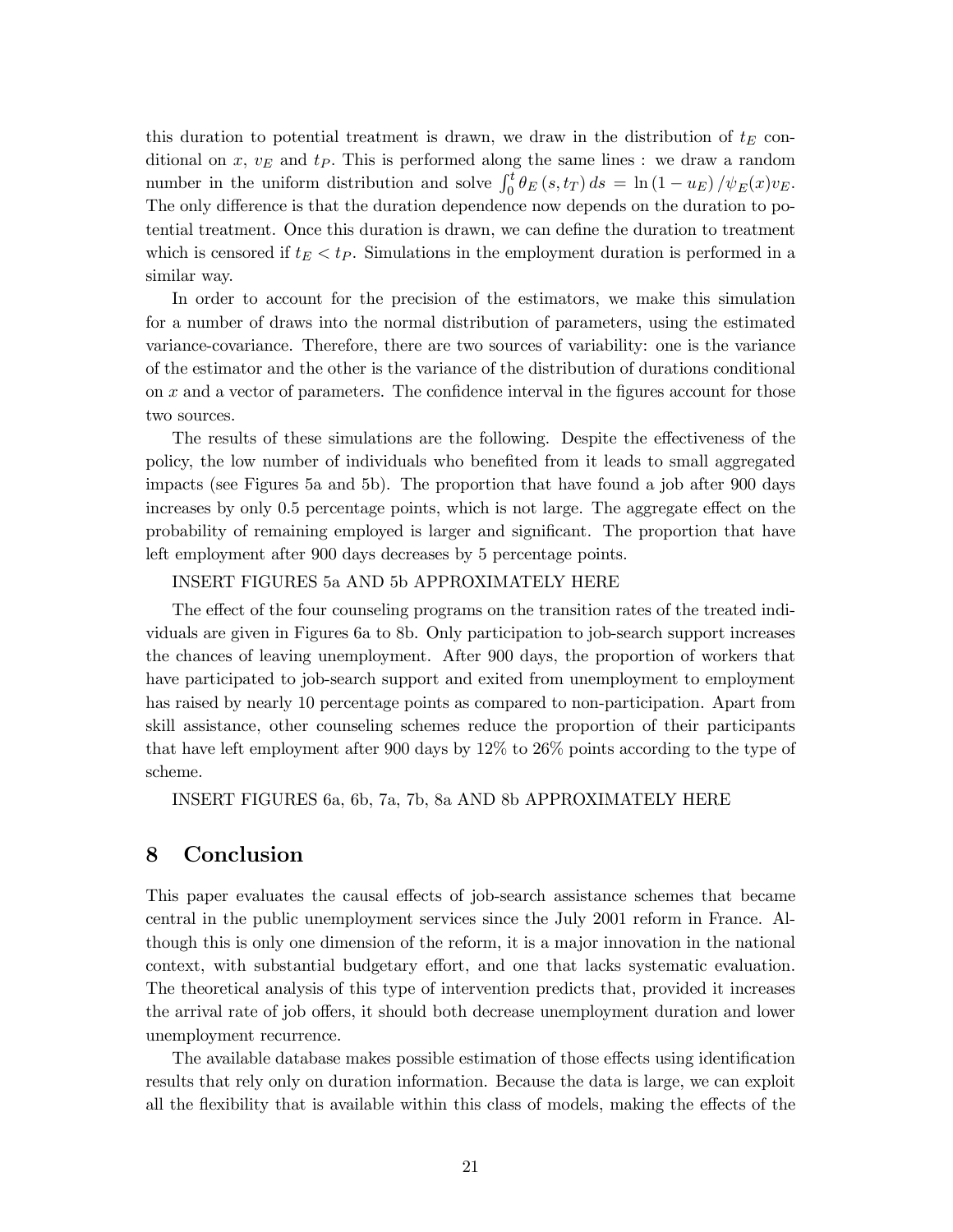treatment depend on elapsed time and observed individual characteristics, even for a large number of potential treatments.

Generally, all schemes considered are found to have some impact on both unemployment and employment duration, except for the basic skill assessment program. The job-search support program has the strongest effect which acts directly from the start of effective treatment. In contrast, there is a lock-in effect of the "project" schemes that is consistent with their design. Heterogeneity of the effects is present in some instances and the efficiency of the schemes decreases with time, to which the cycle probably contributes.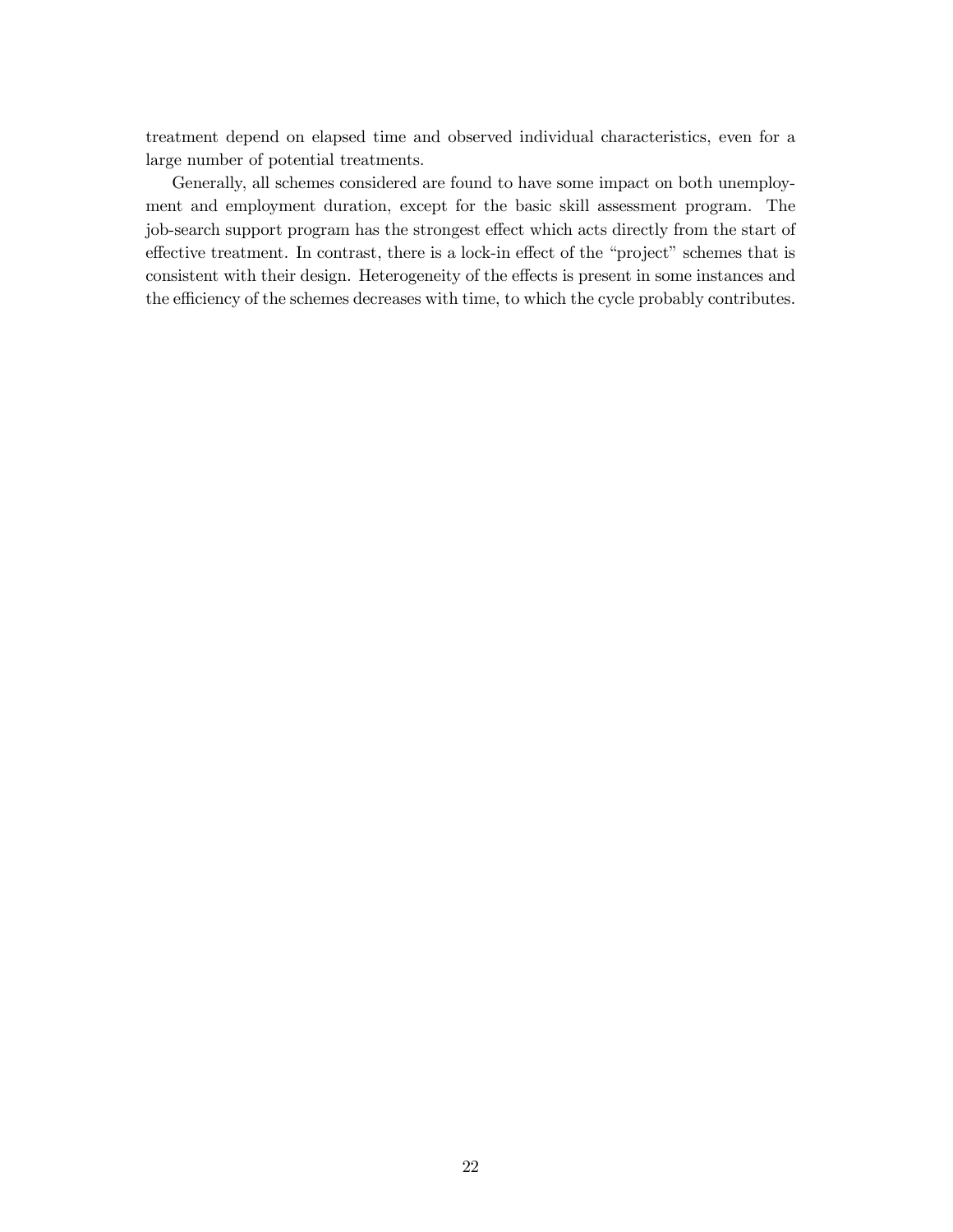# References

Abbring, J. H. and G.J. van den Berg (2002), "Dynamically assigned treatments: duration models, binary treatment models, and panel data models", Working Paper 2002:20, IFAU, Institute for Labour Market Policy, forthcoming in Empirical Economics.

Abbring, J. H. and G.J. van de Berg (2003), "The non-parametric identification of treatment effects in duration models", Econometrica, 71, 1491-1517.

Abbring, J. H., G.J. van den Berg and J. van Ours (2000), "The Effect of unemployment insurance sanctions on the transition rate from unemployment to employment", mimeo.

Baker M. and Melino A. (2000), "Duration dependence and nonparametric heterogeneity: a Monte-Carlo study", Journal of Econometrics, 96, 357-393.

Blundell, R., M. Costa Dias, C. Meghir, and J. Van Reenen (2004), "Evaluating the employment impact of a mandatory job search program", Journal of the European Economic Association, 2, 569-606.

Bonnal L., D. Fougère and A. Sérandon (1997), "Evaluating the impact of French employment policies on individual labour market histories", Review of Economic Studies, 6, 683-713.

Crépon, B., Dejemeppe, M. et M. Gurgand (2002), "Mesure d'impact du PARE et du PAP", Rapport à l'Anpe.

Dolton P. and D. O'Neill (1996), "Unemployment duration and the restart effect: some experimental evidence", Economic Journal, 106, 387-400.

Dolton P. and D. O'Neill (2002), "The long-run effects of unemployment monitoring and work-search programs: experimental evidence from the United Kingdom", Journal of Labor Economics, 20, 381-403.

Dormont B., D. Fougère and A. Prieto (2001), "L'effet de l'allocation unique dégressive sur la reprise d'emploi", Economie et Statistique, n◦343, 3-28.

Freyssinet J (2002), "La réforme de l'indemnisation du chômage en France", Document de travail n◦02.01, IRES.

Heckman, J. and B. Singer (1984), "A Method for minimizing the impact of distributional assumptions in econometric models for duration data", Econometrica, 582, 271-320.

Lalive, R., van Ours, J.C. and J. Zweimüller (2002), "The effect of benefit sanctions on the duration of unemployment", Discussion Paper 469, IZA, Bonn.

Manski, C. and S. Lerman (1977), "The estimation of choice probabilities from choice based samples", Econometrics, 45, 1977-1988.

Martin J. and D. Grubb (2001), "What works and for whom: a review of OECD countries' experiences with active labour market policies", IFAU Working paper 2001: 14.

Meyer B. (1995), "Lessons from the U.S. unemployment insurance experiments", Journal of Economic Literature, 33, 91-131.

Mortensen, D. and C. Pissarides (1994), "Job creation and job destruction in the theory of unemployment", Review of Economic Studies, 61, 397-415.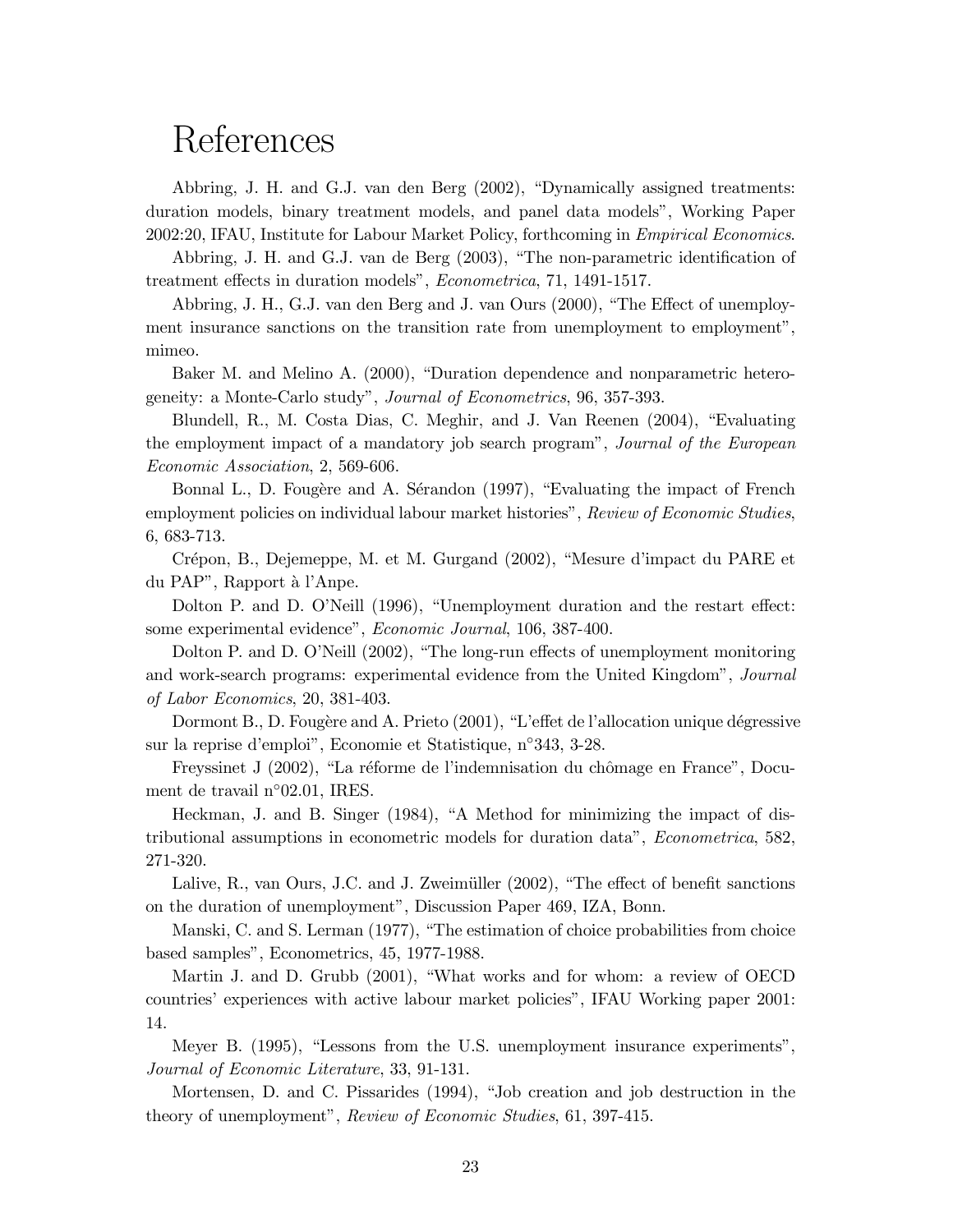Pissarides, C. (2000), Equilibrium unemployment theory, MIT Press.

van den Berg, G., A. Holm and J. van Ours (1999), "Do stepping-stone jobs exist ? Early career paths in the medical profession", mimeo.

van den Berg, G. and B. van der Klaauw (2003), "Counseling and Monitoring of Unemployed Workers: Theory and Evidence from a Controlled Social Experiment", mimeo.

van den Berg, G., B. van der Klaauw and J. van Ours (2004), "Punitive sanctions and the transition rate from welfare to work", Journal of Labor Economics, 22, 211-241.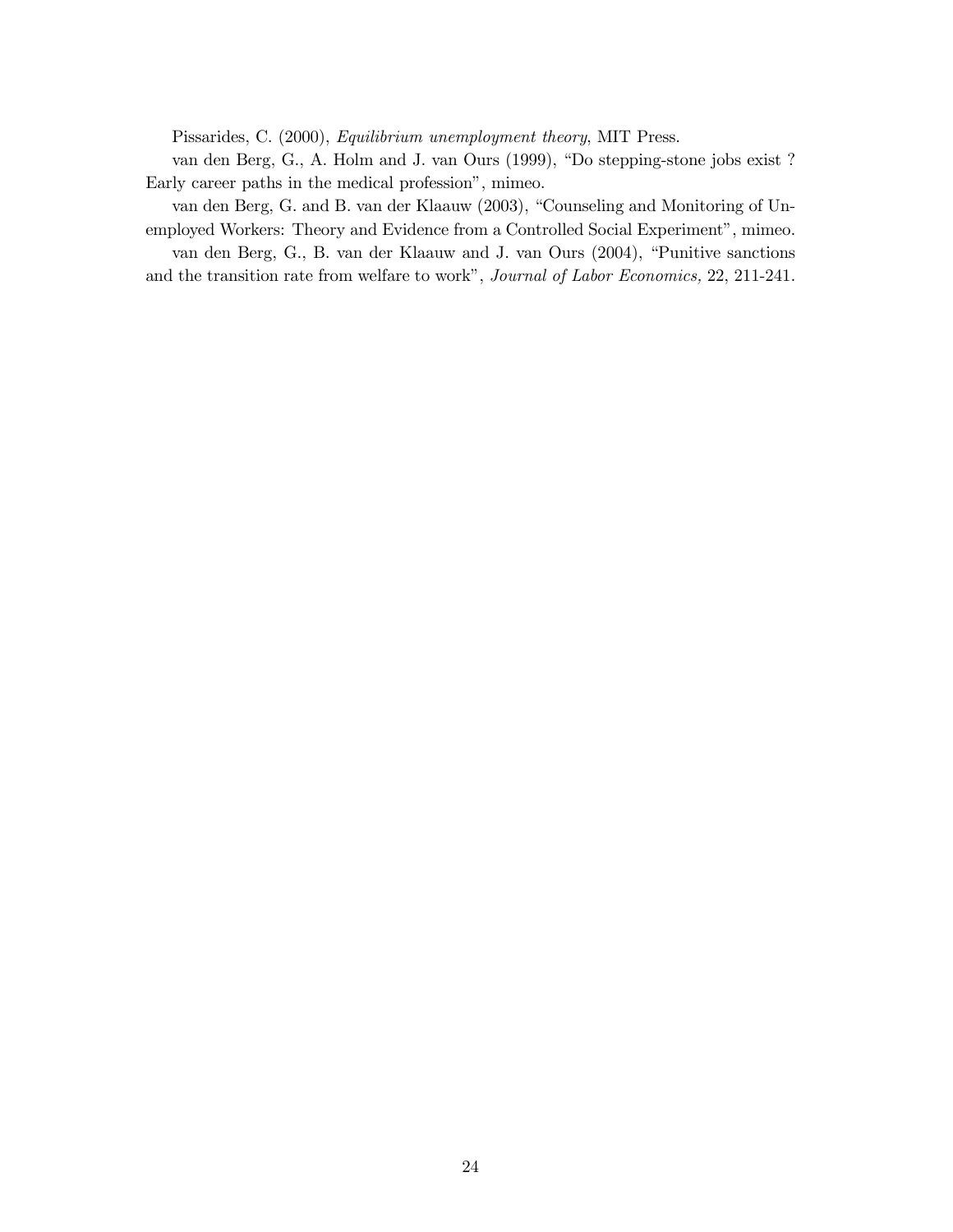# **Table 1: Sample statistics**

| Total number of spells                       | 516821  |
|----------------------------------------------|---------|
| Of which exit to employment                  | 192876  |
| Number of individuals                        | 404 302 |
|                                              |         |
| Number of spells with some treatment         | 86 253  |
| Number of spells with 1 treatment            | 68 980  |
| Number of spells with 2 treatments           | 14 194  |
| Number of spells with more than 2 treatments | 3079    |
|                                              |         |
| Among spells with 1 treatment:               |         |
| Skill assessment                             | 10 423  |
| Project assessment                           | 10 060  |
| Job-search support                           | 30 310  |
| Project support                              | 18 187  |

Source: FHS-ANPE, authors computation. Excluding unknown destination.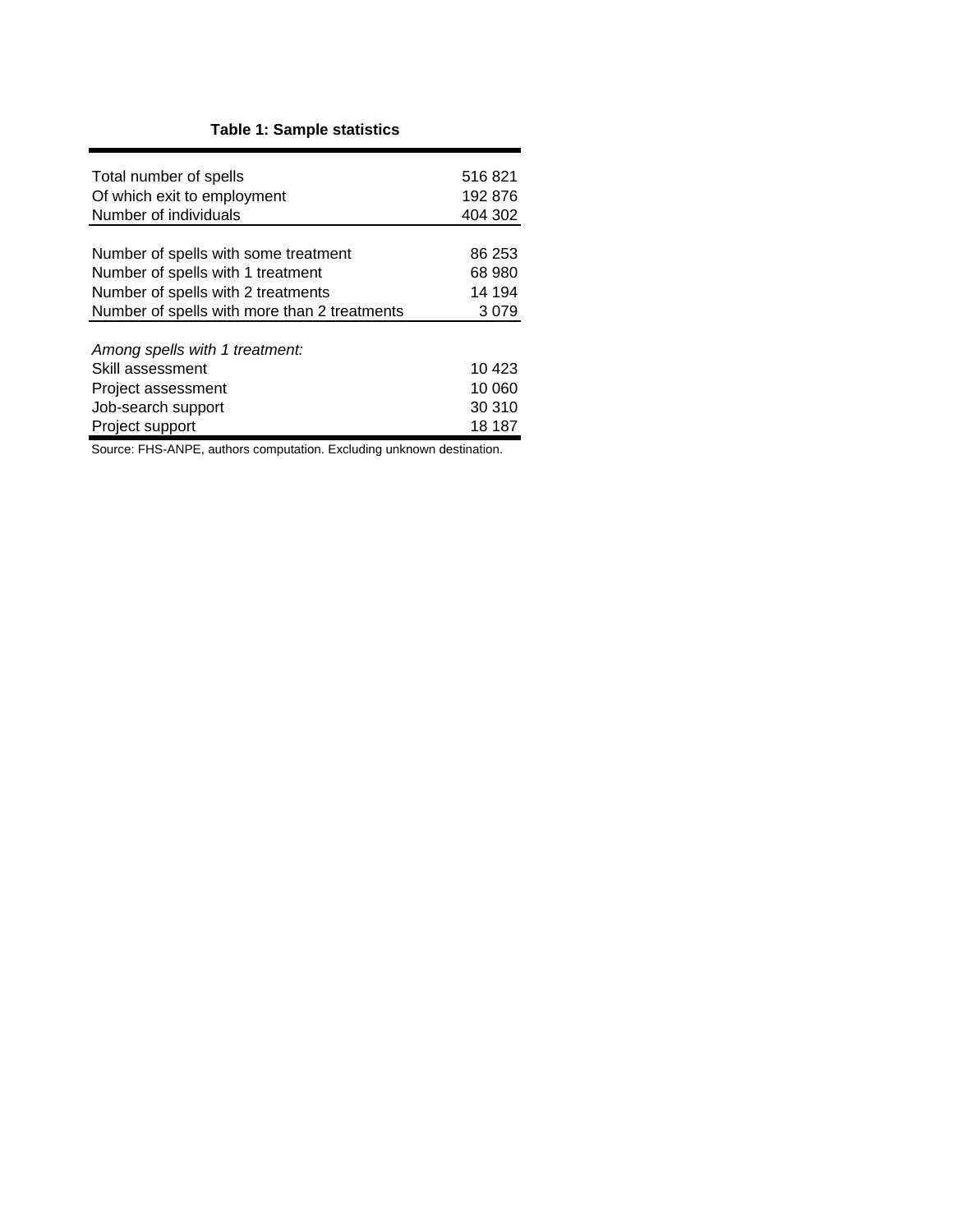|                   | Spells with no<br>treatment | <b>Skill</b><br>assessment | Project<br>assessment | Job-search<br>support | <b>Project support</b> |
|-------------------|-----------------------------|----------------------------|-----------------------|-----------------------|------------------------|
| Female            | 52.9%                       | 56.6%                      | 61.5%                 | 57.5%                 | 60.9%                  |
| Male              | 47.1%                       | 43.4%                      | 38.5%                 | 42.5%                 | 39.1%                  |
| French            | 89.8%                       | 88.4%                      | 94.6%                 | 89.2%                 | 90.5%                  |
| Not French        | 10.2%                       | 11.6%                      | 5.4%                  | 10.8%                 | 9.5%                   |
| Children          | 36.7%                       | 48.6%                      | 46.6%                 | 42.8%                 | 39.3%                  |
| No children       | 63.3%                       | 51.4%                      | 53.4%                 | 57.2%                 | 60.7%                  |
| Married           | 39.6%                       | 49.5%                      | 47.9%                 | 43.5%                 | 38.8%                  |
| Not maried        | 60.4%                       | 50.5%                      | 52.1%                 | 56.5%                 | 61.2%                  |
| RMI               | 8.6%                        | 10.2%                      | 7.6%                  | 14.0%                 | 11.8%                  |
| <b>UB</b>         | 68.4%                       | 75.9%                      | 79.5%                 | 71.1%                 | 67.1%                  |
| Neither           | 23.1%                       | 13.9%                      | 12.9%                 | 14.8%                 | 21.1%                  |
| Higher education  | 23.3%                       | 21.3%                      | 40.9%                 | 24.2%                 | 22.3%                  |
| Bac               | 19.4%                       | 22.9%                      | 24.1%                 | 16.0%                 | 22.2%                  |
| Secondary         | 43.4%                       | 46.4%                      | 31.6%                 | 44.7%                 | 46.9%                  |
| Elementary school | 13.8%                       | 9.4%                       | 3.4%                  | 15.1%                 | 8.6%                   |
| Age in years      | 32.3                        | 34.7                       | 35.5                  | 35.4                  | 32.3                   |

# **Table 2: Sample statistics of spells**

Source: FHS-ANPE, authors computation. Spells with no or one treatment. Excluding unknown destination.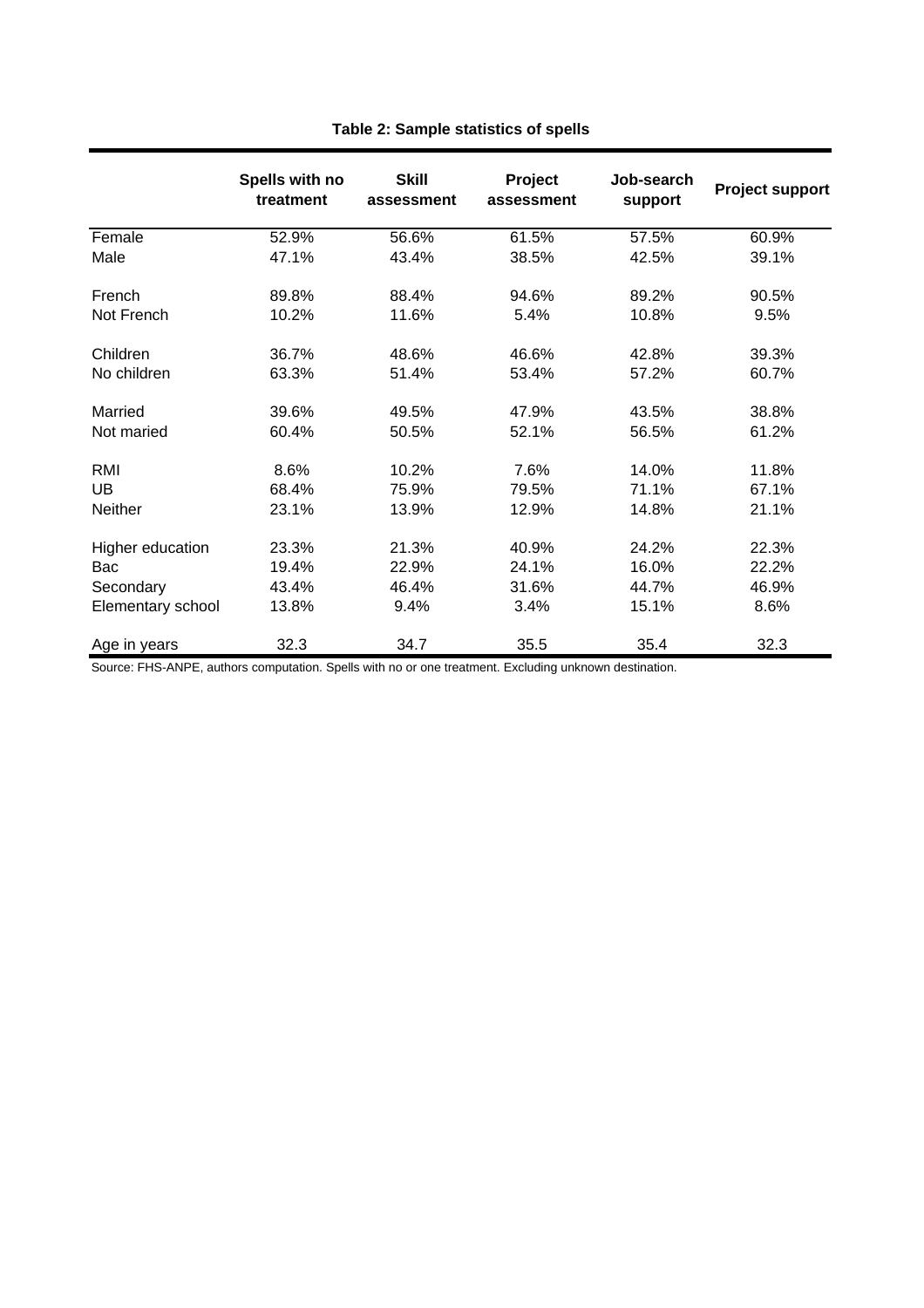|--|

|                                    | <b>Without UH</b> |      | With UH    |      |  |
|------------------------------------|-------------------|------|------------|------|--|
|                                    | coeff.            | sd   | coeff.     | sd   |  |
| <b>Treatment effects</b>           |                   |      |            |      |  |
| Skill assessment                   | 0.21              | 0.04 | 0.10       | 0.16 |  |
| Project assessment                 | 0.00              | 0.04 | 0.02       | 0.13 |  |
| Job-search support                 | 0.39              | 0.03 | 0.69       | 0.07 |  |
| Project support                    | $-0.05$           | 0.03 | $-0.13$    | 0.10 |  |
| <b>Factor loading</b>              |                   |      |            |      |  |
| Unemployment - Employment (U-E)    |                   |      |            |      |  |
| constant $(01)$                    | $-6.54$           | 0.12 | $-7.46$    | 0.19 |  |
| γ1                                 |                   |      | $-0.22$    | 0.08 |  |
| $\gamma$ 2                         |                   |      | 1.11       | 0.09 |  |
| Skill assessment                   | $-9.69$           | 0.18 |            |      |  |
| constant $(01)$                    |                   |      | $-9.51$    | 0.25 |  |
| γ1                                 |                   |      | 0.43       | 0.36 |  |
| $\gamma$ 2                         |                   |      | 0.21       | 0.17 |  |
| Project assessment                 |                   |      |            |      |  |
| constant $(01)$                    | $-11.01$          | 0.21 | $-11.35$   | 0.30 |  |
| γ1                                 |                   |      | 1.78       | 0.15 |  |
| $\gamma$ 2                         |                   |      | 0.33       | 0.19 |  |
| Job-search support                 |                   |      |            |      |  |
| constant $(01)$                    | $-7.82$           | 0.15 | $-7.60$    | 0.26 |  |
| $\gamma$ 1                         |                   |      | 1.22       | 0.17 |  |
| $\gamma$ 2                         |                   |      | 0.00       |      |  |
| Project support                    |                   |      |            |      |  |
| constant $(01)$                    | $-7.95$           | 0.15 | $-7.80$    | 0.23 |  |
| γ1                                 |                   |      | 1.13       | 0.15 |  |
| $\gamma$ 2                         |                   |      | 0.30       | 0.14 |  |
| <b>Probabilities</b>               |                   |      |            |      |  |
| $prob(V1=-1)$                      |                   |      | 0.84       | 0.04 |  |
| $prob(V1=1)$                       |                   |      | 0.16       |      |  |
| $prob(V2=-1)$                      |                   |      | 0.40       | 0.04 |  |
| $prob(V2=1)$                       |                   |      | 0.60       |      |  |
| <b>Correlation between</b>         |                   |      |            |      |  |
| U-E and skill ass.                 |                   |      | 0.41       |      |  |
| U-E and project ass.               |                   |      | 0.09       |      |  |
| U-E and job search supp.           |                   |      | $-0.15$    |      |  |
| U-E and project supp.              |                   |      | 0.18       |      |  |
| Skill ass. and project ass.        |                   |      | 0.95       |      |  |
| Skill ass. and job search supp.    |                   |      | 0.84       |      |  |
| Skill ass. and project supp.       |                   |      | 0.97       |      |  |
| Project ass. and job search supp.  |                   |      | 0.97       |      |  |
| Project ass. and project supp.     |                   |      | 1.00       |      |  |
| Job-search supp. and project supp. |                   |      | 0.94       |      |  |
| Mean log Likelihood weighted       | -4.0799183        |      | -4.0759334 |      |  |
| # parameters                       | 191               |      | 202        |      |  |
| # observations                     | 51894             |      | 51 894     |      |  |
|                                    |                   |      |            |      |  |

Note: In bold, estimates not significantly different from zero at 5%.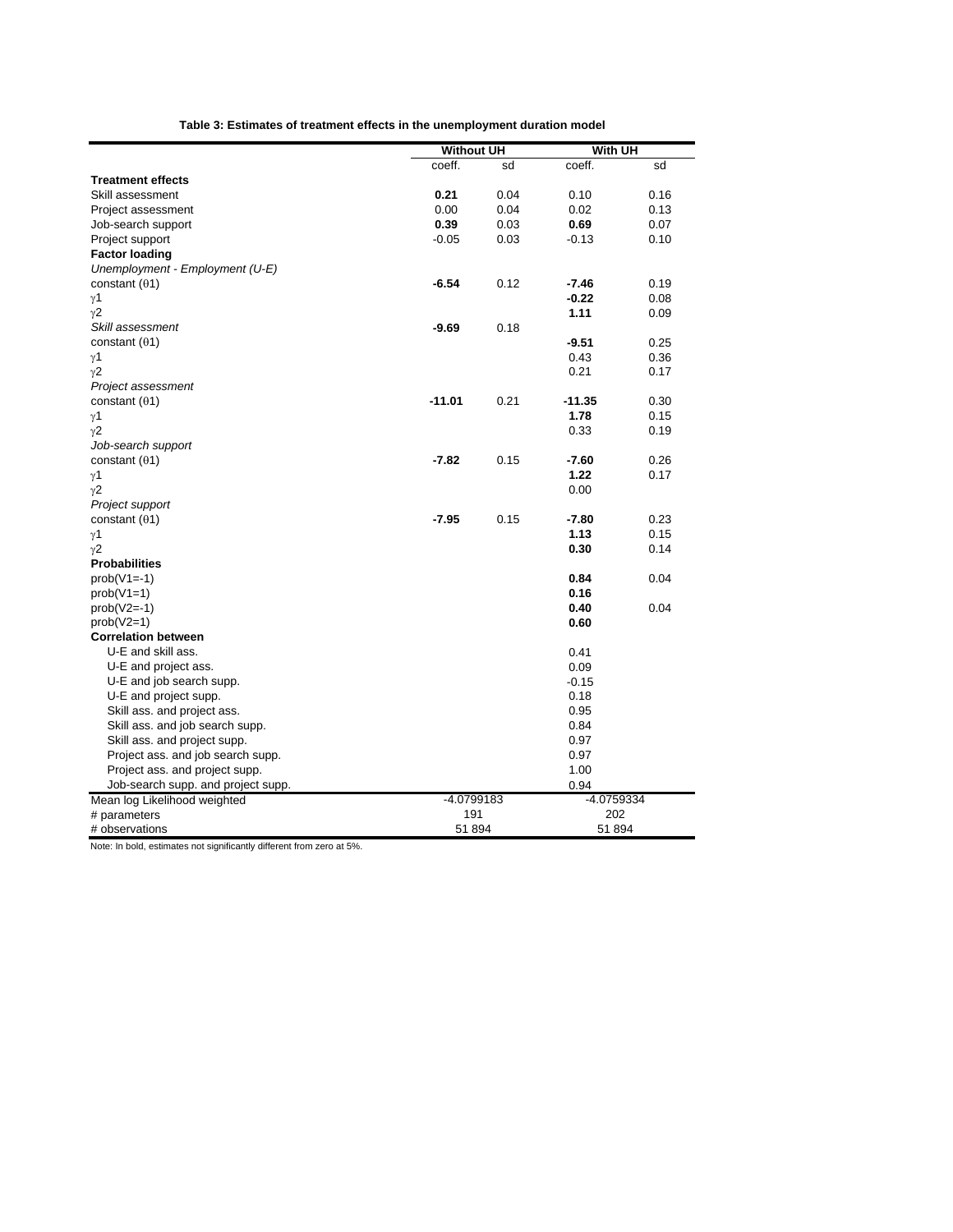| coeff.<br>coeff.<br>sd<br>sd<br>Treatment effects: Unemployment - Employment<br>0.22<br>Skill assessment<br>0.04<br>0.12<br>0.18<br>Project assessment<br>0.04<br>$-0.12$<br>0.01<br>0.13<br>0.59<br>Job-search support<br>0.41<br>0.03<br>0.06<br>Project support<br>$-0.03$<br>0.03<br>-0.15<br>0.12<br>Treatment effects: Employment - Unemployment<br>Skill assessment<br>$-0.03$<br>0.06<br>0.08<br>0.21<br>0.07<br>0.06<br>-0.86<br>0.15<br>Project assessment<br>0.11<br>$-0.64$<br>Job-search support<br>0.03<br>0.15<br>Project support<br>0.16<br>$-0.51$<br>0.04<br>0.13<br><b>Factor loading</b><br>Unemployment - Employment (U-E)<br>constant $(01)$<br>$-6.63$<br>0.12<br>$-7.43$<br>0.19<br>$-0.08$<br>0.05<br>γ1<br>1.08<br>γ2<br>0.10<br>Employment - Unemployment (E-U)<br>constant $(01)$<br>$-7.11$<br>0.08<br>-6.95<br>0.15<br>0.64<br>$\gamma$ 1<br>0.10<br>0.12<br>$\gamma$ 2<br>0.09<br>Skill assessment<br>constant $(01)$<br>$-9.74$<br>0.18<br>$-10.04$<br>0.73<br>γ1<br>$-0.39$<br>0.87<br>0.13<br>0.19<br>Project assessment<br>$-10.96$<br>0.20<br>$-11.55$<br>constant $(01)$<br>0.38<br>1.82<br>0.23<br>γ1<br>0.28<br>γ2<br>0.19<br>Job-search support<br>$-7.89$<br>0.15<br>-7.89<br>constant $(01)$<br>0.26<br>1.30<br>$\gamma$ 1<br>0.16<br>γ2<br>0.00<br>Project support<br>$-7.98$<br>0.15<br>$-7.95$<br>0.23<br>constant $(01)$<br>1.11<br>γ1<br>0.21<br>0.22<br>γ2<br>0.15<br><b>Probabilities</b><br>$prob(V1=-1)$<br>0.78<br>0.05<br>$prob(V1=1)$<br>0.22<br>$prob(V2=-1)$<br>0.41<br>0.04<br>$prob(V2=1)$<br>0.59<br><b>Correlation between</b><br>U-E and skill ass.<br>0.43<br>0.12<br>U-E and project ass.<br>U-E and job search supp.<br>-0.06<br>0.17<br>U-E and project supp.<br>Skill ass. and project ass.<br>$-0.84$<br>Skill ass. and job search supp.<br>$-0.93$<br>Skill ass. and project supp.<br>$-0.82$<br>Project ass. and job search supp.<br>0.98<br>Project ass. and project supp.<br>1.00<br>Job-search supp, and project supp.<br>0.97<br>U-E and E-U<br>0.16<br>E-U and skill ass.<br>$-0.82$<br>E-U and project ass.<br>1.00<br>E-U and job search supp.<br>0.98<br>E-U and project supp.<br>1.00 |                              | <b>Without UH</b> | With UH |  |  |
|---------------------------------------------------------------------------------------------------------------------------------------------------------------------------------------------------------------------------------------------------------------------------------------------------------------------------------------------------------------------------------------------------------------------------------------------------------------------------------------------------------------------------------------------------------------------------------------------------------------------------------------------------------------------------------------------------------------------------------------------------------------------------------------------------------------------------------------------------------------------------------------------------------------------------------------------------------------------------------------------------------------------------------------------------------------------------------------------------------------------------------------------------------------------------------------------------------------------------------------------------------------------------------------------------------------------------------------------------------------------------------------------------------------------------------------------------------------------------------------------------------------------------------------------------------------------------------------------------------------------------------------------------------------------------------------------------------------------------------------------------------------------------------------------------------------------------------------------------------------------------------------------------------------------------------------------------------------------------------------------------------------------------------------------------------------------------------------------------------------------------------------------------------------------|------------------------------|-------------------|---------|--|--|
|                                                                                                                                                                                                                                                                                                                                                                                                                                                                                                                                                                                                                                                                                                                                                                                                                                                                                                                                                                                                                                                                                                                                                                                                                                                                                                                                                                                                                                                                                                                                                                                                                                                                                                                                                                                                                                                                                                                                                                                                                                                                                                                                                                     |                              |                   |         |  |  |
|                                                                                                                                                                                                                                                                                                                                                                                                                                                                                                                                                                                                                                                                                                                                                                                                                                                                                                                                                                                                                                                                                                                                                                                                                                                                                                                                                                                                                                                                                                                                                                                                                                                                                                                                                                                                                                                                                                                                                                                                                                                                                                                                                                     |                              |                   |         |  |  |
|                                                                                                                                                                                                                                                                                                                                                                                                                                                                                                                                                                                                                                                                                                                                                                                                                                                                                                                                                                                                                                                                                                                                                                                                                                                                                                                                                                                                                                                                                                                                                                                                                                                                                                                                                                                                                                                                                                                                                                                                                                                                                                                                                                     |                              |                   |         |  |  |
|                                                                                                                                                                                                                                                                                                                                                                                                                                                                                                                                                                                                                                                                                                                                                                                                                                                                                                                                                                                                                                                                                                                                                                                                                                                                                                                                                                                                                                                                                                                                                                                                                                                                                                                                                                                                                                                                                                                                                                                                                                                                                                                                                                     |                              |                   |         |  |  |
|                                                                                                                                                                                                                                                                                                                                                                                                                                                                                                                                                                                                                                                                                                                                                                                                                                                                                                                                                                                                                                                                                                                                                                                                                                                                                                                                                                                                                                                                                                                                                                                                                                                                                                                                                                                                                                                                                                                                                                                                                                                                                                                                                                     |                              |                   |         |  |  |
|                                                                                                                                                                                                                                                                                                                                                                                                                                                                                                                                                                                                                                                                                                                                                                                                                                                                                                                                                                                                                                                                                                                                                                                                                                                                                                                                                                                                                                                                                                                                                                                                                                                                                                                                                                                                                                                                                                                                                                                                                                                                                                                                                                     |                              |                   |         |  |  |
|                                                                                                                                                                                                                                                                                                                                                                                                                                                                                                                                                                                                                                                                                                                                                                                                                                                                                                                                                                                                                                                                                                                                                                                                                                                                                                                                                                                                                                                                                                                                                                                                                                                                                                                                                                                                                                                                                                                                                                                                                                                                                                                                                                     |                              |                   |         |  |  |
|                                                                                                                                                                                                                                                                                                                                                                                                                                                                                                                                                                                                                                                                                                                                                                                                                                                                                                                                                                                                                                                                                                                                                                                                                                                                                                                                                                                                                                                                                                                                                                                                                                                                                                                                                                                                                                                                                                                                                                                                                                                                                                                                                                     |                              |                   |         |  |  |
|                                                                                                                                                                                                                                                                                                                                                                                                                                                                                                                                                                                                                                                                                                                                                                                                                                                                                                                                                                                                                                                                                                                                                                                                                                                                                                                                                                                                                                                                                                                                                                                                                                                                                                                                                                                                                                                                                                                                                                                                                                                                                                                                                                     |                              |                   |         |  |  |
|                                                                                                                                                                                                                                                                                                                                                                                                                                                                                                                                                                                                                                                                                                                                                                                                                                                                                                                                                                                                                                                                                                                                                                                                                                                                                                                                                                                                                                                                                                                                                                                                                                                                                                                                                                                                                                                                                                                                                                                                                                                                                                                                                                     |                              |                   |         |  |  |
|                                                                                                                                                                                                                                                                                                                                                                                                                                                                                                                                                                                                                                                                                                                                                                                                                                                                                                                                                                                                                                                                                                                                                                                                                                                                                                                                                                                                                                                                                                                                                                                                                                                                                                                                                                                                                                                                                                                                                                                                                                                                                                                                                                     |                              |                   |         |  |  |
|                                                                                                                                                                                                                                                                                                                                                                                                                                                                                                                                                                                                                                                                                                                                                                                                                                                                                                                                                                                                                                                                                                                                                                                                                                                                                                                                                                                                                                                                                                                                                                                                                                                                                                                                                                                                                                                                                                                                                                                                                                                                                                                                                                     |                              |                   |         |  |  |
|                                                                                                                                                                                                                                                                                                                                                                                                                                                                                                                                                                                                                                                                                                                                                                                                                                                                                                                                                                                                                                                                                                                                                                                                                                                                                                                                                                                                                                                                                                                                                                                                                                                                                                                                                                                                                                                                                                                                                                                                                                                                                                                                                                     |                              |                   |         |  |  |
|                                                                                                                                                                                                                                                                                                                                                                                                                                                                                                                                                                                                                                                                                                                                                                                                                                                                                                                                                                                                                                                                                                                                                                                                                                                                                                                                                                                                                                                                                                                                                                                                                                                                                                                                                                                                                                                                                                                                                                                                                                                                                                                                                                     |                              |                   |         |  |  |
|                                                                                                                                                                                                                                                                                                                                                                                                                                                                                                                                                                                                                                                                                                                                                                                                                                                                                                                                                                                                                                                                                                                                                                                                                                                                                                                                                                                                                                                                                                                                                                                                                                                                                                                                                                                                                                                                                                                                                                                                                                                                                                                                                                     |                              |                   |         |  |  |
|                                                                                                                                                                                                                                                                                                                                                                                                                                                                                                                                                                                                                                                                                                                                                                                                                                                                                                                                                                                                                                                                                                                                                                                                                                                                                                                                                                                                                                                                                                                                                                                                                                                                                                                                                                                                                                                                                                                                                                                                                                                                                                                                                                     |                              |                   |         |  |  |
|                                                                                                                                                                                                                                                                                                                                                                                                                                                                                                                                                                                                                                                                                                                                                                                                                                                                                                                                                                                                                                                                                                                                                                                                                                                                                                                                                                                                                                                                                                                                                                                                                                                                                                                                                                                                                                                                                                                                                                                                                                                                                                                                                                     |                              |                   |         |  |  |
|                                                                                                                                                                                                                                                                                                                                                                                                                                                                                                                                                                                                                                                                                                                                                                                                                                                                                                                                                                                                                                                                                                                                                                                                                                                                                                                                                                                                                                                                                                                                                                                                                                                                                                                                                                                                                                                                                                                                                                                                                                                                                                                                                                     |                              |                   |         |  |  |
|                                                                                                                                                                                                                                                                                                                                                                                                                                                                                                                                                                                                                                                                                                                                                                                                                                                                                                                                                                                                                                                                                                                                                                                                                                                                                                                                                                                                                                                                                                                                                                                                                                                                                                                                                                                                                                                                                                                                                                                                                                                                                                                                                                     |                              |                   |         |  |  |
|                                                                                                                                                                                                                                                                                                                                                                                                                                                                                                                                                                                                                                                                                                                                                                                                                                                                                                                                                                                                                                                                                                                                                                                                                                                                                                                                                                                                                                                                                                                                                                                                                                                                                                                                                                                                                                                                                                                                                                                                                                                                                                                                                                     |                              |                   |         |  |  |
|                                                                                                                                                                                                                                                                                                                                                                                                                                                                                                                                                                                                                                                                                                                                                                                                                                                                                                                                                                                                                                                                                                                                                                                                                                                                                                                                                                                                                                                                                                                                                                                                                                                                                                                                                                                                                                                                                                                                                                                                                                                                                                                                                                     |                              |                   |         |  |  |
|                                                                                                                                                                                                                                                                                                                                                                                                                                                                                                                                                                                                                                                                                                                                                                                                                                                                                                                                                                                                                                                                                                                                                                                                                                                                                                                                                                                                                                                                                                                                                                                                                                                                                                                                                                                                                                                                                                                                                                                                                                                                                                                                                                     |                              |                   |         |  |  |
|                                                                                                                                                                                                                                                                                                                                                                                                                                                                                                                                                                                                                                                                                                                                                                                                                                                                                                                                                                                                                                                                                                                                                                                                                                                                                                                                                                                                                                                                                                                                                                                                                                                                                                                                                                                                                                                                                                                                                                                                                                                                                                                                                                     | $\gamma$ 2                   |                   |         |  |  |
|                                                                                                                                                                                                                                                                                                                                                                                                                                                                                                                                                                                                                                                                                                                                                                                                                                                                                                                                                                                                                                                                                                                                                                                                                                                                                                                                                                                                                                                                                                                                                                                                                                                                                                                                                                                                                                                                                                                                                                                                                                                                                                                                                                     |                              |                   |         |  |  |
|                                                                                                                                                                                                                                                                                                                                                                                                                                                                                                                                                                                                                                                                                                                                                                                                                                                                                                                                                                                                                                                                                                                                                                                                                                                                                                                                                                                                                                                                                                                                                                                                                                                                                                                                                                                                                                                                                                                                                                                                                                                                                                                                                                     |                              |                   |         |  |  |
|                                                                                                                                                                                                                                                                                                                                                                                                                                                                                                                                                                                                                                                                                                                                                                                                                                                                                                                                                                                                                                                                                                                                                                                                                                                                                                                                                                                                                                                                                                                                                                                                                                                                                                                                                                                                                                                                                                                                                                                                                                                                                                                                                                     |                              |                   |         |  |  |
|                                                                                                                                                                                                                                                                                                                                                                                                                                                                                                                                                                                                                                                                                                                                                                                                                                                                                                                                                                                                                                                                                                                                                                                                                                                                                                                                                                                                                                                                                                                                                                                                                                                                                                                                                                                                                                                                                                                                                                                                                                                                                                                                                                     |                              |                   |         |  |  |
|                                                                                                                                                                                                                                                                                                                                                                                                                                                                                                                                                                                                                                                                                                                                                                                                                                                                                                                                                                                                                                                                                                                                                                                                                                                                                                                                                                                                                                                                                                                                                                                                                                                                                                                                                                                                                                                                                                                                                                                                                                                                                                                                                                     |                              |                   |         |  |  |
|                                                                                                                                                                                                                                                                                                                                                                                                                                                                                                                                                                                                                                                                                                                                                                                                                                                                                                                                                                                                                                                                                                                                                                                                                                                                                                                                                                                                                                                                                                                                                                                                                                                                                                                                                                                                                                                                                                                                                                                                                                                                                                                                                                     |                              |                   |         |  |  |
|                                                                                                                                                                                                                                                                                                                                                                                                                                                                                                                                                                                                                                                                                                                                                                                                                                                                                                                                                                                                                                                                                                                                                                                                                                                                                                                                                                                                                                                                                                                                                                                                                                                                                                                                                                                                                                                                                                                                                                                                                                                                                                                                                                     |                              |                   |         |  |  |
|                                                                                                                                                                                                                                                                                                                                                                                                                                                                                                                                                                                                                                                                                                                                                                                                                                                                                                                                                                                                                                                                                                                                                                                                                                                                                                                                                                                                                                                                                                                                                                                                                                                                                                                                                                                                                                                                                                                                                                                                                                                                                                                                                                     |                              |                   |         |  |  |
|                                                                                                                                                                                                                                                                                                                                                                                                                                                                                                                                                                                                                                                                                                                                                                                                                                                                                                                                                                                                                                                                                                                                                                                                                                                                                                                                                                                                                                                                                                                                                                                                                                                                                                                                                                                                                                                                                                                                                                                                                                                                                                                                                                     |                              |                   |         |  |  |
|                                                                                                                                                                                                                                                                                                                                                                                                                                                                                                                                                                                                                                                                                                                                                                                                                                                                                                                                                                                                                                                                                                                                                                                                                                                                                                                                                                                                                                                                                                                                                                                                                                                                                                                                                                                                                                                                                                                                                                                                                                                                                                                                                                     |                              |                   |         |  |  |
|                                                                                                                                                                                                                                                                                                                                                                                                                                                                                                                                                                                                                                                                                                                                                                                                                                                                                                                                                                                                                                                                                                                                                                                                                                                                                                                                                                                                                                                                                                                                                                                                                                                                                                                                                                                                                                                                                                                                                                                                                                                                                                                                                                     |                              |                   |         |  |  |
|                                                                                                                                                                                                                                                                                                                                                                                                                                                                                                                                                                                                                                                                                                                                                                                                                                                                                                                                                                                                                                                                                                                                                                                                                                                                                                                                                                                                                                                                                                                                                                                                                                                                                                                                                                                                                                                                                                                                                                                                                                                                                                                                                                     |                              |                   |         |  |  |
|                                                                                                                                                                                                                                                                                                                                                                                                                                                                                                                                                                                                                                                                                                                                                                                                                                                                                                                                                                                                                                                                                                                                                                                                                                                                                                                                                                                                                                                                                                                                                                                                                                                                                                                                                                                                                                                                                                                                                                                                                                                                                                                                                                     |                              |                   |         |  |  |
|                                                                                                                                                                                                                                                                                                                                                                                                                                                                                                                                                                                                                                                                                                                                                                                                                                                                                                                                                                                                                                                                                                                                                                                                                                                                                                                                                                                                                                                                                                                                                                                                                                                                                                                                                                                                                                                                                                                                                                                                                                                                                                                                                                     |                              |                   |         |  |  |
|                                                                                                                                                                                                                                                                                                                                                                                                                                                                                                                                                                                                                                                                                                                                                                                                                                                                                                                                                                                                                                                                                                                                                                                                                                                                                                                                                                                                                                                                                                                                                                                                                                                                                                                                                                                                                                                                                                                                                                                                                                                                                                                                                                     |                              |                   |         |  |  |
|                                                                                                                                                                                                                                                                                                                                                                                                                                                                                                                                                                                                                                                                                                                                                                                                                                                                                                                                                                                                                                                                                                                                                                                                                                                                                                                                                                                                                                                                                                                                                                                                                                                                                                                                                                                                                                                                                                                                                                                                                                                                                                                                                                     |                              |                   |         |  |  |
|                                                                                                                                                                                                                                                                                                                                                                                                                                                                                                                                                                                                                                                                                                                                                                                                                                                                                                                                                                                                                                                                                                                                                                                                                                                                                                                                                                                                                                                                                                                                                                                                                                                                                                                                                                                                                                                                                                                                                                                                                                                                                                                                                                     |                              |                   |         |  |  |
|                                                                                                                                                                                                                                                                                                                                                                                                                                                                                                                                                                                                                                                                                                                                                                                                                                                                                                                                                                                                                                                                                                                                                                                                                                                                                                                                                                                                                                                                                                                                                                                                                                                                                                                                                                                                                                                                                                                                                                                                                                                                                                                                                                     |                              |                   |         |  |  |
|                                                                                                                                                                                                                                                                                                                                                                                                                                                                                                                                                                                                                                                                                                                                                                                                                                                                                                                                                                                                                                                                                                                                                                                                                                                                                                                                                                                                                                                                                                                                                                                                                                                                                                                                                                                                                                                                                                                                                                                                                                                                                                                                                                     |                              |                   |         |  |  |
|                                                                                                                                                                                                                                                                                                                                                                                                                                                                                                                                                                                                                                                                                                                                                                                                                                                                                                                                                                                                                                                                                                                                                                                                                                                                                                                                                                                                                                                                                                                                                                                                                                                                                                                                                                                                                                                                                                                                                                                                                                                                                                                                                                     |                              |                   |         |  |  |
|                                                                                                                                                                                                                                                                                                                                                                                                                                                                                                                                                                                                                                                                                                                                                                                                                                                                                                                                                                                                                                                                                                                                                                                                                                                                                                                                                                                                                                                                                                                                                                                                                                                                                                                                                                                                                                                                                                                                                                                                                                                                                                                                                                     |                              |                   |         |  |  |
|                                                                                                                                                                                                                                                                                                                                                                                                                                                                                                                                                                                                                                                                                                                                                                                                                                                                                                                                                                                                                                                                                                                                                                                                                                                                                                                                                                                                                                                                                                                                                                                                                                                                                                                                                                                                                                                                                                                                                                                                                                                                                                                                                                     |                              |                   |         |  |  |
|                                                                                                                                                                                                                                                                                                                                                                                                                                                                                                                                                                                                                                                                                                                                                                                                                                                                                                                                                                                                                                                                                                                                                                                                                                                                                                                                                                                                                                                                                                                                                                                                                                                                                                                                                                                                                                                                                                                                                                                                                                                                                                                                                                     |                              |                   |         |  |  |
|                                                                                                                                                                                                                                                                                                                                                                                                                                                                                                                                                                                                                                                                                                                                                                                                                                                                                                                                                                                                                                                                                                                                                                                                                                                                                                                                                                                                                                                                                                                                                                                                                                                                                                                                                                                                                                                                                                                                                                                                                                                                                                                                                                     |                              |                   |         |  |  |
|                                                                                                                                                                                                                                                                                                                                                                                                                                                                                                                                                                                                                                                                                                                                                                                                                                                                                                                                                                                                                                                                                                                                                                                                                                                                                                                                                                                                                                                                                                                                                                                                                                                                                                                                                                                                                                                                                                                                                                                                                                                                                                                                                                     |                              |                   |         |  |  |
|                                                                                                                                                                                                                                                                                                                                                                                                                                                                                                                                                                                                                                                                                                                                                                                                                                                                                                                                                                                                                                                                                                                                                                                                                                                                                                                                                                                                                                                                                                                                                                                                                                                                                                                                                                                                                                                                                                                                                                                                                                                                                                                                                                     |                              |                   |         |  |  |
|                                                                                                                                                                                                                                                                                                                                                                                                                                                                                                                                                                                                                                                                                                                                                                                                                                                                                                                                                                                                                                                                                                                                                                                                                                                                                                                                                                                                                                                                                                                                                                                                                                                                                                                                                                                                                                                                                                                                                                                                                                                                                                                                                                     |                              |                   |         |  |  |
|                                                                                                                                                                                                                                                                                                                                                                                                                                                                                                                                                                                                                                                                                                                                                                                                                                                                                                                                                                                                                                                                                                                                                                                                                                                                                                                                                                                                                                                                                                                                                                                                                                                                                                                                                                                                                                                                                                                                                                                                                                                                                                                                                                     |                              |                   |         |  |  |
|                                                                                                                                                                                                                                                                                                                                                                                                                                                                                                                                                                                                                                                                                                                                                                                                                                                                                                                                                                                                                                                                                                                                                                                                                                                                                                                                                                                                                                                                                                                                                                                                                                                                                                                                                                                                                                                                                                                                                                                                                                                                                                                                                                     |                              |                   |         |  |  |
|                                                                                                                                                                                                                                                                                                                                                                                                                                                                                                                                                                                                                                                                                                                                                                                                                                                                                                                                                                                                                                                                                                                                                                                                                                                                                                                                                                                                                                                                                                                                                                                                                                                                                                                                                                                                                                                                                                                                                                                                                                                                                                                                                                     |                              |                   |         |  |  |
|                                                                                                                                                                                                                                                                                                                                                                                                                                                                                                                                                                                                                                                                                                                                                                                                                                                                                                                                                                                                                                                                                                                                                                                                                                                                                                                                                                                                                                                                                                                                                                                                                                                                                                                                                                                                                                                                                                                                                                                                                                                                                                                                                                     |                              |                   |         |  |  |
| -5.2399254                                                                                                                                                                                                                                                                                                                                                                                                                                                                                                                                                                                                                                                                                                                                                                                                                                                                                                                                                                                                                                                                                                                                                                                                                                                                                                                                                                                                                                                                                                                                                                                                                                                                                                                                                                                                                                                                                                                                                                                                                                                                                                                                                          | Mean log Likelihood weighted |                   |         |  |  |
| 232<br>245<br># parameters                                                                                                                                                                                                                                                                                                                                                                                                                                                                                                                                                                                                                                                                                                                                                                                                                                                                                                                                                                                                                                                                                                                                                                                                                                                                                                                                                                                                                                                                                                                                                                                                                                                                                                                                                                                                                                                                                                                                                                                                                                                                                                                                          |                              |                   |         |  |  |
| 51894<br>51 894<br># observations                                                                                                                                                                                                                                                                                                                                                                                                                                                                                                                                                                                                                                                                                                                                                                                                                                                                                                                                                                                                                                                                                                                                                                                                                                                                                                                                                                                                                                                                                                                                                                                                                                                                                                                                                                                                                                                                                                                                                                                                                                                                                                                                   |                              |                   |         |  |  |

Note: In bold, estimates not significantly different from zero at 5%.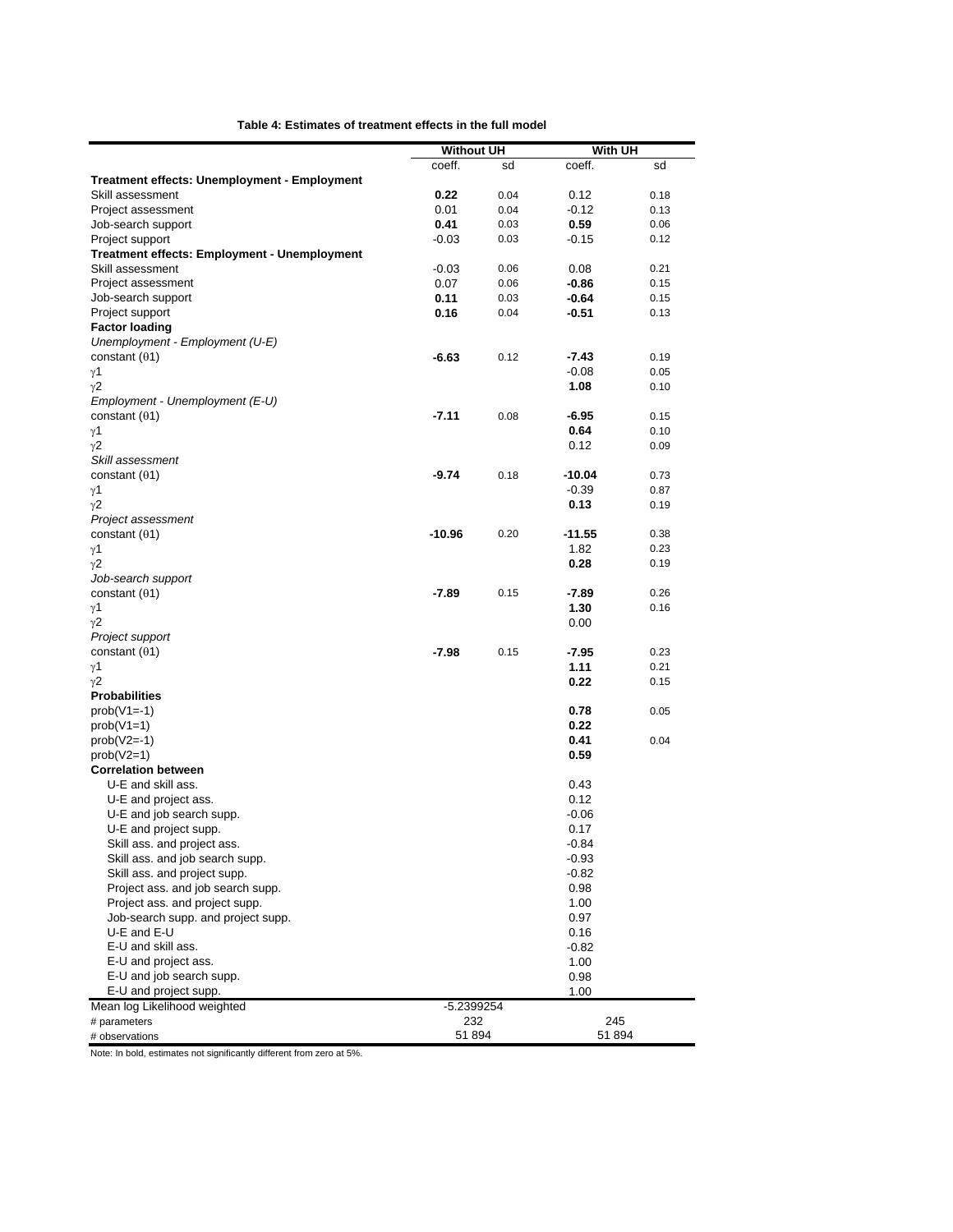#### **Table 5: Estimated effect of duration and individual characteristics on the transition rates Full model**

|                                                 | U-E<br>Skill ass. |      | Project ass. |      | Job-search supp. |      | Project supp. |      | E-U     |      |         |      |
|-------------------------------------------------|-------------------|------|--------------|------|------------------|------|---------------|------|---------|------|---------|------|
|                                                 | coeff.            | sd   | coeff.       | sd   | coeff.           | sd   | coeff.        | sd   | coeff.  | sd   | coeff.  | sd   |
| Duration dependence (< 3 months)                |                   |      |              |      |                  |      |               |      |         |      |         |      |
| 3-6 months                                      | $-0.05$           | 0.03 | $-0.41$      | 0.06 | $-0.74$          | 0.07 | $-0.34$       | 0.04 | $-0.57$ | 0.04 | 0.30    | 0.04 |
| 6-9 months                                      | $-0.04$           | 0.04 | $-0.17$      | 0.08 | $-0.07$          | 0.10 | 0.35          | 0.05 | -0.14   | 0.06 | 0.26    | 0.06 |
| 9-12 months                                     | $-0.31$           | 0.05 | $-0.38$      | 0.11 | -0.38            | 0.14 | 0.09          | 0.08 | $-0.44$ | 0.09 | 0.01    | 0.07 |
| 12-15 months (col. 1) or > 12 months (col. 2-6) | -0.32             | 0.06 | -0.37        | 0.14 | 0.07             | 0.19 | 0.36          | 0.12 | $-0.25$ | 0.13 | -0.50   | 0.09 |
| 15-18 months                                    | -0.44             | 0.08 |              |      |                  |      |               |      |         |      |         |      |
| > 18 months                                     | $-0.50$           | 0.09 |              |      |                  |      |               |      |         |      |         |      |
| <b>Personal characteristics</b>                 |                   |      |              |      |                  |      |               |      |         |      |         |      |
| male                                            | 0.22              | 0.04 | $-0.08$      | 0.05 | -0.46            | 0.06 | $-0.21$       | 0.05 | $-0.32$ | 0.05 | $-0.06$ | 0.02 |
| no children                                     | 0.05              | 0.05 | -0.14        | 0.06 | 0.00             | 0.07 | $-0.03$       | 0.06 | $-0.03$ | 0.06 | 0.07    | 0.03 |
| not French                                      | -0.44             | 0.07 | 0.25         | 0.09 | -0.46            | 0.11 | 0.28          | 0.08 | 0.05    | 0.08 | 0.32    | 0.05 |
| married                                         | 0.02              | 0.05 | 0.14         | 0.06 | $-0.01$          | 0.07 | $-0.04$       | 0.06 | $-0.14$ | 0.06 | -0.09   | 0.03 |
| <b>Education (elementary school)</b>            |                   |      |              |      |                  |      |               |      |         |      |         |      |
| secondary                                       | $-0.11$           | 0.06 | 0.40         | 0.07 | 0.74             | 0.09 | $-0.02$       | 0.07 | 0.21    | 0.07 | 0.04    | 0.03 |
| bac                                             | $-0.05$           | 0.07 | 0.51         | 0.09 | 1.36             | 0.10 | $-0.11$       | 0.08 | 0.17    | 0.08 | $-0.07$ | 0.04 |
| higher education                                | 0.12              | 0.06 | 0.14         | 0.09 | 1.52             | 0.10 | 0.23          | 0.08 | $-0.03$ | 0.08 | -0.40   | 0.04 |
| Age (below 25 years)                            |                   |      |              |      |                  |      |               |      |         |      |         |      |
| 25 to 30 years                                  | $-0.30$           | 0.06 | 0.08         | 0.08 | 0.73             | 0.10 | $-0.37$       | 0.07 | $-0.15$ | 0.07 | $-0.14$ | 0.04 |
| 30 to 40 years                                  | $-0.34$           | 0.06 | 0.11         | 0.08 | 1.06             | 0.10 | $-0.29$       | 0.08 | $-0.14$ | 0.07 | 0.00    | 0.04 |
| 40 to 50 years                                  | $-0.32$           | 0.07 | 0.25         | 0.09 | 1.22             | 0.11 | 0.17          | 0.08 | $-0.04$ | 0.08 | 0.06    | 0.04 |
| 50 to 55 years                                  | -0.22             | 0.10 | 0.07         | 0.13 | 1.02             | 0.16 | 0.22          | 0.12 | -0.42   | 0.13 | 0.09    | 0.07 |
| Region of residence (Paris)                     |                   |      |              |      |                  |      |               |      |         |      |         |      |
| R1 (high unemployment rate)                     | $-0.01$           | 0.06 | 0.06         | 0.08 | 0.16             | 0.08 | 0.38          | 0.07 | 0.03    | 0.07 | 0.35    | 0.04 |
| R2 (medium unemployment rate)                   | 0.24              | 0.06 | 0.03         | 0.08 | 0.07             | 0.09 | 0.41          | 0.08 | 0.13    | 0.07 | 0.34    | 0.04 |
| R3 (low unemployment rate)                      | 0.36              | 0.06 | 0.06         | 0.08 | 0.17             | 0.09 | 0.33          | 0.07 | 0.18    | 0.07 | 0.40    | 0.04 |
| Reason of entry into unemployment (first entry) |                   |      |              |      |                  |      |               |      |         |      |         |      |
| firing                                          | 0.18              | 0.08 | 0.12         | 0.12 | 0.50             | 0.13 | $-0.32$       | 0.11 | $-0.21$ | 0.10 | $-0.25$ | 0.06 |
| demission                                       | 0.56              | 0.09 | 0.22         | 0.14 | 0.49             | 0.15 | $-0.21$       | 0.12 | $-0.15$ | 0.12 | $-0.08$ | 0.06 |
| end of contract                                 | 0.66              | 0.08 | $-0.07$      | 0.11 | 0.11             | 0.12 | $-0.45$       | 0.10 | $-0.42$ | 0.09 | 0.08    | 0.05 |
| others                                          | 0.12              | 0.08 | 0.15         | 0.11 | 0.29             | 0.12 | $-0.20$       | 0.10 | $-0.17$ | 0.09 | $-0.07$ | 0.05 |
| Unemployment experience (duration=0)            |                   |      |              |      |                  |      |               |      |         |      |         |      |
| log(long-term cumulative duration)              | 0.00              | 0.02 | $-0.02$      | 0.03 | $-0.02$          | 0.03 | $-0.04$       | 0.03 | $-0.04$ | 0.03 | 0.04    | 0.01 |
| log(short-term cumulative duration)             | $-0.79$           | 0.07 | -0.22        | 0.09 | -0.57            | 0.11 | $-0.06$       | 0.09 | $-0.43$ | 0.09 | 0.05    | 0.04 |
| Short-term unemployment recurrence (0 spell)    |                   |      |              |      |                  |      |               |      |         |      |         |      |
| 1 spell                                         | 1.30              | 0.13 | 0.35         | 0.17 | 0.59             | 0.20 | $-0.09$       | 0.17 | 0.45    | 0.16 | 0.07    | 0.08 |
| 2 spells                                        | 1.51              | 0.15 | 0.46         | 0.20 | 0.67             | 0.23 | $-0.01$       | 0.19 | 0.48    | 0.18 | 0.14    | 0.09 |
| > 2 spells                                      | 1.85              | 0.15 | 0.53         | 0.21 | 0.77             | 0.24 | 0.09          | 0.20 | 0.55    | 0.19 | 0.43    | 0.09 |
| Cohort effect (July 2001=1)                     |                   |      |              |      |                  |      |               |      |         |      |         |      |
| log(date of entry into unemployment)            | $-0.11$           | 0.03 | 0.23         | 0.04 | 0.27             | 0.05 | 0.24          | 0.04 | 0.23    | 0.04 | 0.08    | 0.02 |
| log(date of entry into unemployment)            | $-0.07$           | 0.02 | -0.04        | 0.02 | -0.15            | 0.03 | $-0.06$       | 0.02 | $-0.04$ | 0.02 | 0.00    | 0.01 |
| Social transfers (no rmi)                       |                   |      |              |      |                  |      |               |      |         |      |         |      |
| rmi                                             | $-0.92$           | 0.07 | $-0.11$      | 0.09 | $-0.39$          | 0.14 | 0.31          | 0.08 | 0.09    | 0.08 | $-0.02$ | 0.05 |
| Unemployment benefits (no UB)                   |                   |      |              |      |                  |      |               |      |         |      |         |      |
| UB - 122 days                                   | -0.64             | 0.08 | $-0.46$      | 0.13 | -0.35            | 0.12 | $-0.35$       | 0.11 | $-0.54$ | 0.11 | 0.19    | 0.05 |
| UB - 213 days                                   | $-0.72$           | 0.07 | $-0.19$      | 0.10 | $-0.16$          | 0.12 | $-0.23$       | 0.09 | $-0.46$ | 0.09 | 0.18    | 0.04 |
| UB - 456 days                                   | -0.62             | 0.07 | $-0.09$      | 0.11 | 0.25             | 0.12 | 0.04          | 0.09 | -0.31   | 0.09 | 0.14    | 0.04 |
| <b>UB - 700 days</b>                            | $-1.04$           | 0.08 | 0.20         | 0.11 | 0.07             | 0.09 | 0.15          | 0.10 | $-0.08$ | 0.10 | 0.19    | 0.07 |
| UB - 912 days                                   | $-0.82$           | 0.06 | 0.02         | 0.09 | $-0.02$          | 0.19 | 0.07          | 0.08 | $-0.26$ | 0.07 | $-0.03$ | 0.03 |
| $UB - 50$ years                                 | $-1.78$           | 0.13 | $-0.18$      | 0.17 |                  |      | 0.04          | 0.15 | $-0.57$ | 0.16 | $-0.02$ | 0.11 |
| # parameters                                    |                   |      |              |      | 245              |      |               |      |         |      |         |      |
| # observations                                  |                   |      |              |      | 51 894           |      |               |      |         |      |         |      |

Note: In brackets, reference category. In bold, estimates not significantly different from zero at 5%.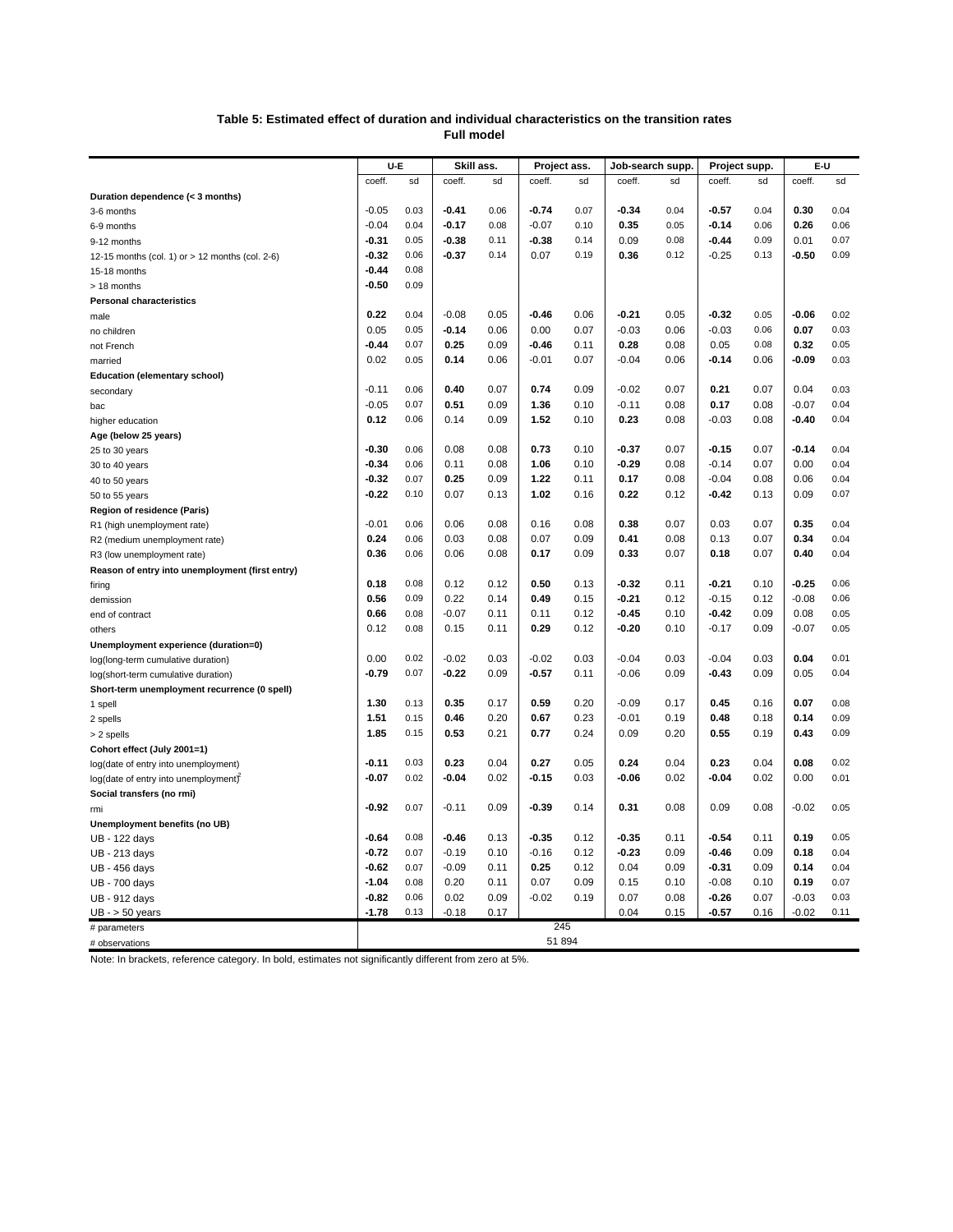|                                                                     | Skill ass.                                                 |      | Project ass. |      | Job-search supp. |      | Project supp. |      | # param. |
|---------------------------------------------------------------------|------------------------------------------------------------|------|--------------|------|------------------|------|---------------|------|----------|
|                                                                     | coef.                                                      | sd   | coef.        | sd   | coef.            | sd   | coef.         | sd   |          |
| Unemployment duration                                               |                                                            |      |              |      |                  |      |               |      |          |
| <b>Constant effect</b>                                              | 0.12                                                       | 0.18 | $-0.12$      | 0.13 | 0.59             | 0.06 | $-0.15$       | 0.12 | 245      |
| Effect dependent on elapsed duration since the start of the scheme* |                                                            |      |              |      |                  |      |               |      |          |
| short-term effect: 0-3 months                                       | 0.00                                                       | 0.15 | $-0.04$      | 0.22 | 0.66             | 0.29 | $-0.05$       | 0.13 | 234      |
| incremental effect: $>$ 3 months                                    | $-0.01$                                                    | 0.08 | 0.53         | 0.15 | 0.14             | 0.07 | 0.24          | 0.11 |          |
| Effect dependent on selected individual characetristics**           |                                                            |      |              |      |                  |      |               |      |          |
| >=30, educated, short unemployment experience                       | $-0.09$                                                    | 0.18 | $-0.13$      | 0.15 | 0.64             | 0.08 | $-0.16$       | 0.14 | 293      |
| >=30, educated, long unemployment experience                        | 0.14                                                       | 0.18 | $-0.15$      | 0.15 | 0.72             | 0.08 | 0.02          | 0.14 |          |
| >=30, uneducated, short unemployment experience                     | $-0.08$                                                    | 0.20 | $-0.32$      | 0.21 | 0.20             | 0.09 | $-0.53$       | 0.16 |          |
| >=30, uneducated, long unemployment experience                      | 0.15                                                       | 0.20 | $-0.34$      | 0.21 | 0.29             | 0.09 | $-0.35$       | 0.16 |          |
| <30, educated, short unemployment experience                        | 0.00                                                       | 0.19 | 0.05         | 0.16 | 0.49             | 0.08 | $-0.18$       | 0.14 |          |
| <30, educated, long unemployment experience                         | 0.23                                                       | 0.19 | 0.03         | 0.16 | 0.57             | 0.08 | 0.00          | 0.14 |          |
| <30, uneducated, short unemployment experience                      | 0.00                                                       | 0.22 | $-0.13$      | 0.23 | 0.05             | 0.10 | $-0.55$       | 0.16 |          |
| <30, uneducated, long unemployment experience                       | 0.24                                                       | 0.22 | $-0.16$      | 0.23 | 0.14             | 0.10 | $-0.38$       | 0.16 |          |
|                                                                     | Effect dependent on the date of entry into unemployment*** |      |              |      |                  |      |               |      | 293      |
| juil-01                                                             | 0.80                                                       | 0.37 | 0.20         | 0.37 | 1.38             | 0.22 | 0.47          | 0.30 |          |
| sept-03                                                             | $-0.03$                                                    | 0.18 | $-0.37$      | 0.16 | 0.51             | 0.09 | $-0.34$       | 0.14 |          |
| <b>Employment duration</b>                                          |                                                            |      |              |      |                  |      |               |      |          |
| <b>Constant effect</b>                                              | 0.08                                                       | 0.21 | $-0.86$      | 0.15 | $-0.64$          | 0.15 | $-0.51$       | 0.13 | 245      |
| Effect dependent on selected individual characetristics****         |                                                            |      |              |      |                  |      |               |      | 293      |
| educated                                                            | 0.09                                                       | 0.18 | $-0.88$      | 0.17 | $-0.75$          | 0.16 | $-0.62$       | 0.16 |          |
| uneducated                                                          | $-0.11$                                                    | 0.25 | $-0.40$      | 0.26 | $-0.59$          | 0.16 | $-0.61$       | 0.19 |          |

Note: In bold, estimates not significantly different from zero at 5%.

\* Short-term effect for a reference individual: >=30, educated, mean unemployment experience, female and receiving UB.

\*\* Since the treatment effects vary according to the date of entry into unemployment, we report the effects in the cohort entered in the middle of the observation period. Apart from the date of entry into unemployment, the effects differ only significantly according to the age group, the education level and the recent unemployment experience (short-term cumulative unemployment duration).

\*\*\* Effect for a reference individual: >=30, educated, mean unemployment experience, female and receiving UB.

\*\*\*\* The effects differ significantly according to the education level. Note that the effect of job-search support (but not the other programs) is also significantly lower (of about 0.2) for workers not receiving unemployment benefits.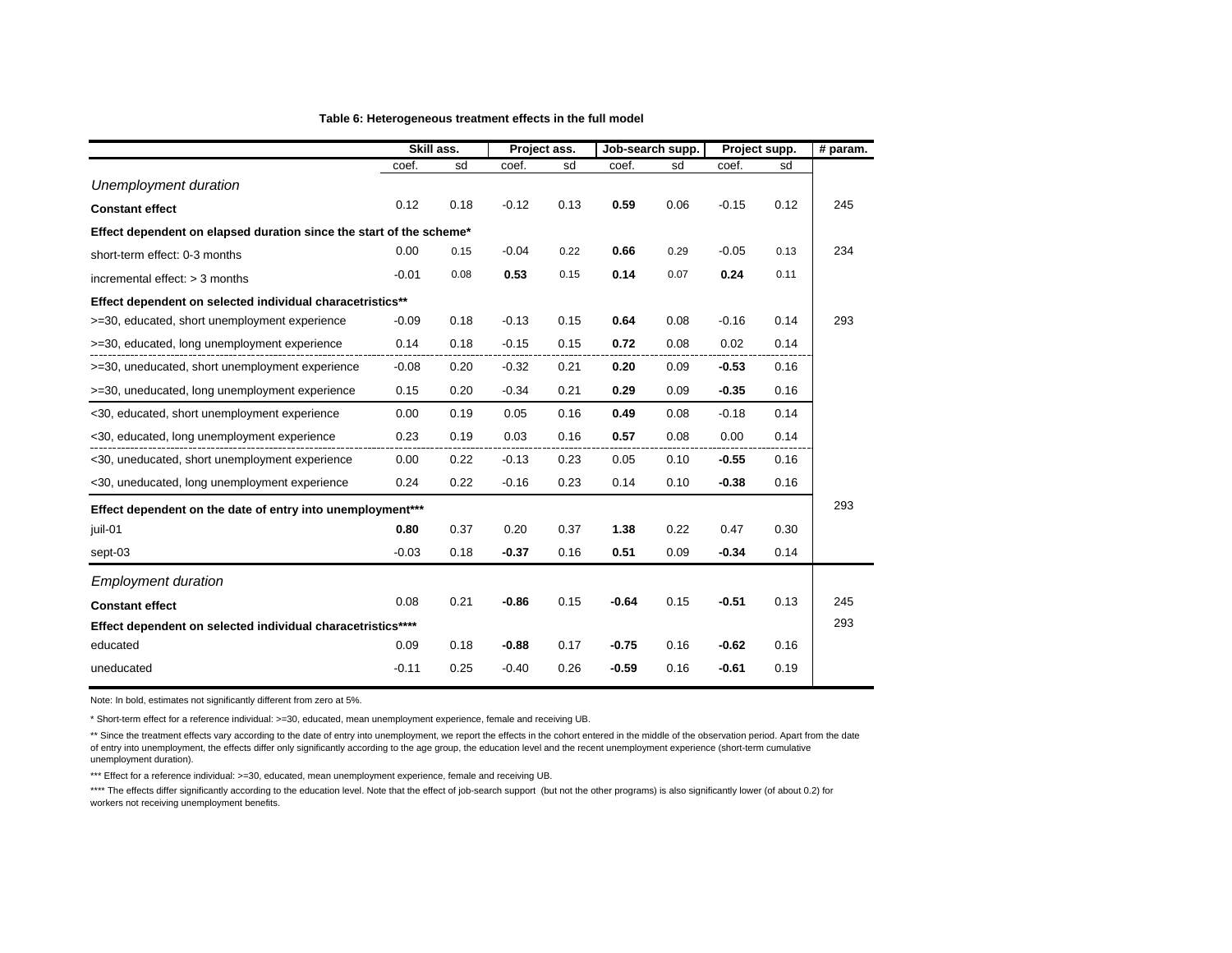

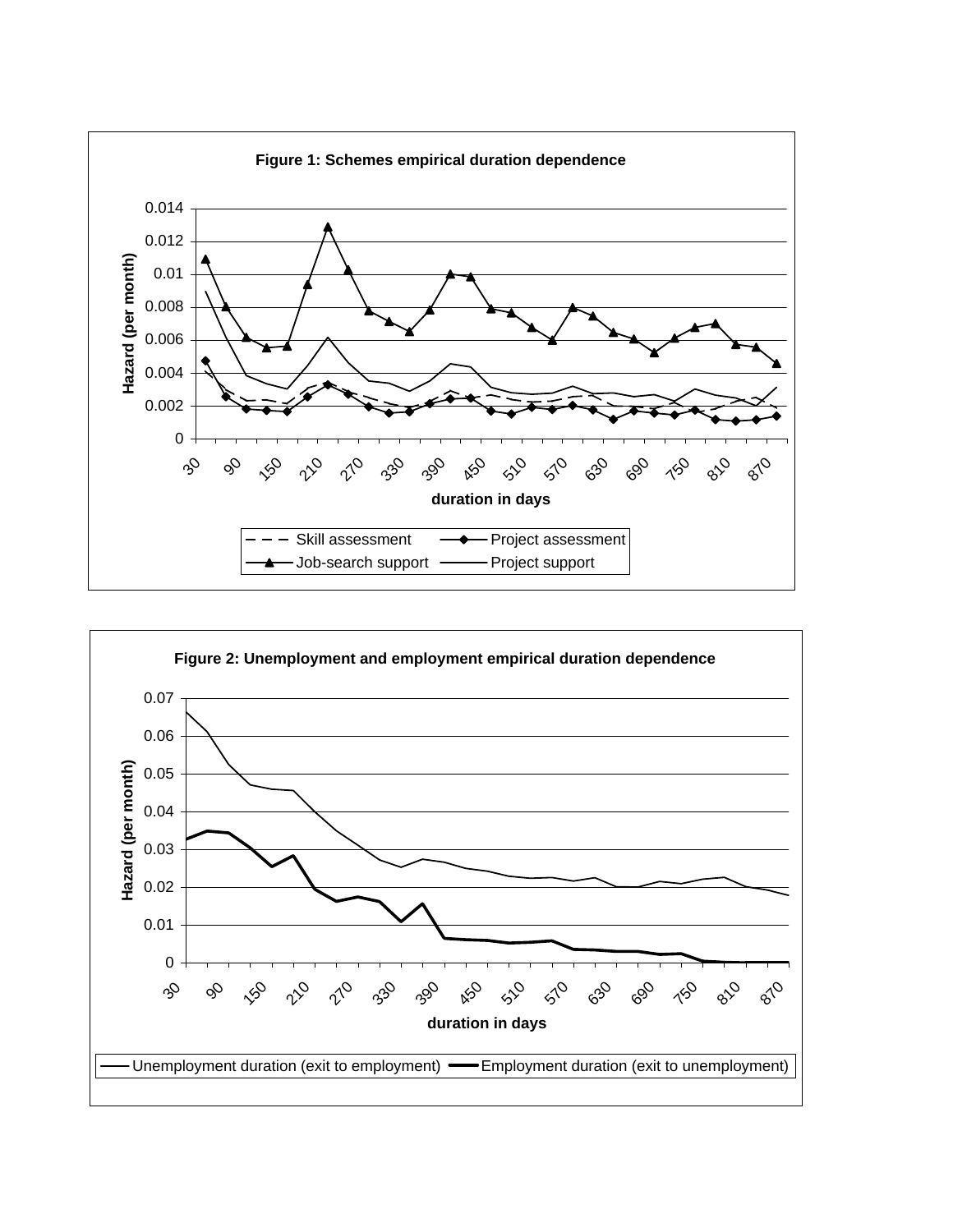

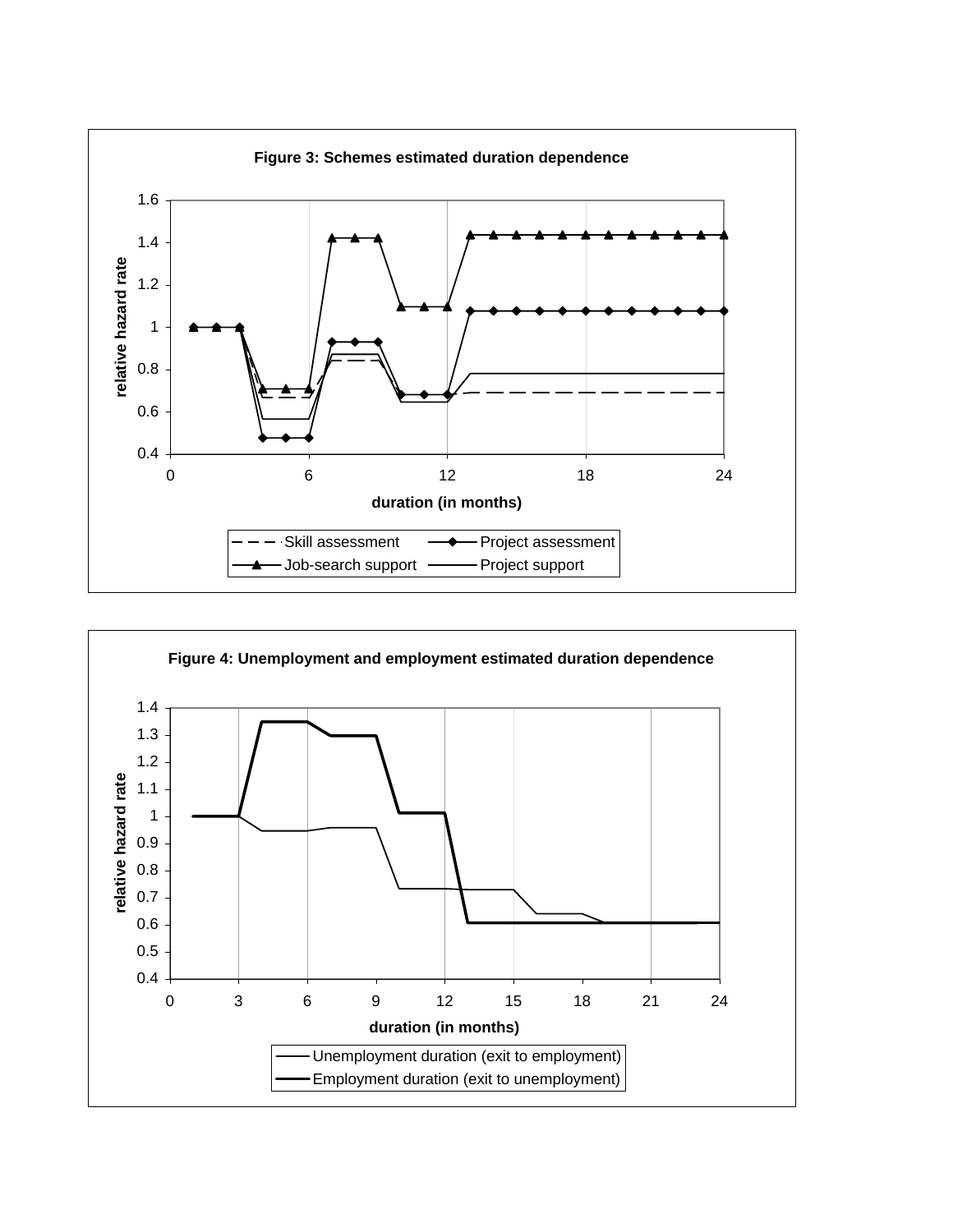

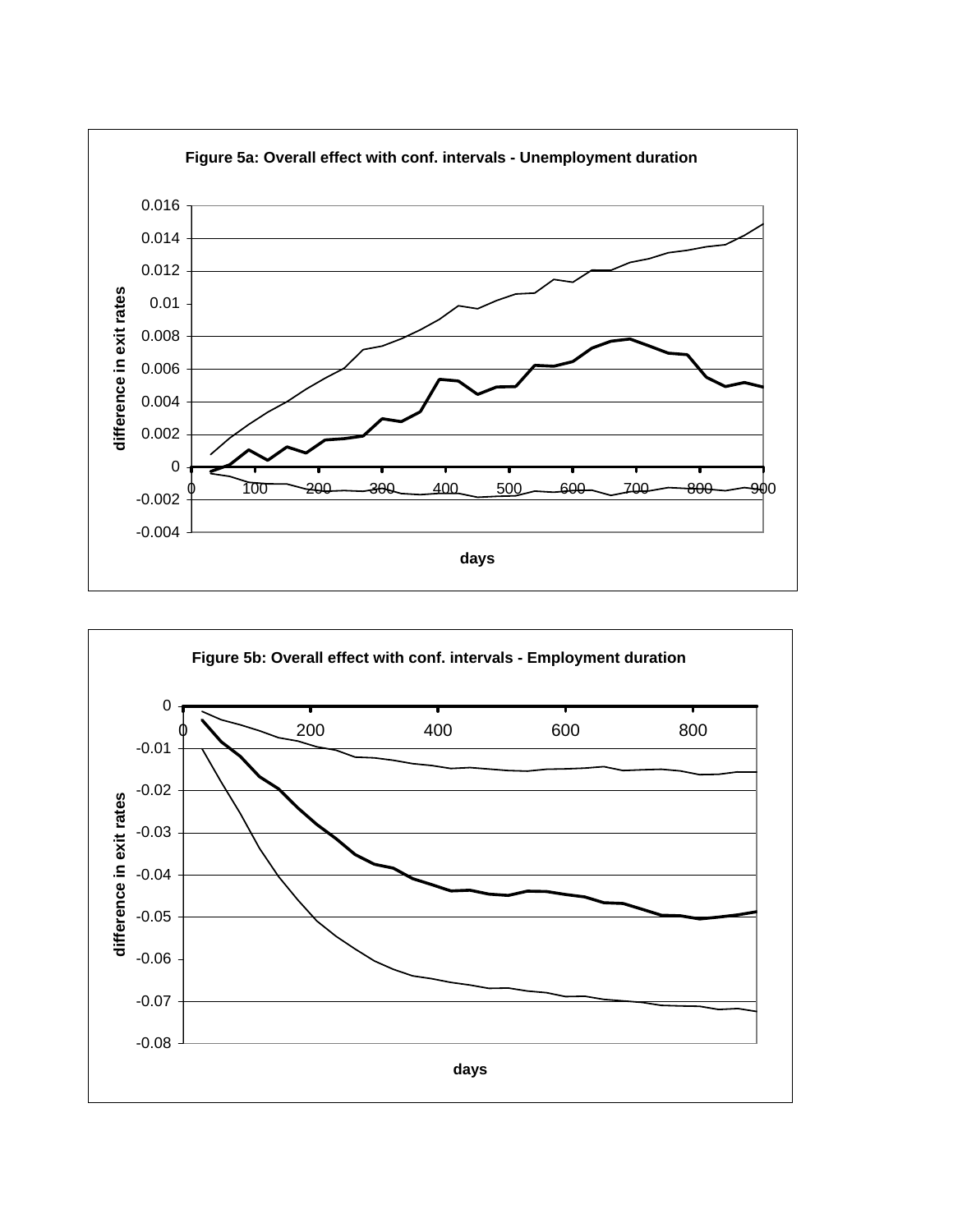

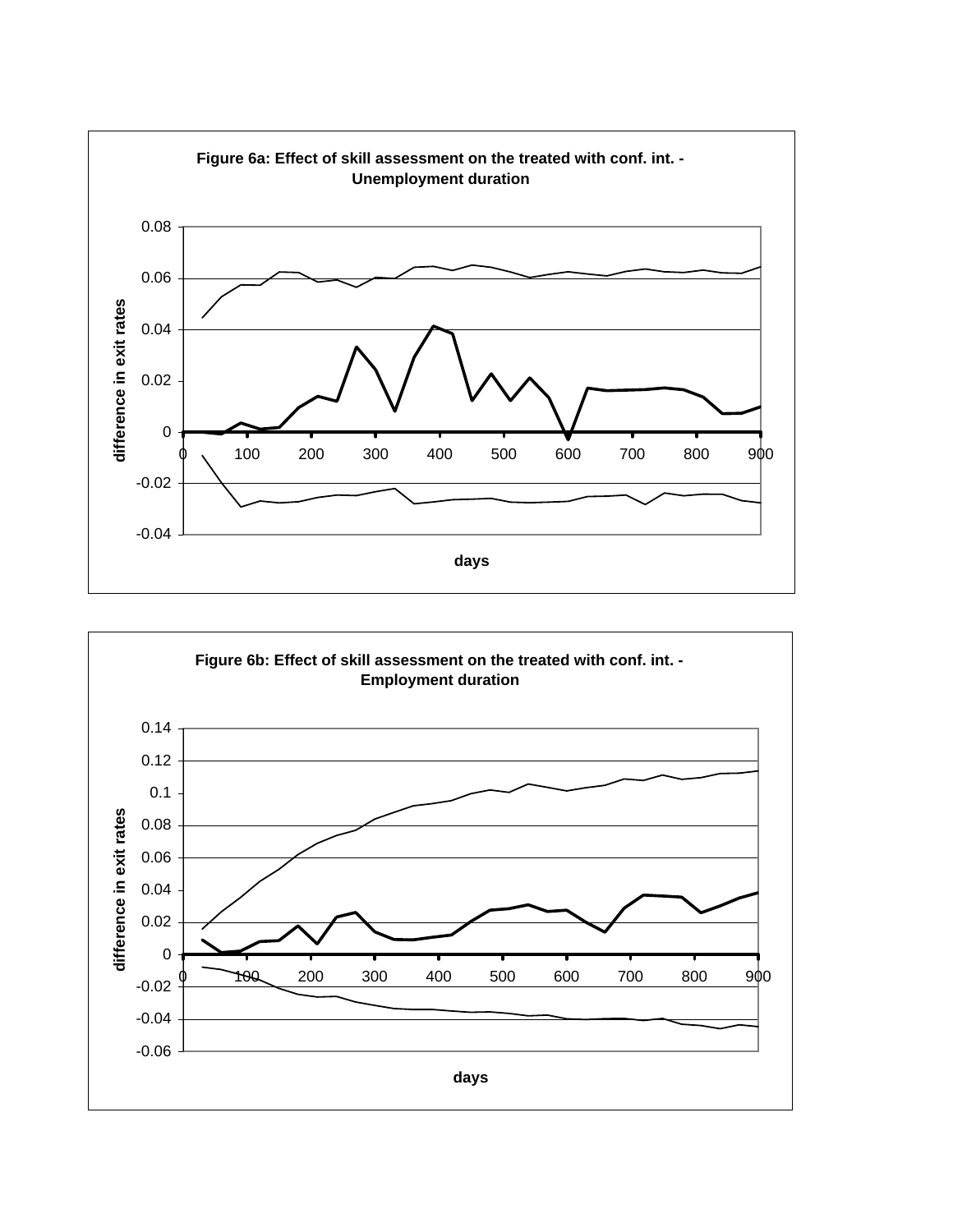

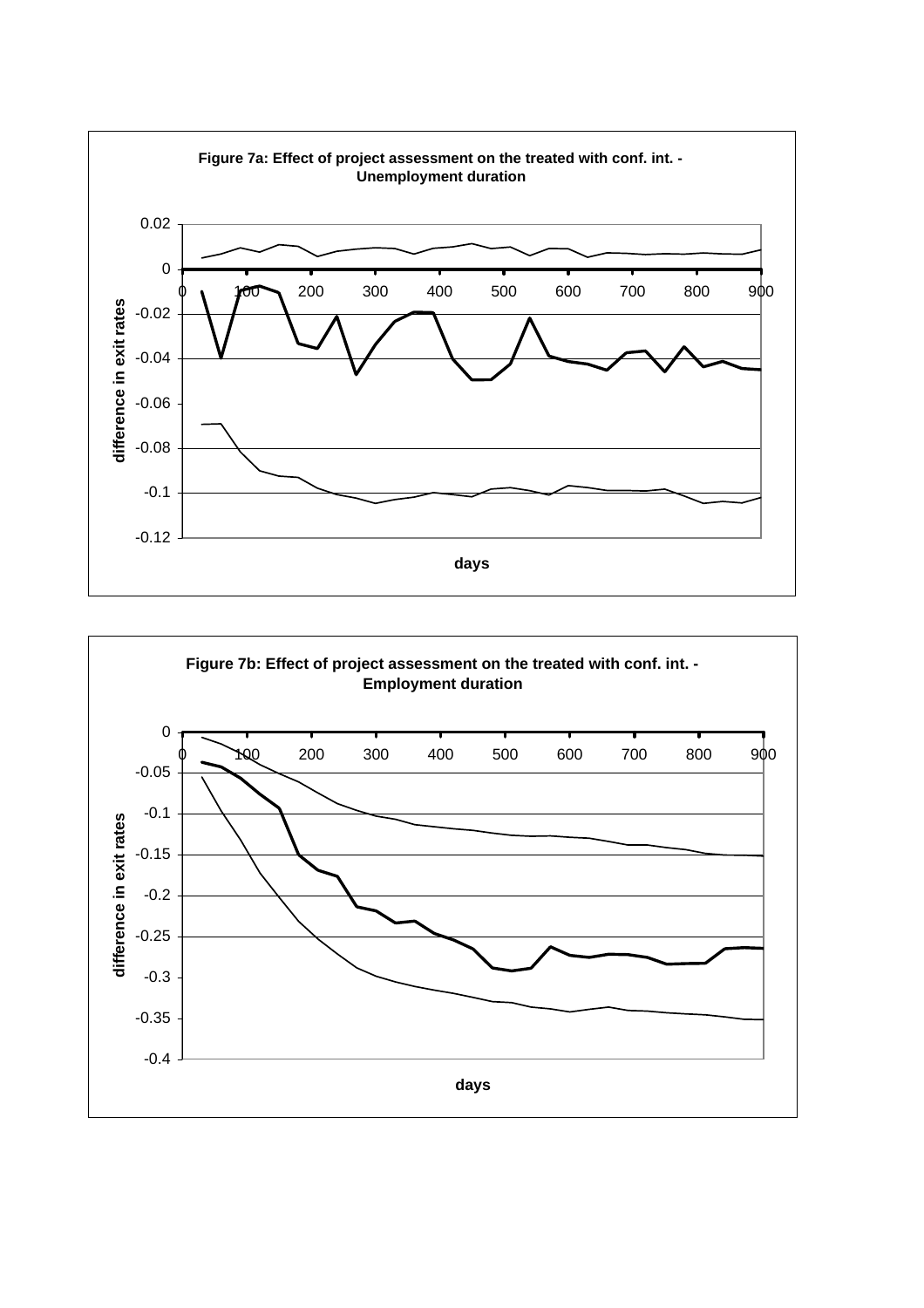

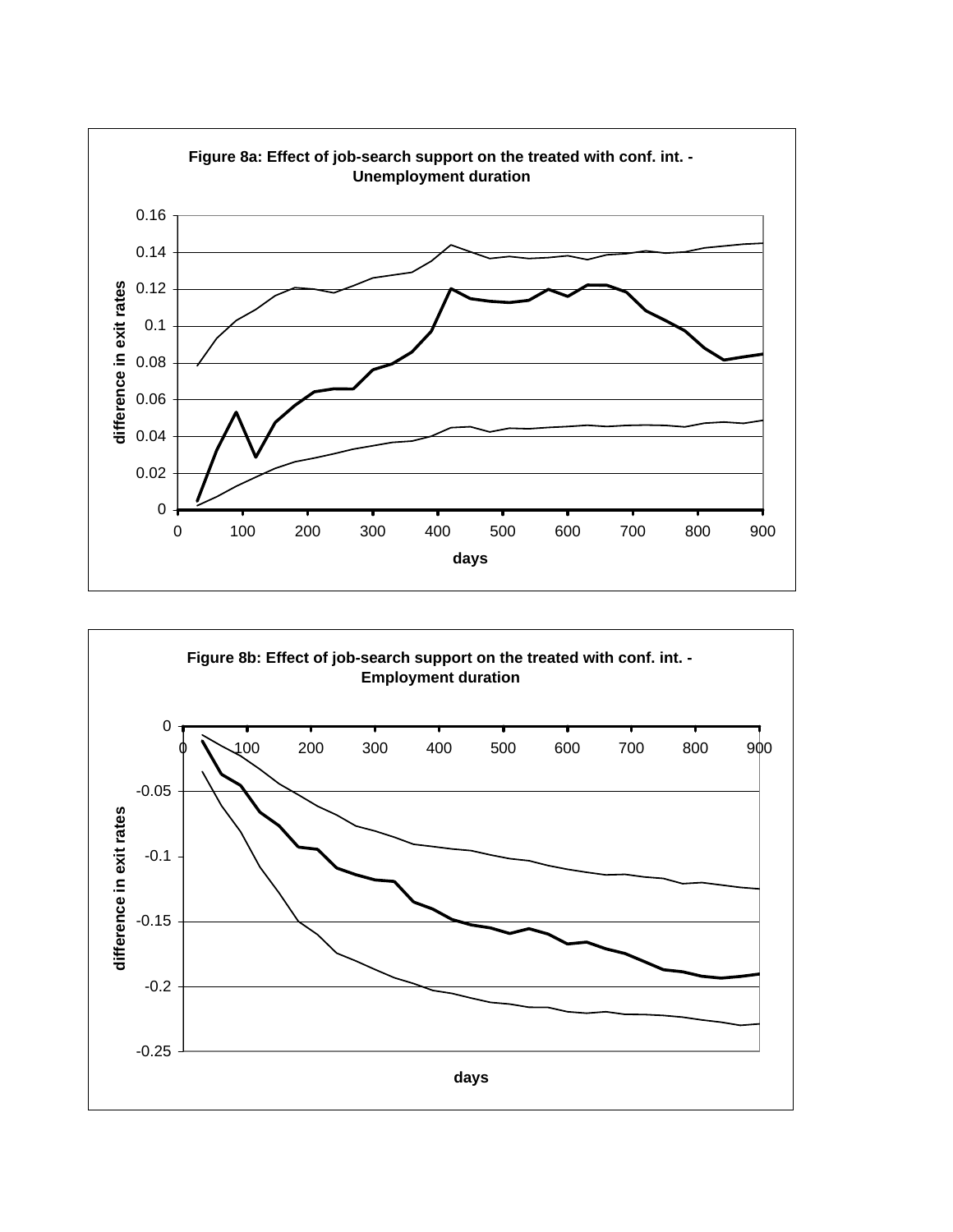

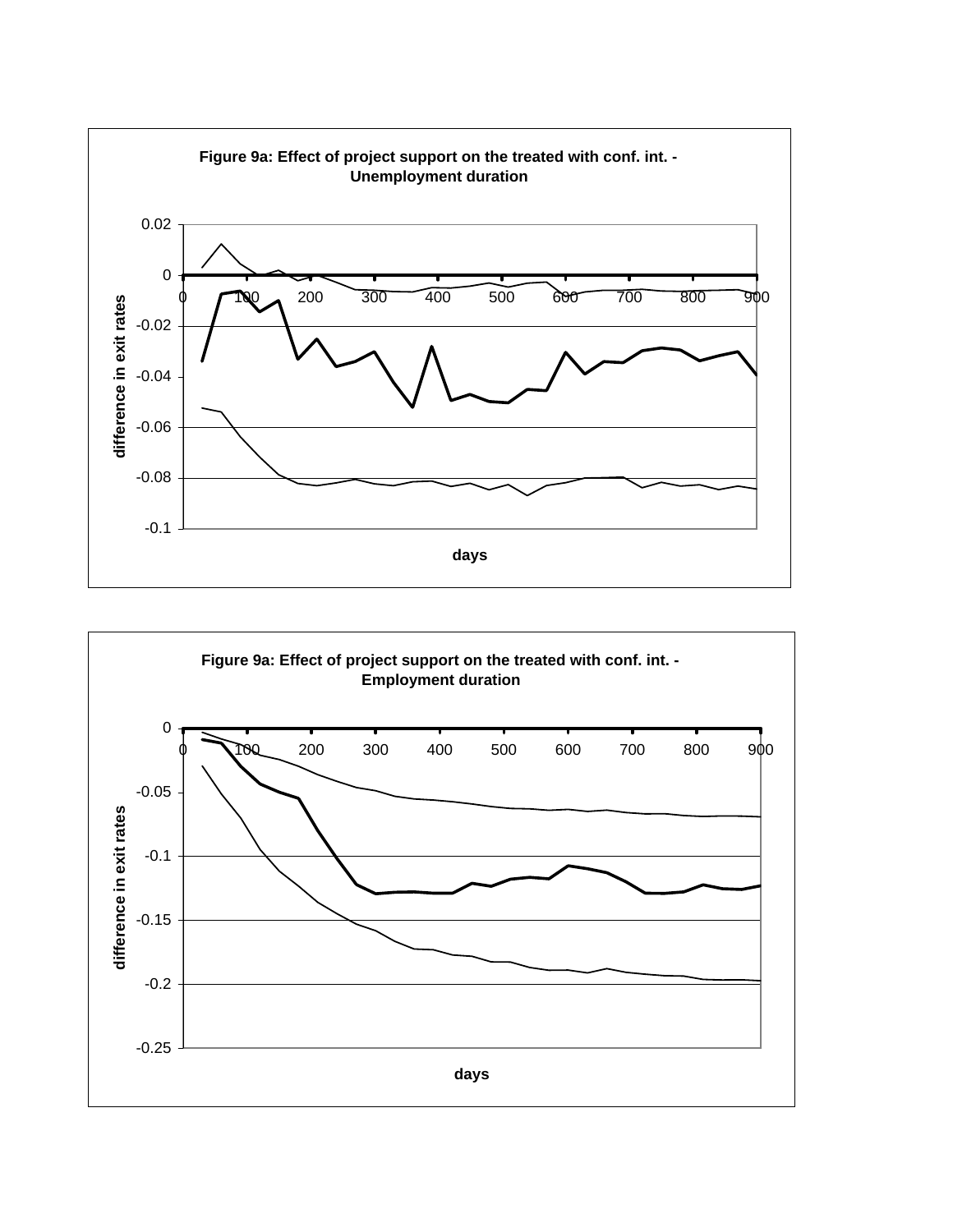# Appendix

## Appendix 1 : Proof of proposition 1

Using equations  $(1)$  and  $(2)$  we get:

$$
S_0(y) = \frac{y - r\left(V_{u0} + \Pi_v\right)}{r + q} \tag{30}
$$

$$
S_1(y) = \frac{y - r\left(V_{u1} + \Pi_v\right) + q\left(V_{u1} - V_{u0}\right)}{r + q} \tag{31}
$$

We assume that in the wage bargaining, the worker of type i obtains a share  $\gamma$  of the surplus  $S_i(y)$ . So the bargaining outcome must satisfy  $V_i(y) - V_{ui} = \gamma S_i(y)$  and  $\Pi_i(y)-\Pi_v = (1-\gamma) S_i(y)$  for  $i=0,1$ . Workers of type i and employers have an incentive in creating jobs with productivity such that  $S_i(y) > 0$ . Using equations (30) and (31), and applying the free entry condition  $\Pi_v = 0$ , jobs are created when productivity exceed reservation productivity  $y_{ci}$  in each type of jobs given by:

$$
y_{c0} = rV_{u0} \tag{32}
$$

$$
y_{c1} = rV_{u1} + q(V_{u1} - V_{u0})
$$

which implies that  $(y_{c1} - y_{c0}) = (r + q)(V_{u1} - V_{u0})$ : the value of unemployment for treated is higher if their reservation productivity is higher. Since  $V_i(y) - V_{ui} = \gamma S_i(y) =$  $\gamma \frac{y-y_{cI}}{r+a}$  $\frac{-y_{cI}}{r+q}$ , we can express the expected utilities of unemployment under non-participation and participation as:

$$
rV_{u0} = b + \lambda_{0,1} (V_{u1} - V_{u0}) + \frac{\gamma \lambda_{0,e}}{r+q} Q_y (y_{c0})
$$
\n(33)

and

$$
rV_{u1} = b + \frac{\gamma \lambda_{1,e}}{r+q} Q_y(y_{c1})
$$
\n(34)

reservation productivities are therefore solution of equations

$$
y_{c0} = b + \frac{\gamma \lambda_{0,e}}{r+q} Q_y(y_{c0}) + \frac{\lambda_{0,1}}{r+q} (y_{c1} - y_{c0})
$$
 (35)

$$
(r + \lambda_{0,1}) (y_{c1} - y_{c0}) = \gamma \lambda_1 Q_y (y_{c1}) - \gamma \lambda_0 Q_y (y_{c0})
$$
\n(36)

Since  $H(y)$  is a decreasing function and  $\lambda_{0,e} < \lambda_{1,e}$ , we can show [by contradiction] that  $y_{c1} > y_{c0}$  We therefore deduce that  $V_{u1} > V_{u0}$ 

For small treatment, notice that  $(r + \lambda_{0,1}) (y_{c1} - y_{c0}) = \gamma \lambda_1 Q_y (y_{c1}) - \gamma \lambda_0 Q_y (y_{c0}) =$  $\gamma \lambda_0 Q_y(y_{c1}) - \gamma \lambda_0 Q_y(y_{c0}) + \gamma (\lambda_1 - \lambda_0) Q_y(y_{c0})$  Thus

$$
(r + \lambda_{0,1} + \gamma \lambda_0 \overline{F}_y(y_0)) (y_{c1} - y_{c0}) = \gamma Q_y (y_{c0}) (\lambda_1 - \lambda_0)
$$

Therefore  $(y_{c1} - y_{c0})$  only depend on  $(\lambda_1 - \lambda_0)$  at the first order.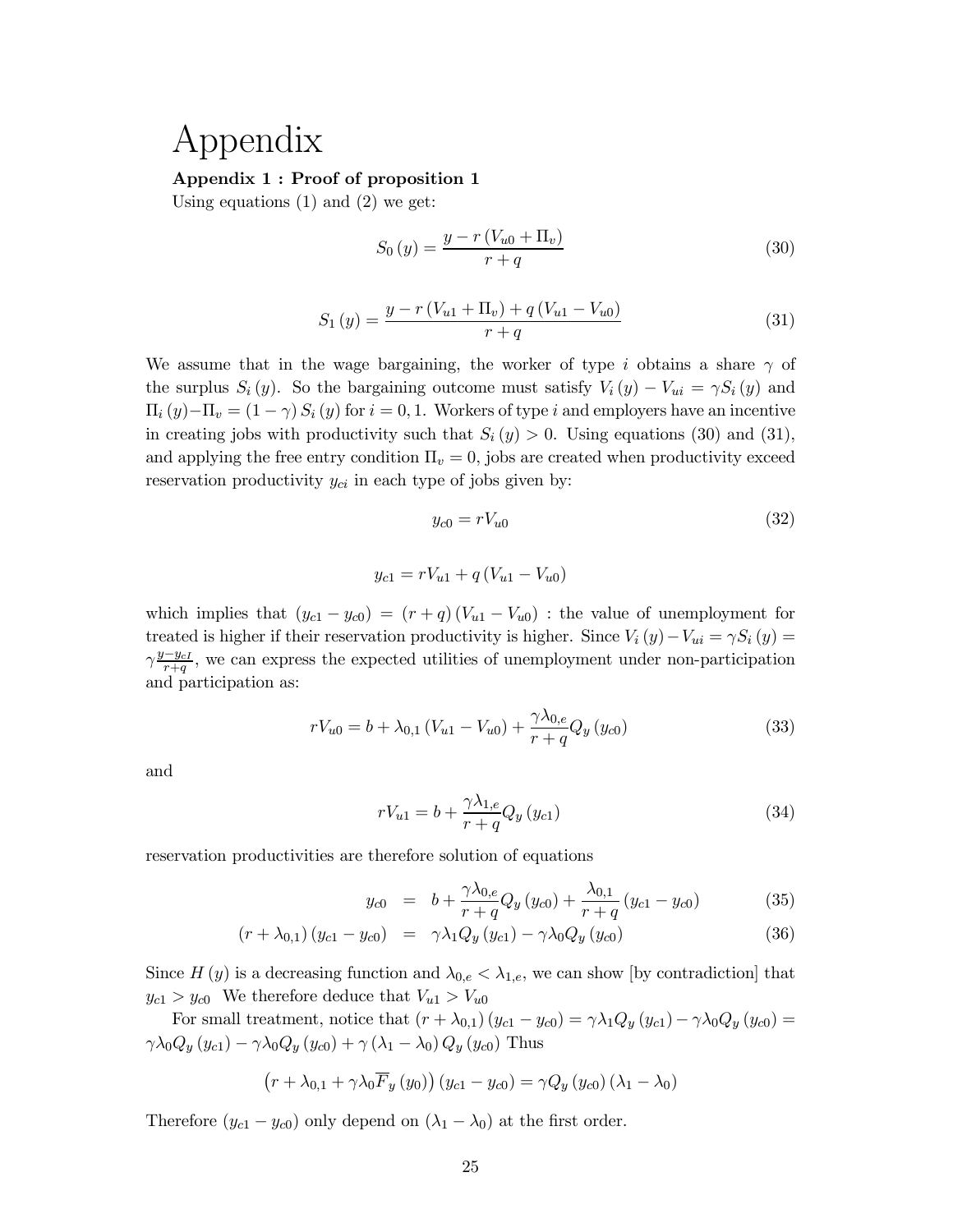Using equations  $(2)$  and  $(30)$  for workers of type 0 and equations  $(1)$  and  $(31)$  for workers of type 1, we can derive the wage equations for each worker type:

$$
w_0(y) = \gamma y + (1 - \gamma) r V_{u0} \tag{37}
$$

$$
w_1(y) = \gamma y + (1 - \gamma) (rV_{u1} + q(V_{u1} - V_{u0}))
$$
\n(38)

For a given value y of productivity, the wage depends on whether the worker has been previously treated or not. We have that:

$$
w_1(y) > w_0(y) \Longleftrightarrow V_{u1} > V_{u0} \tag{39}
$$

#### Appendix 2 : Proof of proposition 2

This comes from  $y_c < y_{c0}$ . In an environment without counseling, the reservation productivity is given by:

$$
y^* = rV_u \tag{40}
$$

where the expected utility of unemployment satisfies:

$$
rV_u = b + \frac{\gamma \lambda_{0,e}}{r+q} \int_{y_c}^{\infty} (y - y^*) dF_y(y)
$$
 (41)

that is

$$
y^* = b + \frac{\gamma \lambda_{0,e}}{r+q} Q_y(y^*)
$$
\n<sup>(42)</sup>

Now the function  $y-b-\frac{\gamma\lambda_{0,e}}{r+q}Q_y(y)$  is increasing (because  $Q_y$  is decreasing), As  $y_{c0}-b \frac{\gamma \lambda_{0,e}}{r+q} Q_y(y_{c0}) = \frac{\lambda_{0,1}}{r+q} (y_{c1} - y_{c0}) > 0$  and  $0 = y^* - b - \frac{\gamma \lambda_{0,e}}{r+q} Q_y(y^*)$  we deduce that  $y_c < y_{c0}$ As  $y_{c0} = b + \frac{\gamma \lambda_{0,e}}{r+q} Q_y (y_{c0}) + \frac{\lambda_{0,1}}{r+q} (y_{c1} - y_{c0})$  and  $y^* = b + \frac{\gamma \lambda_{0,e}}{r+q} Q_y (y^*)$ , we have  $\sqrt{ }$  $y_{c0} - \frac{\gamma \lambda_{0,e}}{n+a}$  $\frac{r \cdot v_{0,e}}{r+q} Q_y(y_{c0})$ 1 −  $\sqrt{ }$  $y^* = b + \frac{\gamma \lambda_{0,e}}{h}$  $\frac{\gamma \wedge_{0,e}}{r+q} Q_y(y^*)$ 1  $=\frac{\lambda_{0,1}}{1}$  $\frac{y_1}{r+q}(y_{c1}-y_{c0})$ 

# Appendix 3 : Proof of proposition 3

We have the equation

$$
(r + \lambda_{0,1}) (y_{c1} - y_{c0}) = \gamma \lambda_1 Q_y (y_{c1}) - \gamma \lambda_0 Q_y (y_{c0})
$$
\n(43)

which can be written as

$$
y_{c1} - \frac{\gamma \lambda_1}{r + \lambda_{0,1}} Q_y (y_{c1}) = y_{c0} - \frac{\gamma \lambda_0}{r + \lambda_{0,1}} Q_y (y_{c0})
$$
 (44)

consider  $C_0 = y_{c0} - \frac{\gamma \lambda_0}{r + \lambda_0}$  $\frac{\gamma \lambda_0}{r + \lambda_{0,1}} Q_y(y_{c0})$ . Let  $y(\lambda)$  the solution of  $y - \frac{\gamma \lambda_0}{r + \lambda_0}$  $\frac{\gamma\lambda}{r+\lambda_{0,1}}Q_{y}\left(y\right)=C_{0},y_{c1}=$  $y(\lambda_1)$  and  $y_{c0} = y(\lambda_0)$ . To show that  $\lambda_{1,e}F_y(y_{c1}) > \lambda_{0,e}F_y(y_{c0})$ , it is enough to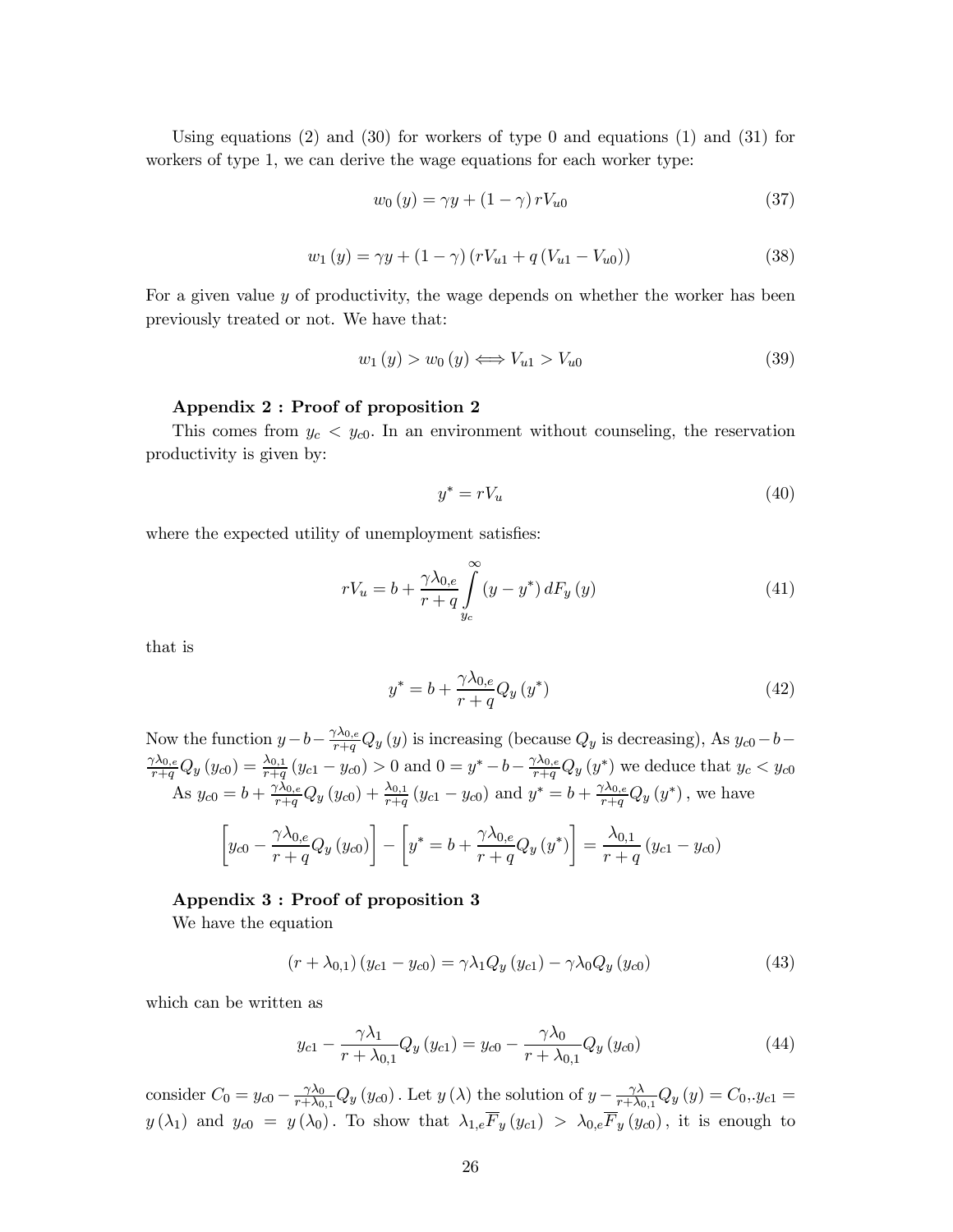show that  $\lambda \overline{F}_y(y(\lambda))$  is an increasing function. We can compute easily that  $y'(\lambda) =$ γ  $\frac{\gamma}{r+\lambda_{0,1}}Q_y(y)\bigg/\left(1+\frac{\gamma\lambda}{r+\lambda_{0,1}}\overline{F}_y(y)\right)$ 

$$
\left(\lambda \overline{F}_y(y(\lambda))\right)' = \overline{F}_y - \lambda f_y(y) y'(\lambda)
$$
  
= 
$$
\frac{\overline{F}_y\left(1 + \frac{\gamma \lambda}{r + \lambda_{0,1}} \overline{F}_y(y)\right) - \frac{\gamma}{r + \lambda_{0,1}} Q_y(y) \lambda f_y(y)}{1 + \frac{\gamma \lambda}{r + \lambda_{0,1}} \overline{F}_y(y)}
$$
  
= 
$$
\frac{\overline{F}_y \frac{r + \lambda_{0,1}}{\gamma \lambda} + \overline{F}_y^2(y) - Q_y(y) f_y(y)}{\frac{r + \lambda_{0,1}}{\gamma \lambda} + \overline{F}_y(y)}
$$

Therefore

$$
\left(\lambda \overline{F}_y(y(\lambda))\right)' > 0 \Leftarrow \overline{F}_y^2(y) - Q_y(y) f_y(y) > 0
$$

notice that we could use  $\frac{r+\lambda_{0,1}}{\gamma\lambda} = Q_y(y_{c0})/(y_{c0} - C_0) > Q_y(y_{c0})/(y_{c0})$ , if  $C_0 > 0$ , and obtain a milder condition as shown in Van den Berg van der Klaauw the inequality is equivalent to  $d \ln E_y(y |y > x) / d \ln(x) < 1$  which is true if  $y f_y(y) / \overline{F}_y$  is non-decreasing. However it turns out that it not so easy to show that  $C_0 > 0$ .

## Appendix 4: Proof of proposition 4 and 5

Standard computation leads to

$$
S(y+\varepsilon) = \frac{y + \lambda S_{\lambda}(y) + \varepsilon - rV_{u0}}{r + \lambda}
$$
  
\n
$$
S_0(y) = \frac{y + \lambda S_{\lambda}(y) + \varepsilon_u - rV_{u0}}{r + \lambda}
$$
\n(45)

$$
S_1(y) = \frac{y + \lambda S_{\lambda}(y) + \varepsilon_u - rV_{u1} - \lambda (V_{u1} - V_{u0})}{(r + \lambda)}
$$
(46)

where  $S_{\lambda}(y) = \int \max(S(y+\varepsilon),0) dG_{\varepsilon}(\varepsilon)$ . Jobs with productivity y are kept as long as  $S(y+\varepsilon) > 0$ , i.e.  $\varepsilon > \varepsilon_d(y)$ , with

$$
\varepsilon_d(y) = (r + \lambda) V_{u0} - \lambda (\Pi_\lambda(y) + V_\lambda(y)) - y
$$
  
=  $rV_{u0} - \lambda S_\lambda(y) - y$  (47)

as

$$
S_{\lambda}(y) = \int \frac{\varepsilon - \varepsilon_{d}(y)}{r + \lambda} 1(\varepsilon > \varepsilon_{d}(y)) dF_{\varepsilon}(\varepsilon) = \frac{1}{r + \lambda} Q_{\varepsilon}(\varepsilon_{d}(y))
$$
  
= 
$$
\frac{1}{r + \lambda} Q_{\varepsilon}(rV_{u0} - \lambda S_{\lambda}(y) - y)
$$
 (48)

we have

$$
rV_{u0} - y - \lambda S_{\lambda}(y) + \frac{\lambda}{r + \lambda} Q_{\varepsilon}(rV_{u0} - \lambda S_{\lambda}(y) - y) = rV_{u0} - y \tag{49}
$$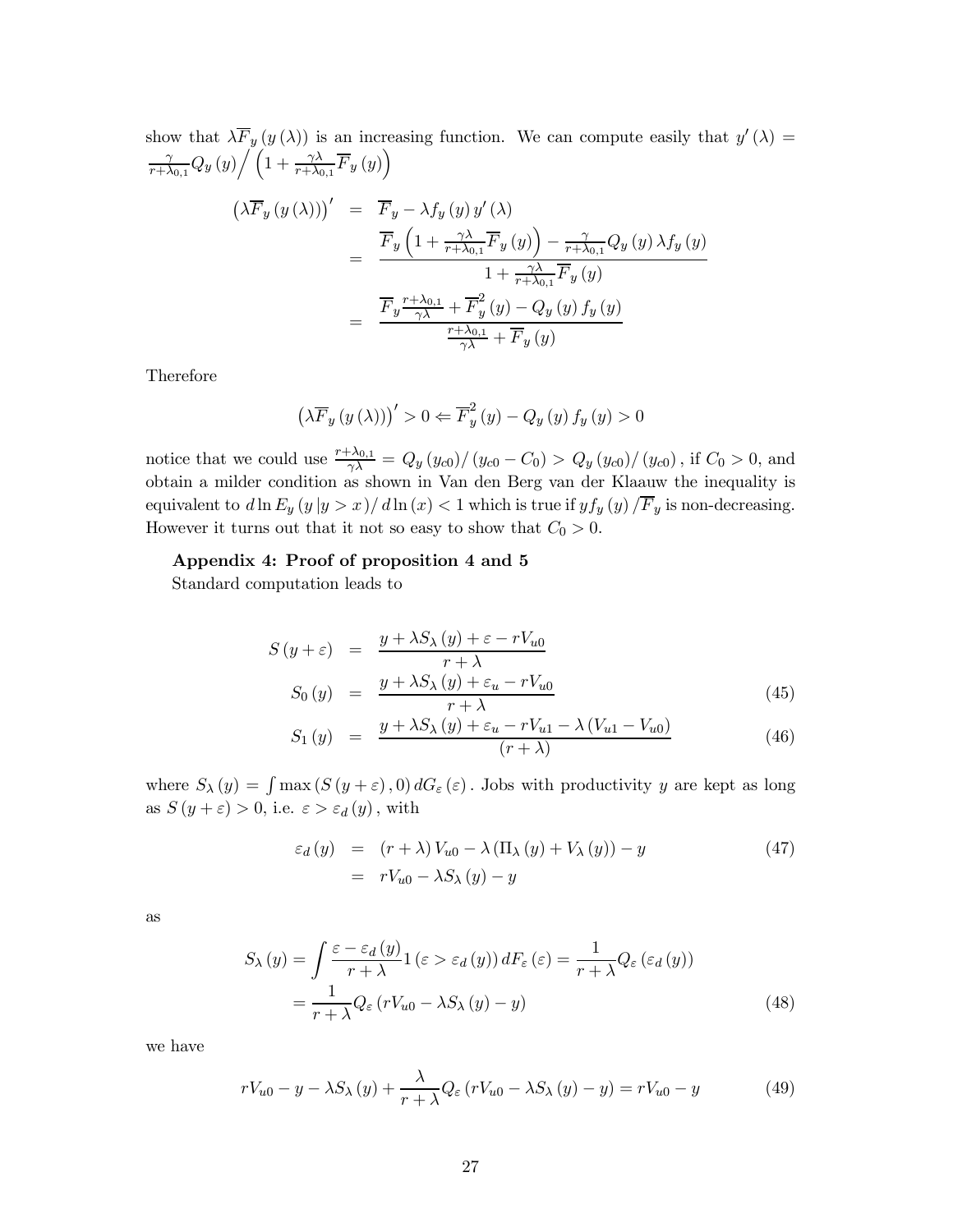From which it follows that

$$
\varepsilon_d(y) = G(rV_{u0} - y) \tag{50}
$$

where G is defined  $x + \frac{\lambda}{r+\lambda}Q_{\varepsilon}(x) = z \iff x = G(z)$  is an increasing function

$$
G' = \frac{r + \lambda}{r + \lambda - \lambda \overline{F}_{\varepsilon} \left( G \left( z \right) \right)} > 0
$$

It follows therefore the important result for proposition 5 that  $\varepsilon_d(y)$  is a decreasing function of y. A job is created from a match between a firm and a non treated unemployed worker if  $S_0(y) > 0$ , that is  $y + \lambda S_\lambda(y) > rV_{u0} - \varepsilon_u$  which can be written as  $\varepsilon_d(y) < \varepsilon_u$ . As  $\varepsilon_d(y)$  is a decreasing function of y, a job is created if  $y > y_{c0}$  with

$$
\varepsilon_d(y_{c0}) = \varepsilon_u
$$

A job is created from a match between a firm and a treated unemployed worker if  $S_1(y) > 0$ , that is if  $y + \lambda S_\lambda(y) > rV_{u1} + \lambda (V_{u1} - V_{u0}) - \varepsilon_u$  which is also  $\varepsilon_d(y)$  <  $\varepsilon_u - (r + \lambda) (V_{u1} - V_{u0})$ . Thus the job is created if  $y > y_{c1}$  with

$$
\varepsilon_d(y_{c1}) = \varepsilon_u - (r + \lambda)(V_{u1} - V_{u0})
$$

which requires that  $V_{u1} \geq V_{u0}$ The expression of the surplus can be written as

$$
S_0(y) = \frac{y + S_{\lambda}(y) - y_{c0} - S_{\lambda}(y_0)}{r + \lambda} 1 (y > y_{c0}) = \frac{\varepsilon_d(y_{c0}) - \varepsilon_d(y)}{r + \lambda} 1 (y > y_{c0})
$$
  
\n
$$
S_1(y) = \frac{y + S_{\lambda}(y) - y_{c1} - S_{\lambda}(y_1)}{r + \lambda} 1 (y > y_{c1}) = \frac{\varepsilon_d(y_{c1}) - \varepsilon_d(y)}{r + \lambda} 1 (y > y_{c1})
$$

from which and  $V_1(y) - V_{u1} = \gamma S_1(y)$ ,  $V_0(y) - V_{u0} = \gamma S_0(y)$ , we deduce that

$$
rV_{u0} = b + \lambda_{0,1} (V_{u1} - V_{u0}) + \frac{\lambda_{0,e}\gamma}{r + \lambda} \int_{y>y_{u0}} (\varepsilon_d (y_{c0}) - \varepsilon_d (y)) dF_y (y)
$$
  

$$
rV_{u1} = b + \frac{\lambda_{1,e}\gamma}{r + \lambda} \int_{y>y_{u1}} (\varepsilon_d (y_{c1}) - \varepsilon_d (y)) dF_y (y)
$$

Assume that  $y_{c1} \leq y_{c0}$ . This is equivalent to  $\varepsilon_d(y_{c1}) \geq \varepsilon_d(y_{c0})$ . Therefore  $\int_{y>y_{c1}} (\varepsilon_d (y_{c1}) - \varepsilon_d (y)) dF_y(y) \ge \int_{y>y_{c0}} (\varepsilon_d (y_{c0}) - \varepsilon_d (y)) dF_y(y)$  and thus  $\lambda_{1,e} \int_{y>y_c}$   $(\varepsilon_d (y_{c1}) - \varepsilon_d (y)) dF_y (y) \ge \lambda_{0,e}$   $\int_{y>y_{c0}} (\varepsilon_d (y_{c0}) - \varepsilon_d (y)) dF_y (y)$ which implies that  $rV_{u1} \geq rV_{u0} - \lambda_{0,1} (V_{u1} - V_{u0})$ , that is  $V_{u1} \geq V_{u0}$ . This leads to a contradiction given the expression of  $\varepsilon_d (y_{c1}) \geq \varepsilon_d (y_{c0})$ given  $\varepsilon_d (y_{c1}) = \varepsilon_u - (r + \lambda) (V_{u1} - V_{u0}).$ 

The duration of the first job after exit from unemployment is higher for treated unemployed workers than for untreated unemployed workers:

$$
q(y_{c1}) = \lambda P \left( \varepsilon < \varepsilon_d \left( y_{c1} \right) \right) < q \left( y_{c0} \right) = \lambda P \left( \varepsilon < \varepsilon_d \left( y_{c0} \right) \right) \tag{51}
$$

Since  $y_{c1} > y_{c0}$  by result 1 (a result that carries over in this setting), the proof consists in showing that  $\varepsilon_d(y)$  is a decreasing function of y.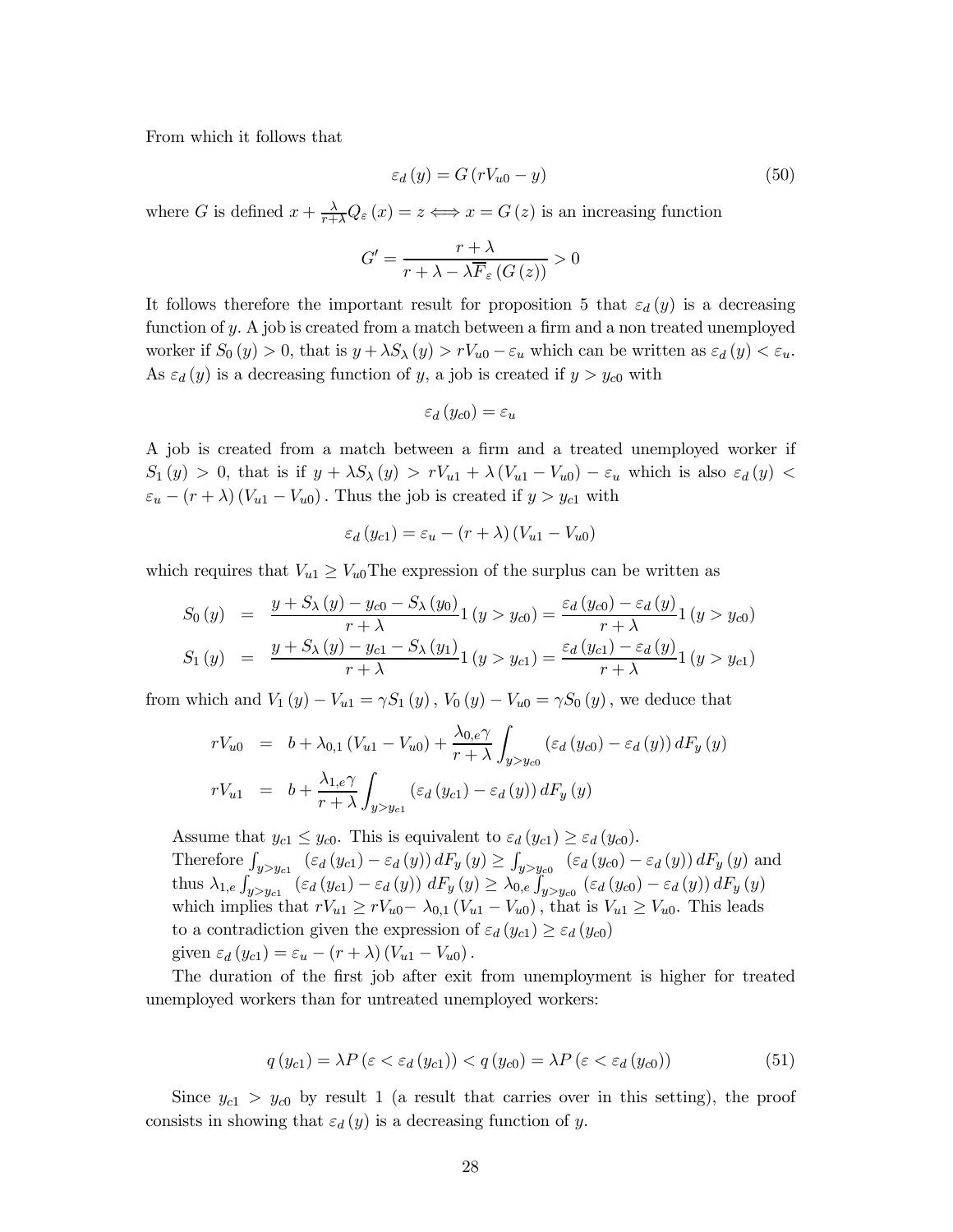The extension of proposition 2 to the setting of endogenous job destruction follows from the fact that in an environment without treatment the reservation productivity is given by  $G(rV_u^* - y^*) = \varepsilon_u$ 

$$
rV_u^* = b + \frac{\lambda_{0,e}\gamma}{r+\lambda} \int_{y>y^*} \left(\varepsilon_u - \varepsilon_d\left(y\right)\right) dF_y\left(y\right)v
$$

with  $\varepsilon_d(y) = G(rV_u^* - y)$ .

If we consider the function  $\vartheta(V_u^*) = rV_u^* - \frac{\lambda_{0,\epsilon}\gamma}{r+\lambda}$  $\frac{\lambda_{0,e}\gamma}{r+\lambda} \int_{y>y^*} \left( \varepsilon_u - \varepsilon_d \left( y \right) \right) dF_y \left( y \right), V_u^*$  is defined by  $\vartheta(V_u^*) = b$ , and  $V_{u0}$  is defined by  $\vartheta(V_{u0}) = b + \lambda_{0,1} (V_{u1} - V_{u0})$ ,  $\vartheta$  is an increasing function and therefore  $V_u^* < V_{u0}$ , which leads to the conclusion. Notice that here also  $\vartheta(V_u^*) - \vartheta(V_{u0}) = -\lambda_{0,1} (V_{u1} - V_{u0})$ . Therefore the difference is of second order.

## Appendix 5: Proof of proposition 6

We want to show that

$$
\lambda_{1,e}\overline{F}_{y}\left(y_{c1}\right) > \lambda_{0,e}\overline{F}_{y}\left(y_{c0}\right)
$$

given

$$
\varepsilon_{d}(y_{c1}) + \frac{\lambda_{1,e}\gamma}{r + \lambda_{0,1}} \int_{y>y_{c1}} (\varepsilon_{d}(y_{c1}) - \varepsilon_{d}(y)) dF_{y}(y)
$$

$$
= \varepsilon_{d}(y_{c0}) + \frac{\lambda_{0,e}\gamma}{r + \lambda_{0,1}} \int_{y>y_{c0}} (\varepsilon_{d}(y_{c0}) - \varepsilon_{d}(y)) dF_{y}(y)
$$

introducing  $\varepsilon_{dj} = \varepsilon_d(y_{cj})$ , changing  $z = \varepsilon_d(y)$ , denoting  $\Phi(z)$  the cdf of  $z : \Phi(z) =$  $\overline{F}_y \circ \varepsilon_d^{-1}$  $\frac{d}{d}$  (*z*), and  $\phi$  its density, the previous equation writes

$$
\varepsilon_{d_0} + \frac{\lambda_{0,e}\gamma}{r + \lambda_{0,1}} \int_{z < \varepsilon_{d0}} (\varepsilon_{d0} - z) d\Phi(z) = \varepsilon_{d_2} + \frac{\lambda_{1,e}\gamma}{r + \lambda_{0,1}} \int_{z < \varepsilon_{d1}} (\varepsilon_{d1} - z) d\Phi(z)
$$

and the proof is as in the preceding case.

#### Appendix 6: Identification conjecture

Consider a model with three durations: unemployment with no treatment  $(t_0)$ , unemployment with a treatment  $(t_1)$  and a subsequent employment duration  $(t_E)$ . In the mixed proportional hazard model, all marginal distributions are identified by duration data, provided a set of technical assumptions and normalizations are assumed. Also, the observed correlation between  $t_0$  and  $t_1$ , conditional on observed covariates, identifies the joint distribution of their unobserved components,  $v_0$  and  $v_1$ . Therefore, the probability that the individual that enters employment was treated or not, is known.

Set  $P = 1$  if the individual was treated before entering employment. Dropping the observed covariates to simplify notations, we write the hazard rate from employment to unemployment:

$$
h(t_E) = \theta(t_E) \gamma^P v_E
$$

We observe the distribution of durations  $t_E$  that followed unemployment with no treatment for a set of durations  $t_0$ :  $f(t_E|t_0)$ . This identifies  $f(v_E|v_0)$  because:

$$
f(t_E|t_0) = \int_{v_E} \theta(t_E) v_E \left[ \exp(-\int_0^{t_E} \theta(s) ds) \right]^{v_E} f(v_E|v_0) dv_E
$$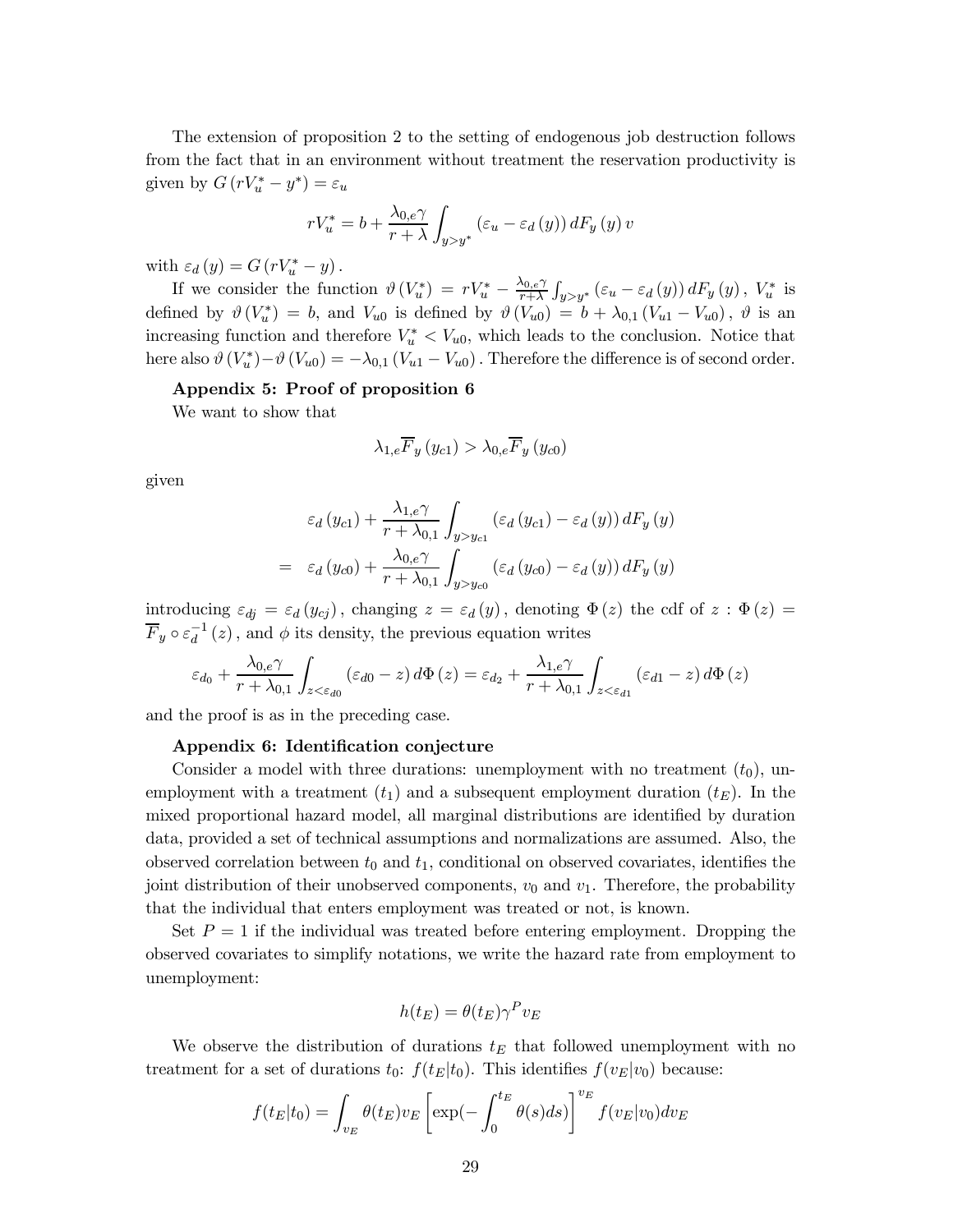and all parameters, except that of the conditional distribution  $f(v_E|v_0)$  are already identified.

Accordingly, we observe the distribution of durations  $t_E$  that followed unemployment with a treatment for a set of durations  $t_1$ :  $f(t_E|t_1)$ . We have:

$$
f(t_E|t_1) = \int_{v_E} \theta(t_E) \gamma v_E \left[ \exp(-\int_0^{t_E} \theta(s) ds) \right]^{\gamma v_E} f(v_E|v_1) dv_E
$$

Again, all parameters, except that of the conditional distribution  $f(v_E|v_1)$  are already identified. Still, this equation alone identifies this conditional distribution only up to a nomalization  $(1/\gamma)$ . As such, it does not identify separately the selection and the causal effect. However, the necessary normalization  $E(v_E) = 1$  that applies to the entire model already normalizes  $f(v_E|v_1)$ . Indeed:

$$
E(v_E) = \int_{v_0} E(v_E|v_0) f(v_0) dv_0 \times \Pr(P = 0) + \int_{v_1} E(v_E|v_1) f(v_1) dv_1 \times \Pr(P = 1)
$$

Every term, except  $E(v_E|v_1)$ , is already identified, without the information on  $f(t_E|t_1)$ . Therefore, this equation normalizes  $f(v_E|v_1)$  and the causal parameter  $\gamma$  can be recovered from the empirical distribution of  $f(t_E|t_1)$ .

#### Appendix 7: Endogeneous sampling

Consider two strata:  $Strata_2 = \{i | T_i \notin \{S_1, S_2, A_1, A_2\} \& Ext_i = 0\}$  and  $Strata_1 =$ **C**Strata<sub>2</sub>. The sample rates in each strata are denoted  $\pi_s$ , we have  $\pi_1 = 1$ , and  $\pi_2$  determined by  $\pi_1 f_1 + \pi_2 f_2 = \Pi_S = 10\%$ . where  $f_i$  is the frequency of strata i in the population and  $\Pi<sub>S</sub>$  is the average sampling rate.

The joint likelihood of the dependent and explanatory variables is

$$
g(y, z; \beta) = (\pi_1 R_1(y) + \pi_2 R_2(y)) f(y, z; \beta) = (\pi_1 R_1(y) + \pi_2 R_2(y)) f(y | z; \beta) f(z)
$$
\n(52)

where  $R_s(y)$  are the two functions taking values 1 when the observation y belongs to strata s and 0 if not. The main problem with endogeneous sampling comes from the unknown density of exogenous variables. In the endogenous sample this depends on the parameter of interest and cannot therefore be factored out as in a random sample.

$$
g(z; \beta) = f(z) \int \sum_{s=1}^{2} \pi_{s} R_{s}(y) f(y|z; \beta) dy = f(z) \sum_{s=1}^{2} \pi_{s} \int R_{s}(y) f(y|z; \beta) dy
$$
  
=  $f(z) \sum_{s=1}^{2} \pi_{s} f_{s}(\beta)$  (53)

Following Manski Lerman (1977), we obtain a consistent estimator by maximizing the weighted likelihood :

$$
\sum_{i} \sum_{s=1}^{2} w_{s} R_{s} (y_{i}) Log (f (y_{i} | z_{i})) \qquad (54)
$$